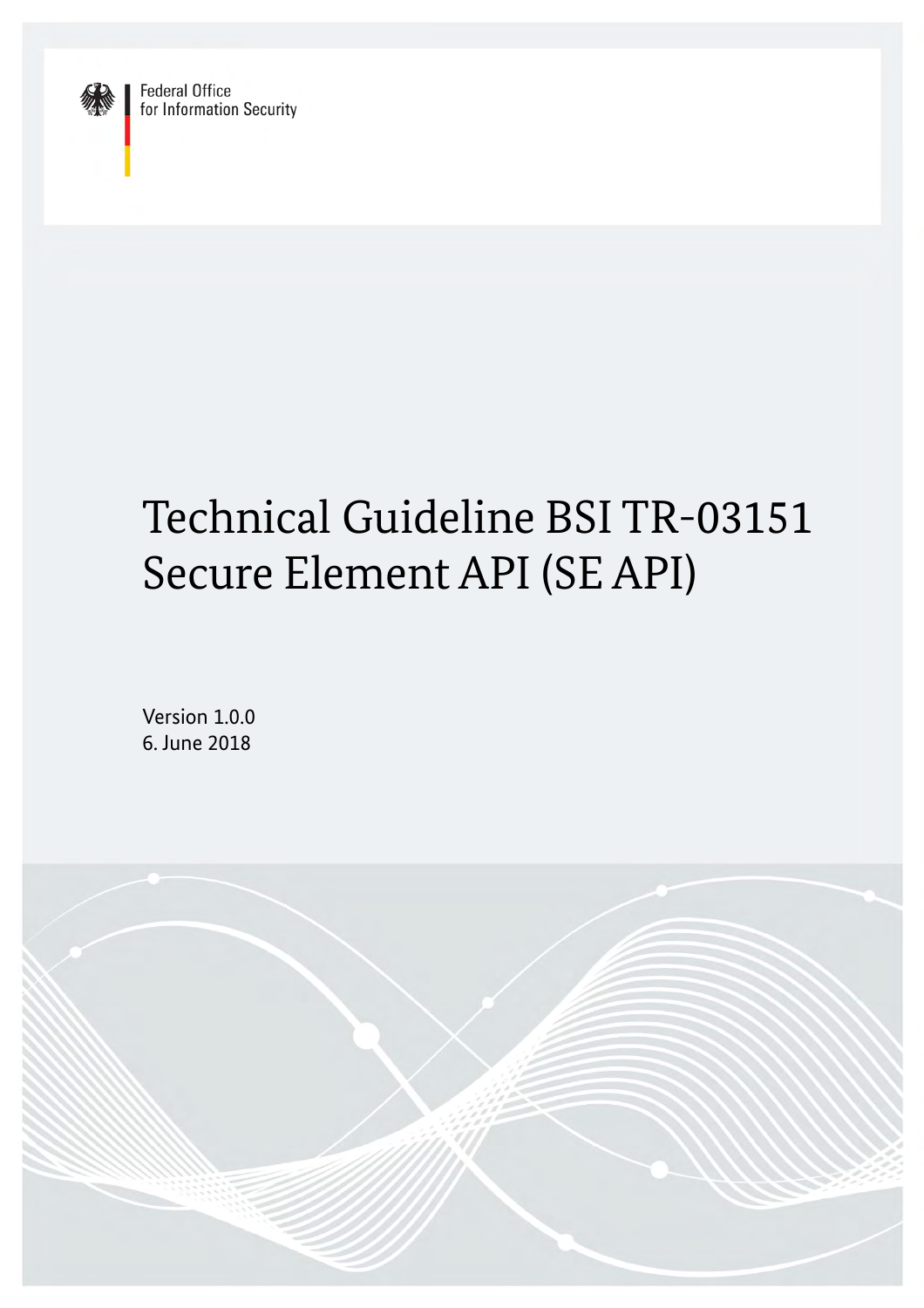<span id="page-1-0"></span>Federal Office for Information Security Post Box 20 03 63 D-53133 Bonn

E-Mail: [registrierkassen@bsi.bund.de](mailto:registrierkassen@bsi.bund.de?subject=Technical%20Guideline%20BSI%20TR-03151) Internet: [https://www.bsi.bund.de](https://www.bsi.bund.de/) © Federal Office for Information Security 2018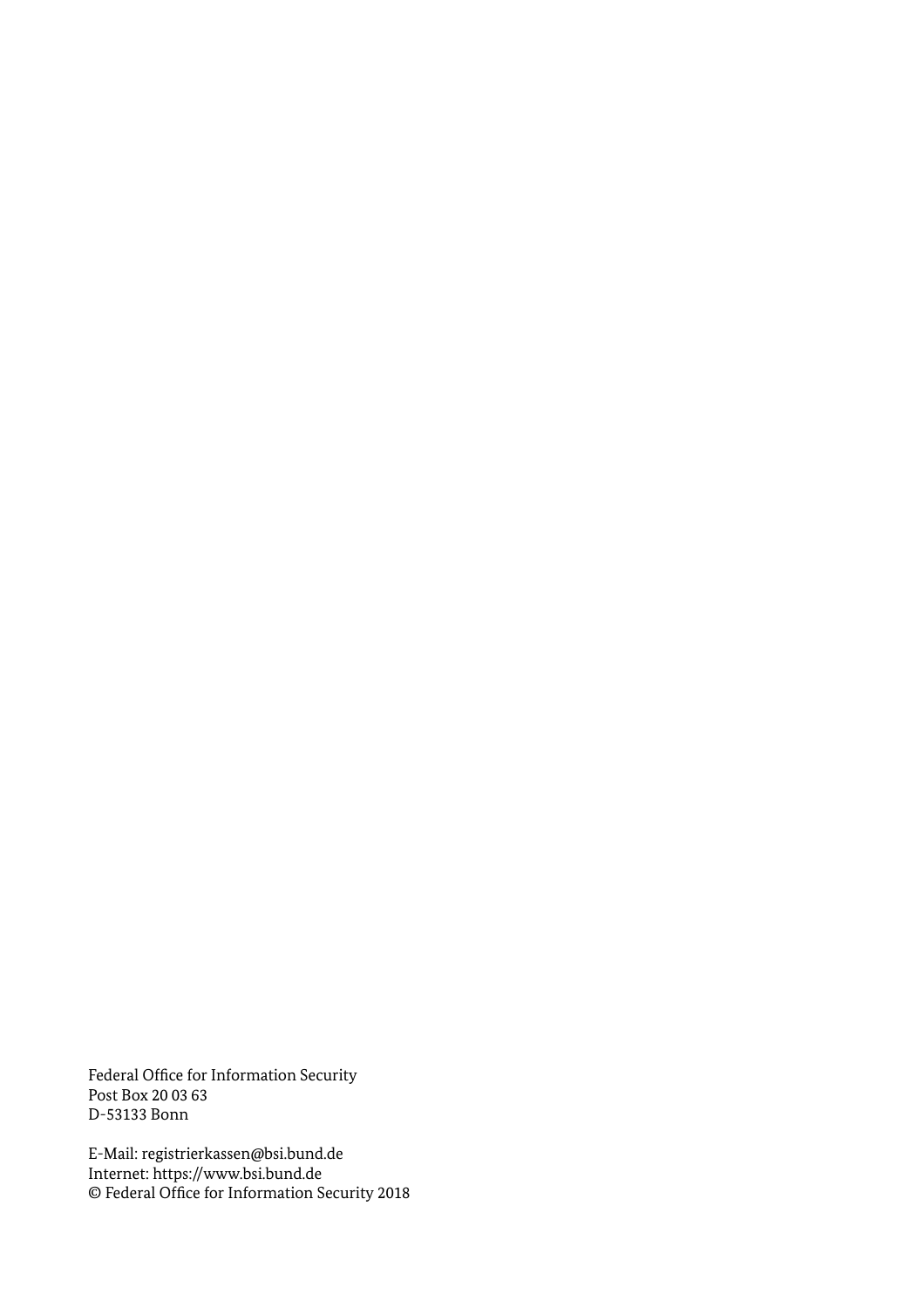## Table of Contents

| $\mathbf{1}$   | $\label{prop:1} \mbox{Introduction}\mbox{3.5}$ |  |
|----------------|------------------------------------------------|--|
| 1.1            |                                                |  |
| 1.2            |                                                |  |
| 1.3            |                                                |  |
| 1.4            |                                                |  |
| 2              |                                                |  |
| 2.1            |                                                |  |
| 2.2            |                                                |  |
| 2.3            |                                                |  |
| 2.3.1          |                                                |  |
| 2.3.2          |                                                |  |
| 2.4            |                                                |  |
| 2.4.1          |                                                |  |
| 2.4.2          |                                                |  |
| 2.4.3          |                                                |  |
| 2.5            |                                                |  |
| 2.6            |                                                |  |
| 3              |                                                |  |
| 4              |                                                |  |
| 4.1            |                                                |  |
| 4.2            |                                                |  |
| 4.2.1          |                                                |  |
| 4.2.2          |                                                |  |
| 4.3            |                                                |  |
| 4.3.1          |                                                |  |
| 4.3.2<br>4.3.3 |                                                |  |
| 4.4            |                                                |  |
| 4.4.1          |                                                |  |
| 4.4.2          |                                                |  |
| 4.4.3          |                                                |  |
| 4.4.4          |                                                |  |
| 5              |                                                |  |
| 5.1            |                                                |  |
| 5.1.1          |                                                |  |
| 5.1.2          |                                                |  |
| 5.1.3          |                                                |  |
| 6              |                                                |  |
| 6.1            |                                                |  |
| 6.2            |                                                |  |
| $\overline{7}$ |                                                |  |
| 7.1            |                                                |  |
| 7.2            |                                                |  |
|                |                                                |  |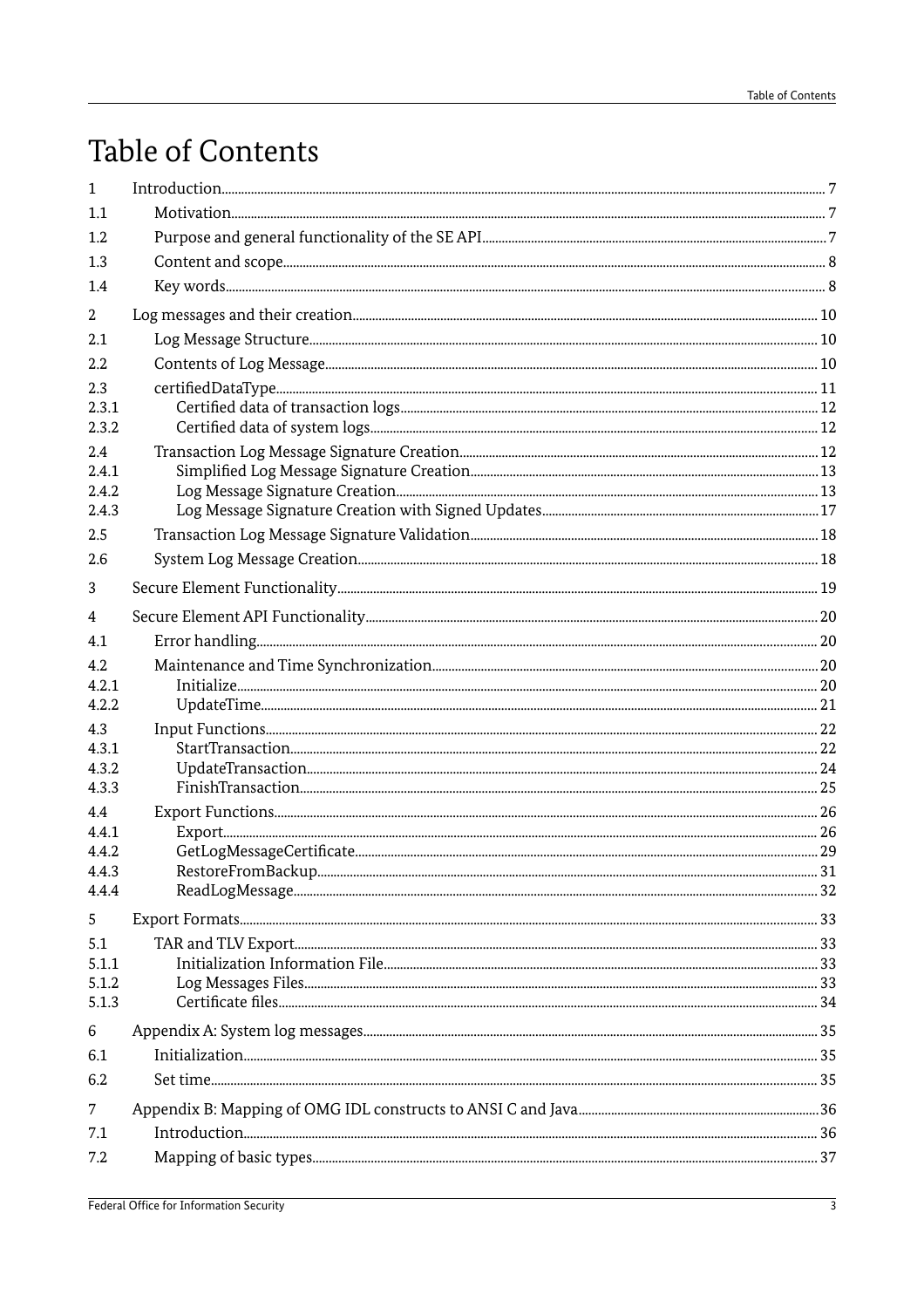## Figures

## Tables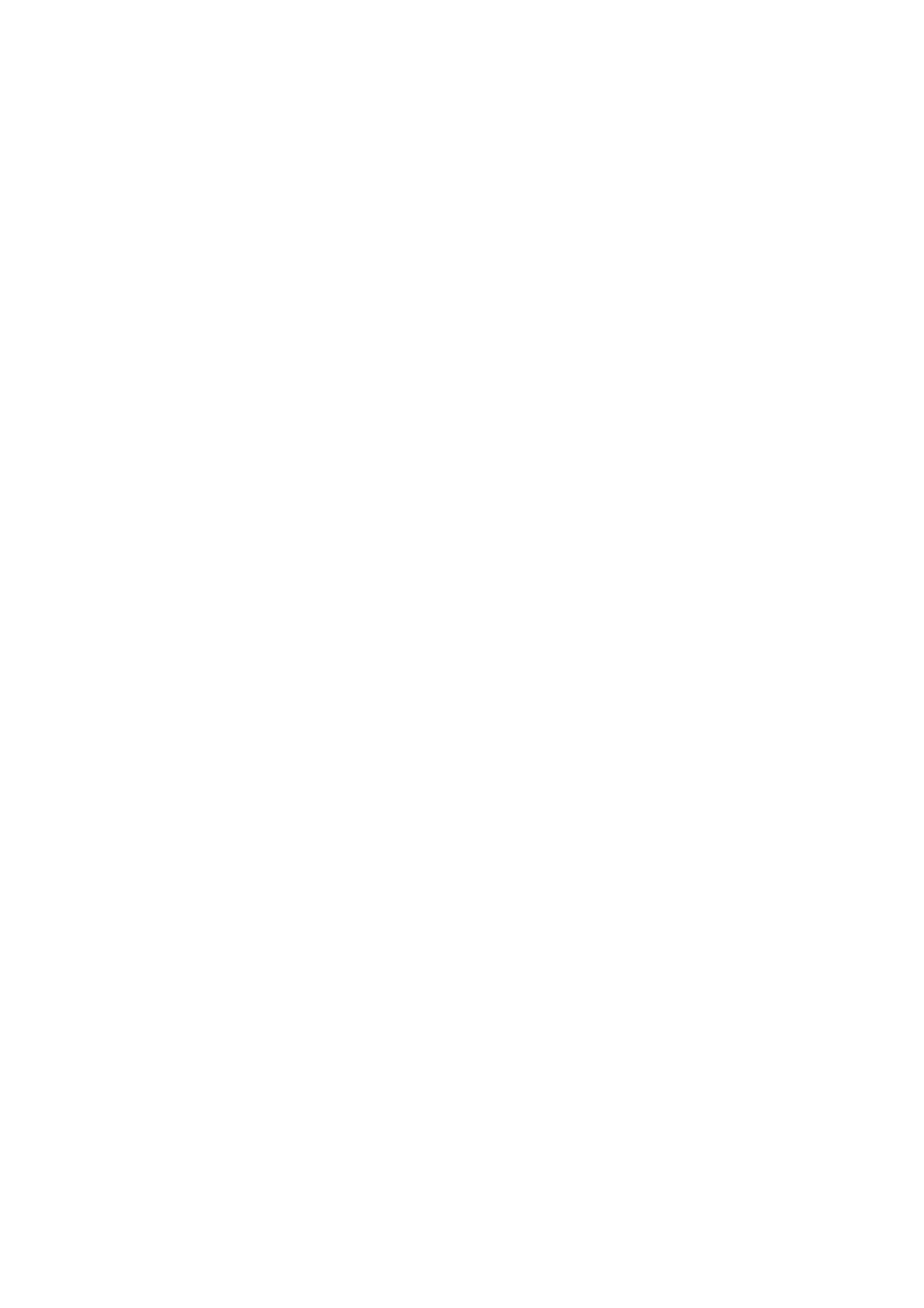## <span id="page-6-2"></span>1 Introduction

## <span id="page-6-1"></span>1.1 Motivation

In the course of digitalisation, many applications nowadays rely on digital signatures in order to protect the authenticity and integrity of information. Due to legal or organisational requirements, such applications need a certain level of protection of their signature keys, i.e. private signature keys must be protected from unauthorized usage and disclosure via a suitable secure component. Such a level of protection can be achieved by the usage of a Secure Element (SE).

This document specifies the *Secure Element API* (*SE API*). The SE API is a digital interface that wraps functionality of a Secure Element and allows access to security functionalities by an application in a unified way regardless of the specific type of Secure Element in use (see [Figure 1\)](#page-6-3).

The main purpose of this interface is to secure authenticity and integrity of information by creating digital signatures over them.



<span id="page-6-3"></span>*Figure 1: General system architecture in the context of the SE API*

## <span id="page-6-0"></span>1.2 Purpose and general functionality of the SE API

A more specific purpose is the protection of externally provided process data with a unique transaction number and a time-stamp. Both additional parameters, time and counter, as well as the process data, are covered by the signature. The time-stamp provides information about point in time when the signature creation was performed. Furthermore, a signature counter that is increased with every signature allows to detect the absence of a signature can be easily detected.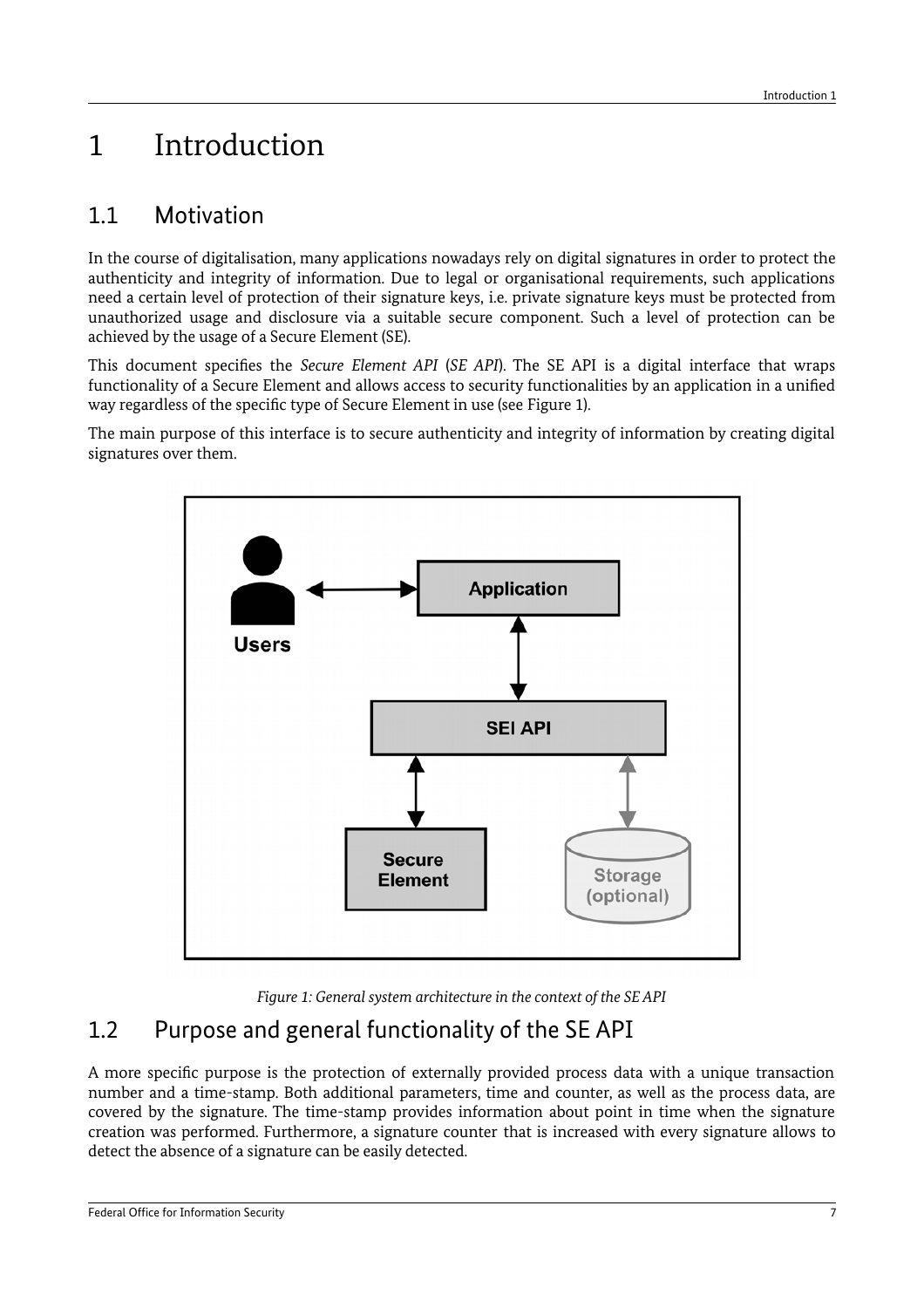The SE API works in the following way:

- 1. Process data flow into the SE API.
- 2. In the SE API, the process data are forwarded to the Secure Element.
- 3. If required, the Secure Element creates a new transaction number for the current transaction.
- 4. The Secure Element creates a signature over the process data and the additional self-provided data (a time-stamp, a signature counter and other information).
- 5. Then, the SE API composes and returns a log message; the Secure Element is invoked for parts of the log message. The log message contains the signature and all additional data, that was used in the signature creation process (and is needed to verify the signature).

The set of log messages can be used to verify the completeness of transactions. Furthermore, it is ensured that the contained process data was signed at a certain time (and has not been altered since) and that the signature creation happened in succession to a signature creation over data containing a smaller signature counter value.

## <span id="page-7-1"></span>1.3 Content and scope

This Technical Guideline focuses on the creation and structure of the log messages, their export, and the specification of the integration interfaces to the application.

The integration interface is defined in the OMG Interface Definition Language (IDL) - a generic interface description language. The OMG IDL [OMG2017a] is a text based, language independent definition language for interfaces.

The descriptions in this document are designed to be independent of any concrete implementation. Possible implementations of an API as described in this document include (but are not limited to) a SOAP-API or the direct exposition of a classical API from the programming language that the API is developed in.

Neither the physical interface, by which the SE API is exposed, nor any other layers in terms of the ISO/OSI reference model are defined by this Technical Guideline. This allows a maximum degree of flexibility for a Secure Element application developer.

The functions of the SE API are described regarding their function parameters, their behavior, and the exceptions. The interaction between the SE API and the Secure Element is only considered in an abstract, technologically independent way.

This document is accompanied by a ZIP archive [SPECZIP] that contains:

- the definitions of the SE API in form of its OMG IDL definition,
- the translation of the OMG IDL definitions to Java,
- the translation of the OMG IDL definitions to ANSI C.

## <span id="page-7-0"></span>1.4 Key words

The key words "MUST", "MUST NOT", "REQUIRED", "SHALL", "SHALL NOT", "SHOULD", "SHOULD NOT", "RECOMMENDED", "MAY", and "OPTIONAL" in this document SHALL be interpreted as described in [RFC2119].

The key word "CONDITIONAL" is to be interpreted as follows: The usage of an item is dependent on the usage of other items. It is therefore further qualified under which conditions the item is REQUIRED or RECOMMENDED.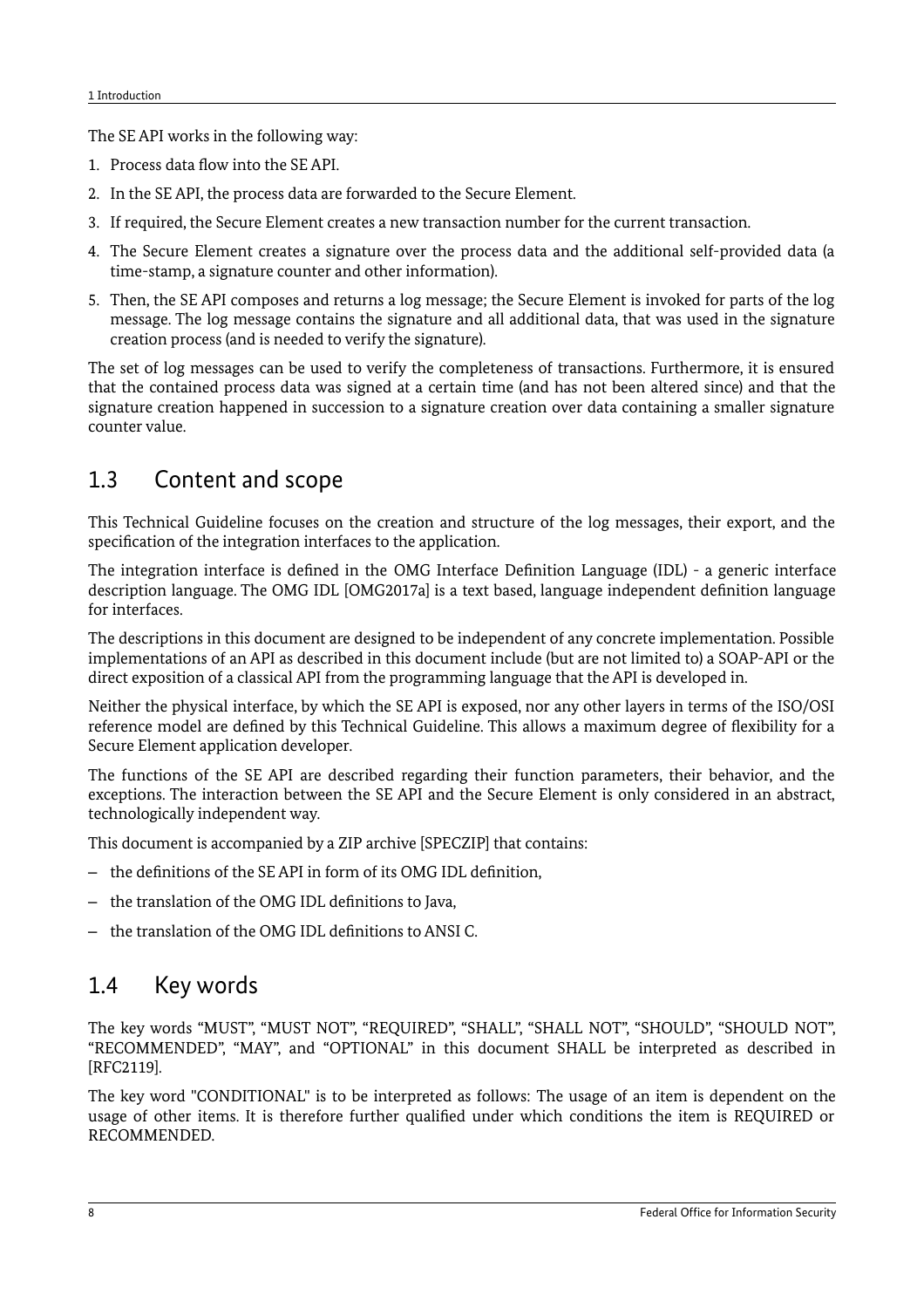When used in tables (profiles), the key words are abbreviated as shown in Table [1.](#page-8-0)

| Key word             | Abbrev.            |          |
|----------------------|--------------------|----------|
| MUST / SHALL         | REQUIRED           | m        |
| MUST NOT / SHALL NOT |                    | X        |
| <b>SHOULD</b>        | RECOMMENDED        | r        |
| <b>MAY</b>           | <b>OPTIONAL</b>    | $\Omega$ |
|                      | <b>CONDITIONAL</b> |          |

<span id="page-8-0"></span>*Table 1: Key words*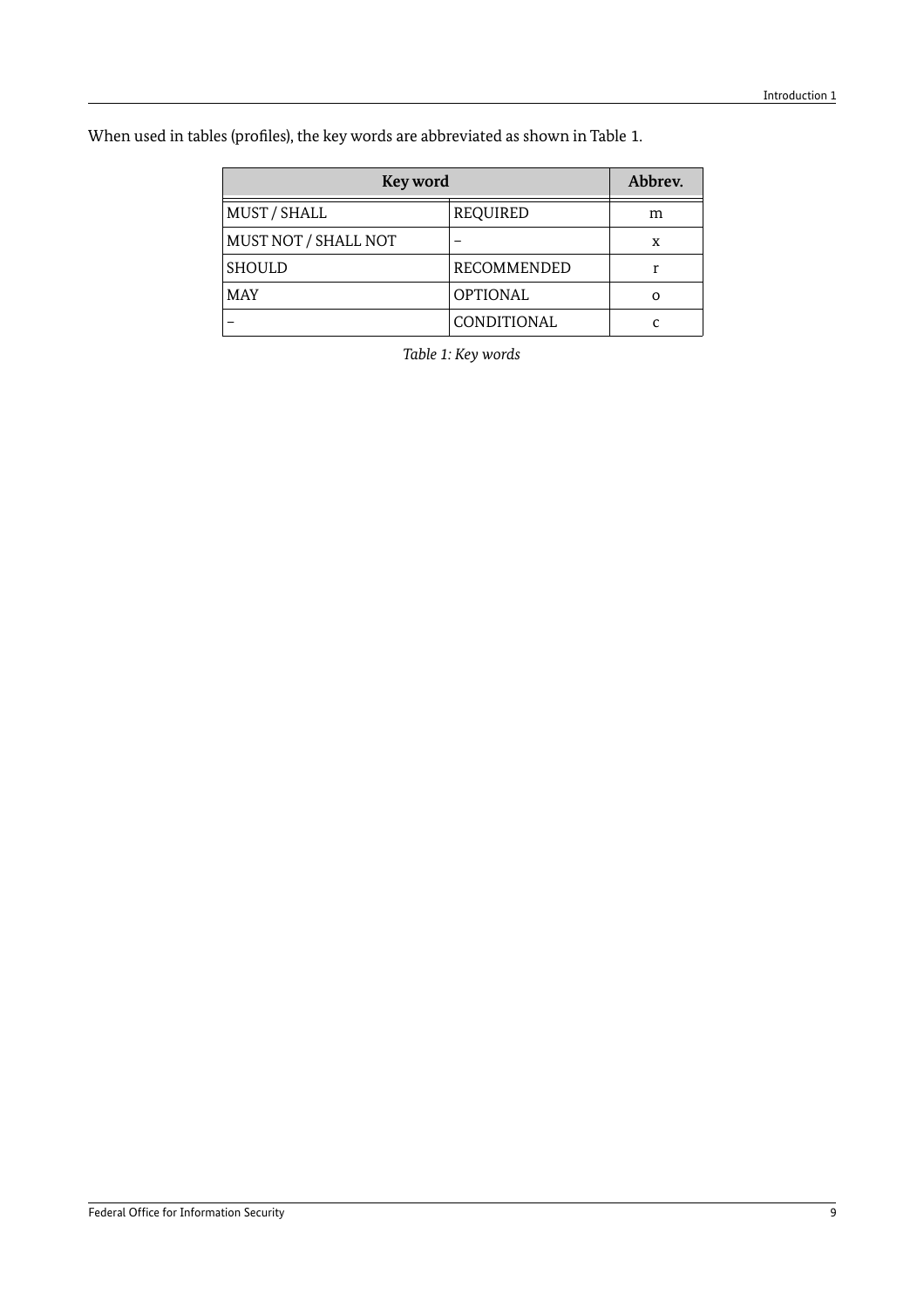## <span id="page-9-2"></span>2 Log messages and their creation

Log messages contain application or system data to be protected, protocol data that generated by a Secure Element during the logging process, and a signature protecting these two data structures.

## <span id="page-9-1"></span>2.1 Log Message Structure

| Data field           | <b>Tag</b> | Data type                           | <b>Mandatory?</b> |
|----------------------|------------|-------------------------------------|-------------------|
| Log Message          | 0x30       | <b>SEQUENCE</b>                     | m                 |
| version              | 0x02       | <b>INTEGER</b>                      | m                 |
| certifiedDataType    | 0x06       | OBJECT IDENTIFIER                   | m                 |
| certifiedData        |            | ANY DEFINED BY<br>certifiedDataType |                   |
| Protocol Data        | 0x30       | <b>SEQUENCE</b>                     | m                 |
| transactionNumber    | 0x80       | <b>INTEGER</b>                      | m                 |
| signatureCounter     | 0x81       | <b>INTEGER</b>                      | m                 |
| logTime              | 0x82       | <b>UTCTime</b>                      | m                 |
| operationType        | 0x83       | IA5String                           | m                 |
| serialNumber         | 0x84       | <b>OCTET STRING</b>                 | m                 |
| optionalProtocolData | 0x85       | <b>OCTET STRING</b>                 | $\mathbf{O}$      |
| signature            | 0x30       | <b>SEQUENCE</b>                     | m                 |
| signatureAlgorithm   | 0x30       | <b>SEQUENCE</b>                     | m                 |
| algorithm            | 0x06       | OBJECT IDENTIFIER                   | m                 |
| parameters           |            | ANY DEFINED BY algorithm            |                   |
| signatureValue       | 0x04       | <b>OCTET STRING</b>                 | m                 |

The log message MUST be structured in the following way:

<span id="page-9-3"></span>Table 2: Structure of a log message

## <span id="page-9-0"></span>2.2 Contents of Log Message

All elements of the log message structure MUST contain the following information:

| Data              | <b>Description</b>                                                                          | Origin of data                                                               |
|-------------------|---------------------------------------------------------------------------------------------|------------------------------------------------------------------------------|
| version           | Represents the version of the log message format and Predefined<br>SHALL be set to '1'      | value<br>SHALL be "1".<br>Is  <br>provided<br>by<br>the  <br>Secure Element. |
| certifiedDataType | The element certifiedDataType MUST identify the type Dependent of<br>of the certified data. | the l<br>certifiedDataType                                                   |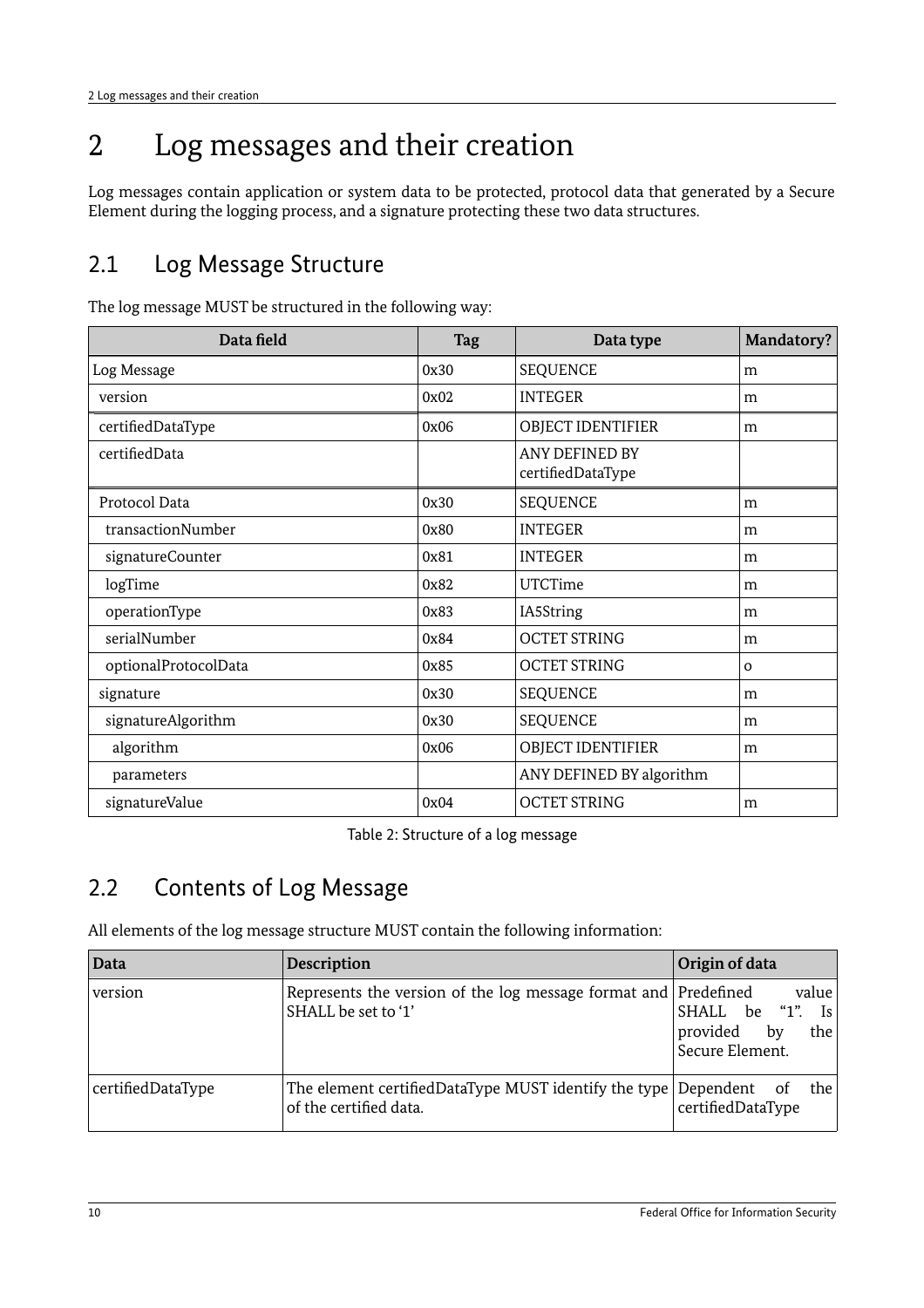| Data                 | <b>Description</b>                                                                                                                                                                                                                                                     | Origin of data                                                                                                         |
|----------------------|------------------------------------------------------------------------------------------------------------------------------------------------------------------------------------------------------------------------------------------------------------------------|------------------------------------------------------------------------------------------------------------------------|
| certifiedData        | MUST contain the application of system data that is to<br>be protected by the Secure Element. The structure of<br>certifiedData depends on the certifiedDataType and<br>contains the actual protected data cf section 2.3.                                             |                                                                                                                        |
| protocolData         | MUST contain the protocol data generated by the Created by the Secure<br>Secure Element during the protection process.                                                                                                                                                 | Element.                                                                                                               |
| transactionNumber    | MUST contain the transaction number generated by the<br>Secure Element at the start of the transaction.                                                                                                                                                                | Created by the Secure<br>Element.                                                                                      |
| signatureCounter     | Shall contain the current count of signatures as created by<br>the Secure Element.                                                                                                                                                                                     | Created by the Secure<br>Element.                                                                                      |
| logTime              | MUST contain the point in time of the Secure Element<br>when the log message was created.                                                                                                                                                                              | Created by the Secure<br>Element.                                                                                      |
| operationType        | MUST contain the name of the API or system function<br>whose execution is recorded by the log message.                                                                                                                                                                 | Created by the Secure<br>Element.                                                                                      |
| serialNumber         | MUST contain the hash value of the public key Provided<br>encoded as octet string of the certificate that Secure Element.<br>corresponds to the private key of the key pair used for<br>creating signatures.                                                           | the<br>by                                                                                                              |
| optionalProtocolData | MAY be present. If present MUST contain additional Created by the Secure<br>BER-TLV encoded protocol data encoded as octet string Element.                                                                                                                             |                                                                                                                        |
| signature            | MUST provide information about the signature Provided<br>creation.                                                                                                                                                                                                     | by<br>the<br>Secure Element.                                                                                           |
| signatureAlgorithm   | MUST provide information about the signature Provided<br>algorithm used by the Secure Element. The field Secure Element. The<br>algorithm MUST contain the object identifier of the<br>used signature algorithm. The structure parameters<br>depends on the algorithm. | the<br>by<br>algorithm<br>signature<br>MUST be configured<br>in the Secure Element<br>according to [BSI TR-<br>03116]. |
| signatureValue       | MUST contain the signature that is built over the Created by the Secure<br>application or system data and protocol data.                                                                                                                                               | Element.                                                                                                               |

*Table 3: Description of the elements of the log message*

## <span id="page-10-0"></span>2.3 certifiedDataType

This Technical Guideline distinguishes between the two types of log messages, i.e. *transaction logs* and *system logs.* Transaction logs are log messages created to protect the actual transactions of the external application. System logs are generated to protect management or configuration operations of the Secure Element.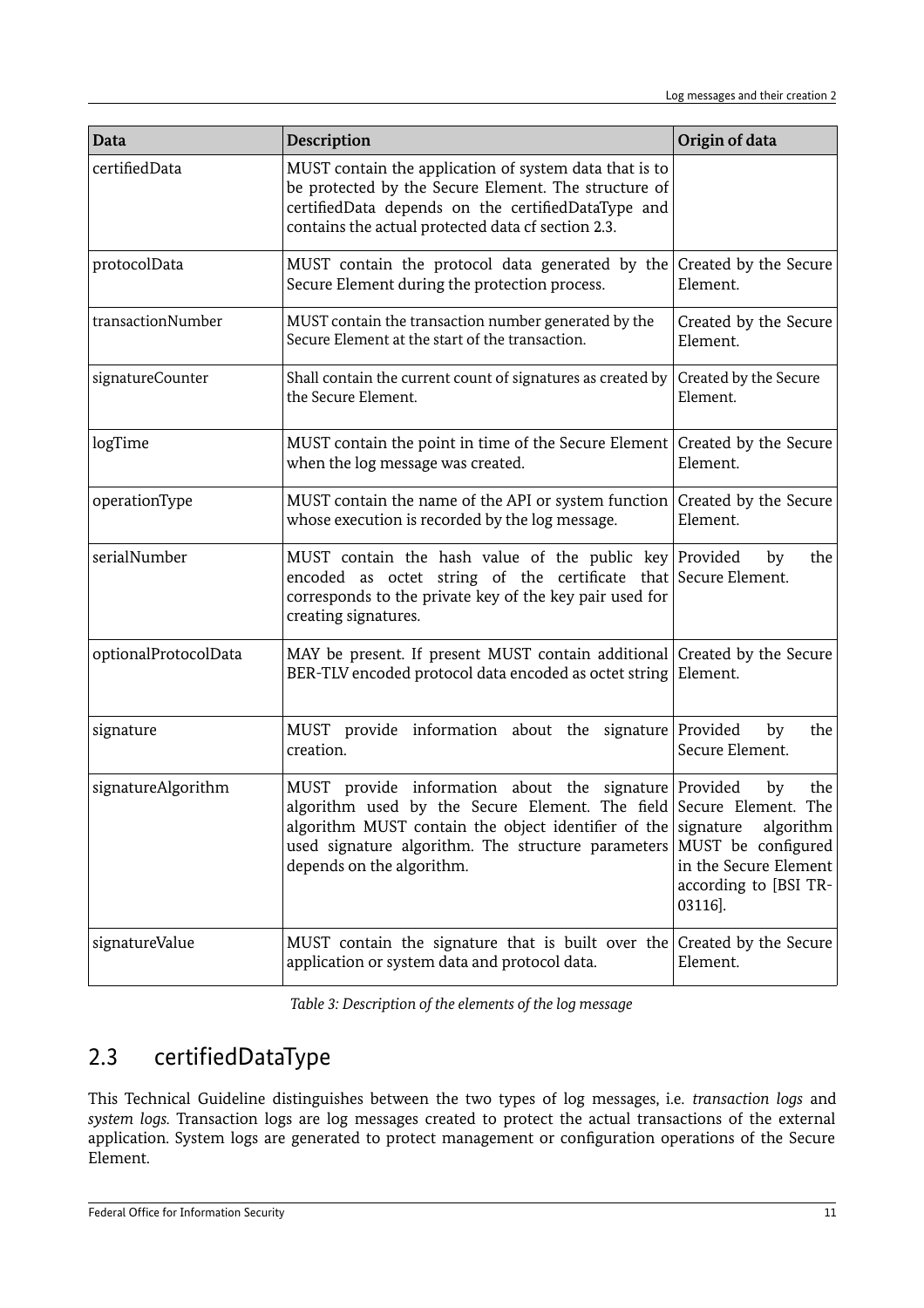## <span id="page-11-2"></span>2.3.1 Certified data of transaction logs

A transaction log MUST be identified by the following object identifier (id-SE-API-transaction-log):

• bsi-de (0.4.0.127.0.7.0) applications (3) sE-API (7) sE-API-dataformats(1) 1

The certifiedData MUST be structured as follows:

| Data field     | <b>Tag</b> | Data type           | Mandatory? |
|----------------|------------|---------------------|------------|
| clientID       | 0x81       | <b>INTEGER</b>      |            |
| processData    | 0x82       | <b>OCTET STRING</b> | m          |
| processType    | 0x83       | PrintableString     | $\Omega$   |
| additionalData | 0x84       | <b>OCTET STRING</b> | O          |

<span id="page-11-3"></span>*Table 4: Structure of the certifiedData of a transaction log*

The elements MUST contain the following information:

| Data           | Description                                                                                                          |
|----------------|----------------------------------------------------------------------------------------------------------------------|
| clientID       | MUST be present if the Secure Element is used by more than one client in<br>order to identify the client application |
| processData    | MUST contain the process data                                                                                        |
| processType    | If present, MUST contain information about the type of transaction                                                   |
| additionalData | MAY be present. If present, MUST contain additional (TLV encoded) data                                               |

*Table 5: Description of the elements of the log message*

## <span id="page-11-1"></span>2.3.2 Certified data of system logs

A system log MUST be identified by the following object identifier (id-SE-API-system-log):

• bsi-de (0.4.0.127.0.7.0) applications (3) sE-API (7) sE-API-dataformats(1) 2

The certifiedData MUST be structured as follows:

| Data field         | <b>Tag</b> | Data type           | <b>Mandatory?</b> |
|--------------------|------------|---------------------|-------------------|
| systemFunctionData | 0x81       | <b>OCTET STRING</b> | m                 |

Table 6: Structure of the certifiedData of a system log

The element systemFunctionData MUST contain information about the system operation. A list of system operations and the corresponding certifiedData is given in Appendix A.

## <span id="page-11-0"></span>2.4 Transaction Log Message Signature Creation

This signature included in a log message is calculated over the application data and protocol data parts of the log message. The signature SHALL be created by the signature algorithm.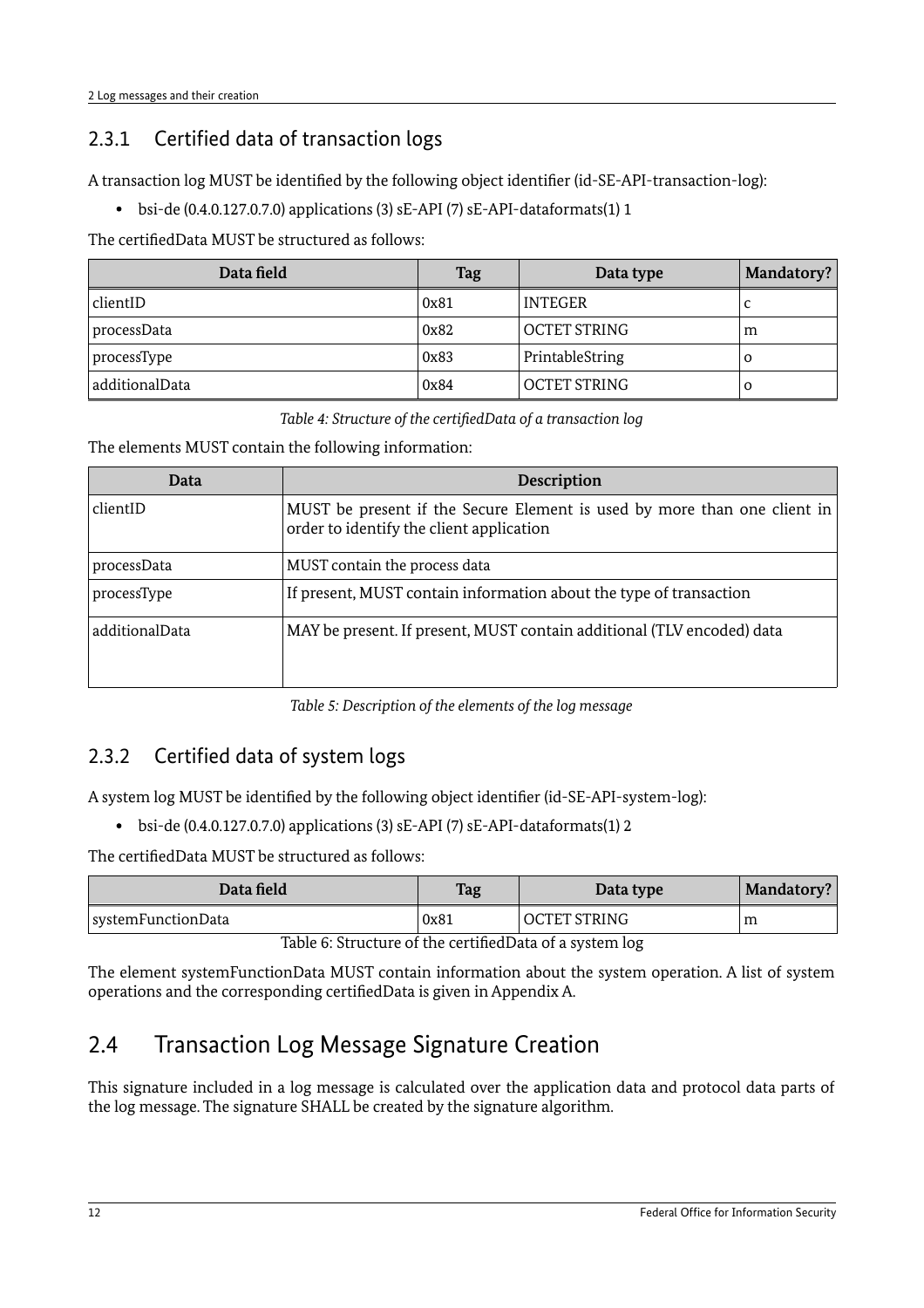## <span id="page-12-1"></span>2.4.1 Simplified Log Message Signature Creation

Text [1](#page-12-3) provides an overview on how the log message signature is created.

First the message M is created. M is the input data of the signature function. The message is built by the concatenation of the plain values of clientID, processData, processType, additionalData and protocolData encoded as octet string.

Essential for the creation of a signature over the various data elements is a private key. This private key, here called keyprivate, belongs to the key pair that is managed by the Secure Element. This key SHALL be used for the creation of signature sig over M.

Note: The symbol "||" depicts a concatenation of data.

| Input:                |                                                                                                                                                                                                                                 |  |
|-----------------------|---------------------------------------------------------------------------------------------------------------------------------------------------------------------------------------------------------------------------------|--|
| From application:     | clientID<br>processData                                                                                                                                                                                                         |  |
|                       | processType<br>additionalData                                                                                                                                                                                                   |  |
| From Secure Element:  | protocolData                                                                                                                                                                                                                    |  |
| Actions: message M := | version    certifiedDataType    clientID    processData    processType   <br>additionalData    protocolData                                                                                                                     |  |
| signature sig $:=$    | <b>SignatureFunction</b> (key <sub>private,</sub> M)                                                                                                                                                                            |  |
| Output:               | sig                                                                                                                                                                                                                             |  |
|                       | $\tau$ , and the set of the set of the set of the set of the set of the set of the set of the set of the set of the set of the set of the set of the set of the set of the set of the set of the set of the set of the set of t |  |

<span id="page-12-3"></span>*Text 1: General process of creating signatures*

[Text 2](#page-12-2) shows the definition for protocolData.

**protocolData :=** transactionNumber || signatureCounter || logTime || operationType || serialNumber || optionalProtocolData

<span id="page-12-2"></span>*Text 2: Creation of protocolData*

## <span id="page-12-0"></span>2.4.2 Log Message Signature Creation

Every transaction SHALL be started and finished by calling the corresponding functions. Additionally, every transaction MAY be updated between start and finish.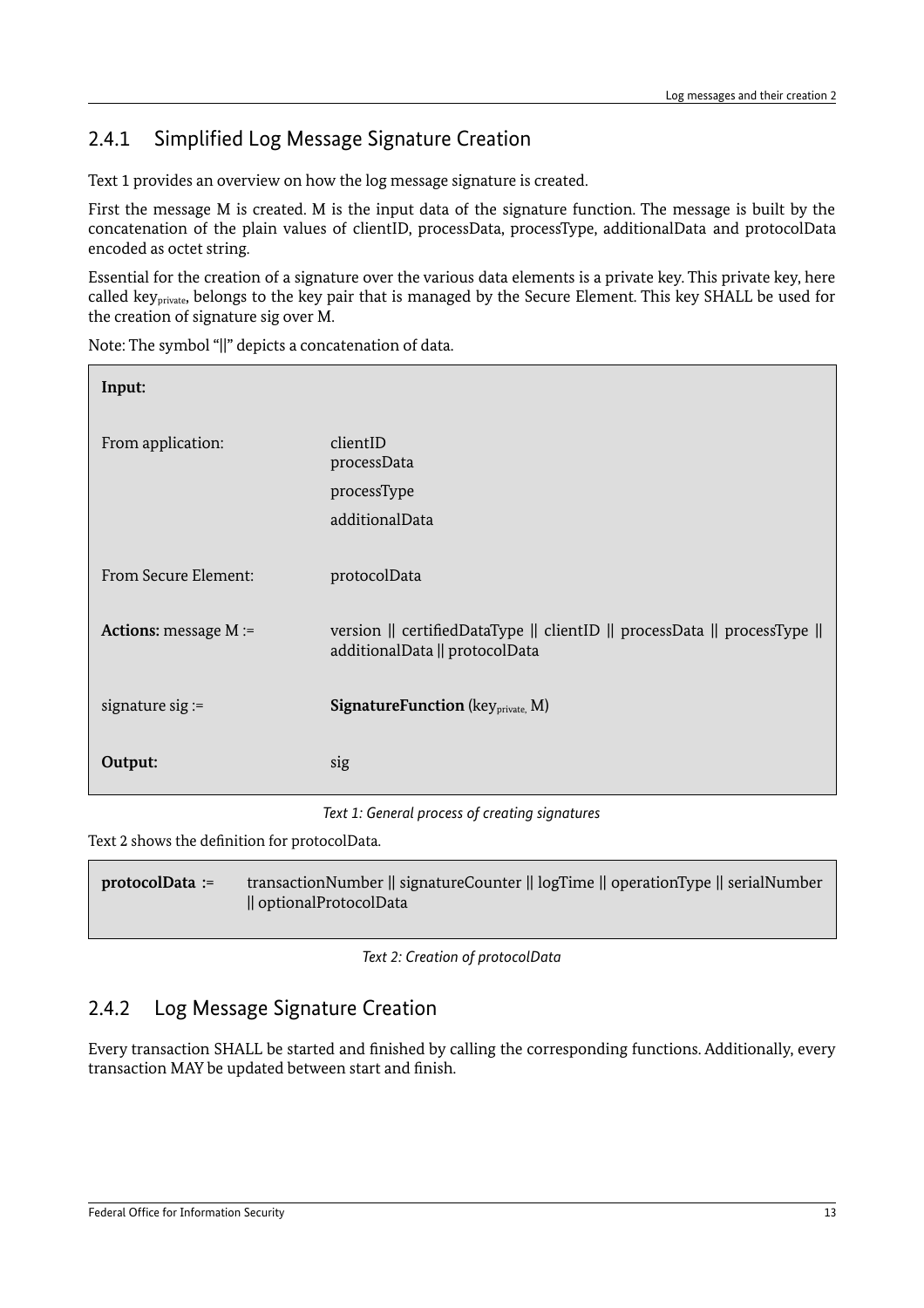## 2.4.2.1 Start a transaction

The result of a started transaction SHALL be a log message. The structure of this log message SHALL follow the definitions from table [2](#page-9-3) and [4.](#page-11-3)

Text [3](#page-13-0) shows the data that is used during the creation of the log message signature.

| Input:                                                                                                                               |                                                       |
|--------------------------------------------------------------------------------------------------------------------------------------|-------------------------------------------------------|
| From application:                                                                                                                    | clientID<br>processData                               |
|                                                                                                                                      | processType                                           |
|                                                                                                                                      | additionalData                                        |
| Element:<br>From<br>Secure                                                                                                           | protocolData                                          |
| Actions: message M :=<br>version    certifiedDataType    clientID    processData    processType   <br>additionalData    protocolData |                                                       |
| signature $sig :=$                                                                                                                   | <b>SignatureFunction</b> (key <sub>private</sub> , M) |
| Create log-message log                                                                                                               |                                                       |
| Output:                                                                                                                              | log                                                   |
|                                                                                                                                      |                                                       |

<span id="page-13-0"></span>*Text 3: Creation of signatures in the context of a transaction start*

To facilitate the signature creation, the actual input to the signature function are the plain data and TLV structure of the content of protocol data of the log message. Both components contain all previously mentioned elements. Both elements SHALL be concatenated. The protocol data SHALL contain the TLV structure (tags and length bytes) according to table [2.](#page-9-3)

| message $M =$      | version    certifiedDataType    clientID    processData   <br>processType    additionalData    protocolData |
|--------------------|-------------------------------------------------------------------------------------------------------------|
| signature sig $:=$ | <b>SignatureFunction</b> ( $key_{\text{private}}$ , M)                                                      |

*Text 4: Signature creation after a transaction start*

#### 2.4.2.2 Update a transaction

During the first execution of the transaction update the process data SHALL be managed by the Secure Element. On every subsequent call the passed process data SHALL be added to the value of concatenated process data from previous calls of the function to update the transaction.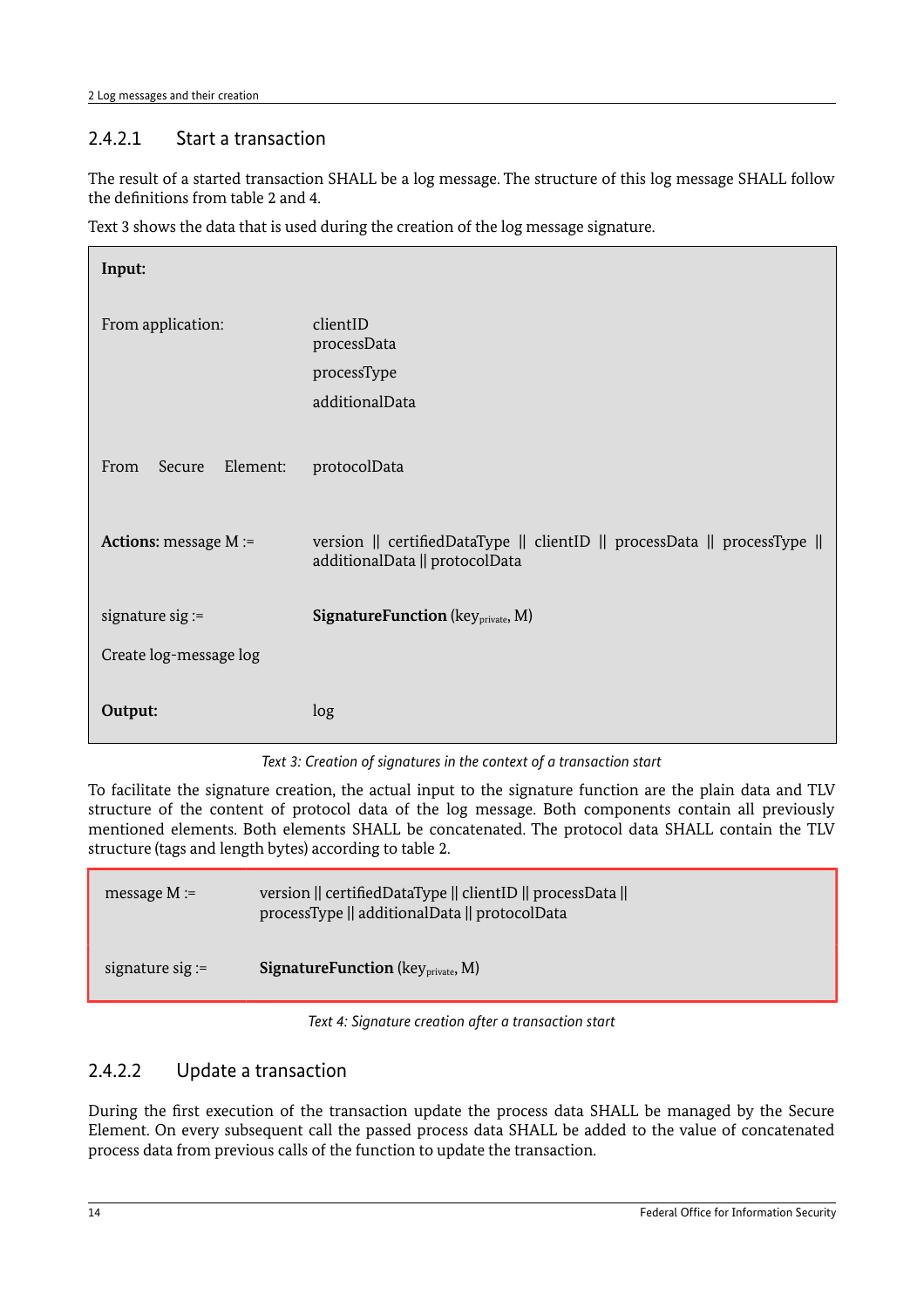Note: The process data already signed by the transaction start log message are not included in the update process data.

[Text 5](#page-14-0) shows the concatenation of process data during a transaction update:

| Input:                                                                                                         |                                                                                                                                                                                   |
|----------------------------------------------------------------------------------------------------------------|-----------------------------------------------------------------------------------------------------------------------------------------------------------------------------------|
| From application:                                                                                              | clientID<br>processData <sub>input</sub>                                                                                                                                          |
| From Secure Element:                                                                                           | initialization of processData <sub>update i-1</sub> with an empty value during the first<br>of call of updateTransaction, otherwise previous processData $_{u_{\text{oddate}}+1}$ |
| <b>Actions:</b> processData <sub>update i</sub> =<br>$processData_{update i-1}$   processData <sub>input</sub> |                                                                                                                                                                                   |
| Output                                                                                                         | nothing / status message                                                                                                                                                          |

<span id="page-14-0"></span>*Text 5: Concatenation of process data in the context of a transaction update*

Due to the limited memory capacity of some Secure Elements, the process data passed with every update MAY already be fed into the hash function of the signature algorithm. After this, the Secure Element can discard the passed process data from its internal memory. Only the hash function of the signature algorithm SHALL be used for this. The signature hash function SHALL remain open to add additional data in subsequent updates. The hash function SHALL be closed during the finish of the transaction.

If necessary, the Secure Element MAY sign not yet secured process data received during the update process. In this case, the signature SHALL be calculated over all process data that has been received so far and that has not yet been secured in accordance with the description in chapter [2.4.1.](#page-12-1)

## 2.4.2.3 Finish a transaction

To finish a transaction, a signature over all process data sent to the Secure Element after the start of the transaction and additional protocol data SHALL be created. This SHALL cause the creation of a log message. The log message SHALL follow the scheme defined in Table [2](#page-9-3) and Table [4.](#page-11-3)

[Text 6](#page-15-0) pictures the creation of the final log message: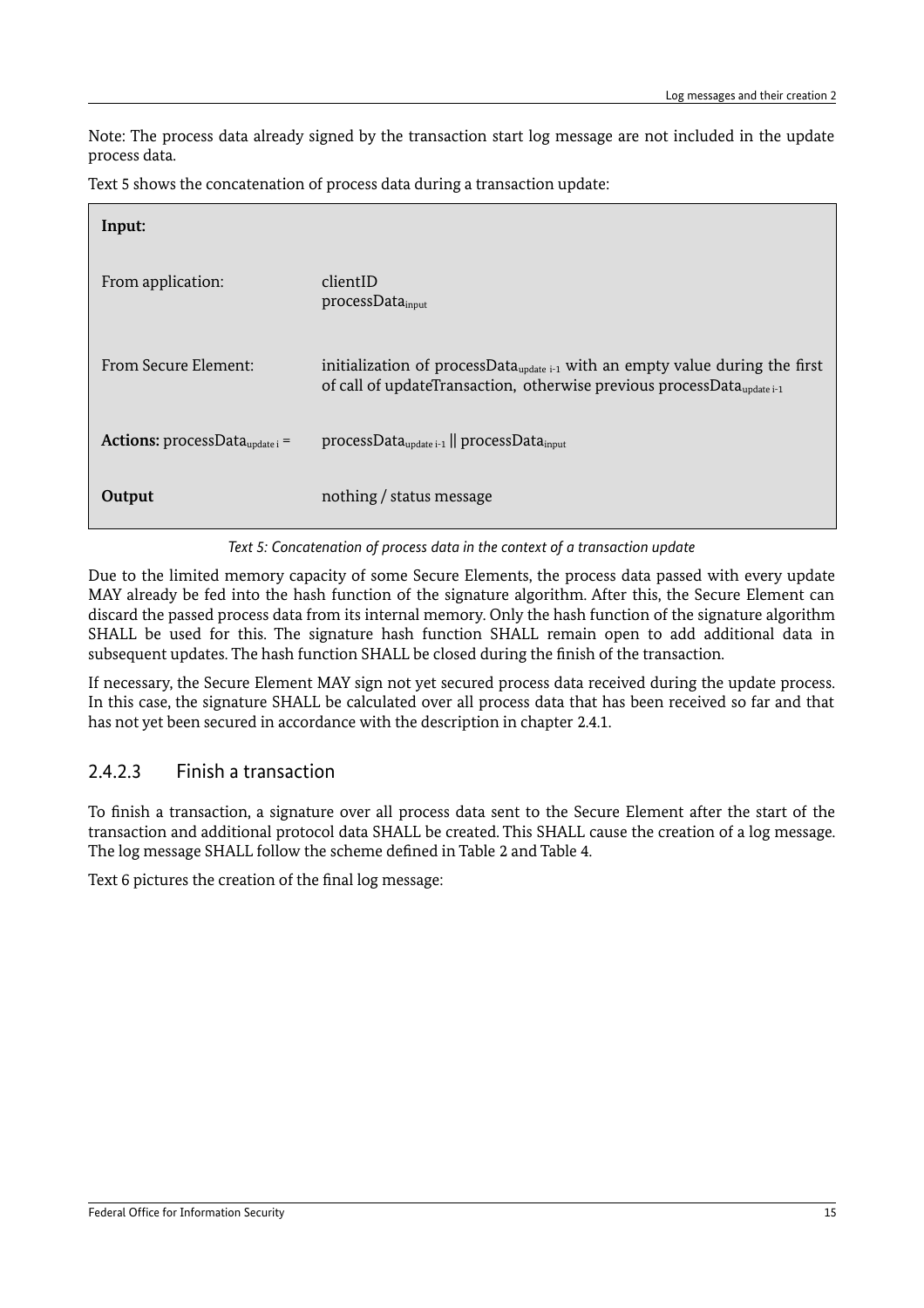| Input:                 |                                                                                                                                          |
|------------------------|------------------------------------------------------------------------------------------------------------------------------------------|
| From application:      | clientID<br>processDatafinish<br>processType<br>additionalData                                                                           |
| From Secure Element:   | processData <sub>update I</sub>                                                                                                          |
|                        | protocolData                                                                                                                             |
| Actions: message M :=  | version    certifiedDataType    clientID    processDataupdate i    processDatafinish<br>   processType    additionalData    protocolData |
| signature $sig :=$     | <b>SignatureFunction</b> (key <sub>private</sub> , M)                                                                                    |
| Create log-message log |                                                                                                                                          |
| Output:                | log                                                                                                                                      |

<span id="page-15-0"></span>*Text 6: Creation of signatures in the context of a transaction finish*

The following cases SHALL be considered:

- 1. If the process data has been concatenated during updates *without* being already fed into the hash function of the signature algorithm, the signature SHALL be calculated over the whole array of stored process data and the additional protocol data.
- 2. If the process data of updates has already been fed into the hash function of signature algorithm, the hash SHALL be updated with the function call of the transaction finish, and the protocol data. Subsequently, the hash function SHALL be closed and the signature SHALL be created.

To facilitate the signature creation, the actual input to the signature function are the plain process data and TLV structure of the protocol data of the log message. Both components contain all previously mentioned elements. Both elements SHALL be concatenated. The protocol data SHALL contain the TLV structure (tags and length bytes) according to Table [2](#page-9-3) and Table [4.](#page-11-3)

| message $M :=$ |          | version    certifiedDataType    clientID    signatureCounter    processData <sub>update i</sub>   <br>processData <sub>finish</sub>    processType    additionalData    protocolData |
|----------------|----------|--------------------------------------------------------------------------------------------------------------------------------------------------------------------------------------|
| signature      | $sig :=$ | Signature Function ( $key_{\text{private}}$ , M)                                                                                                                                     |

*Text 7: Signature creation after a transaction finish*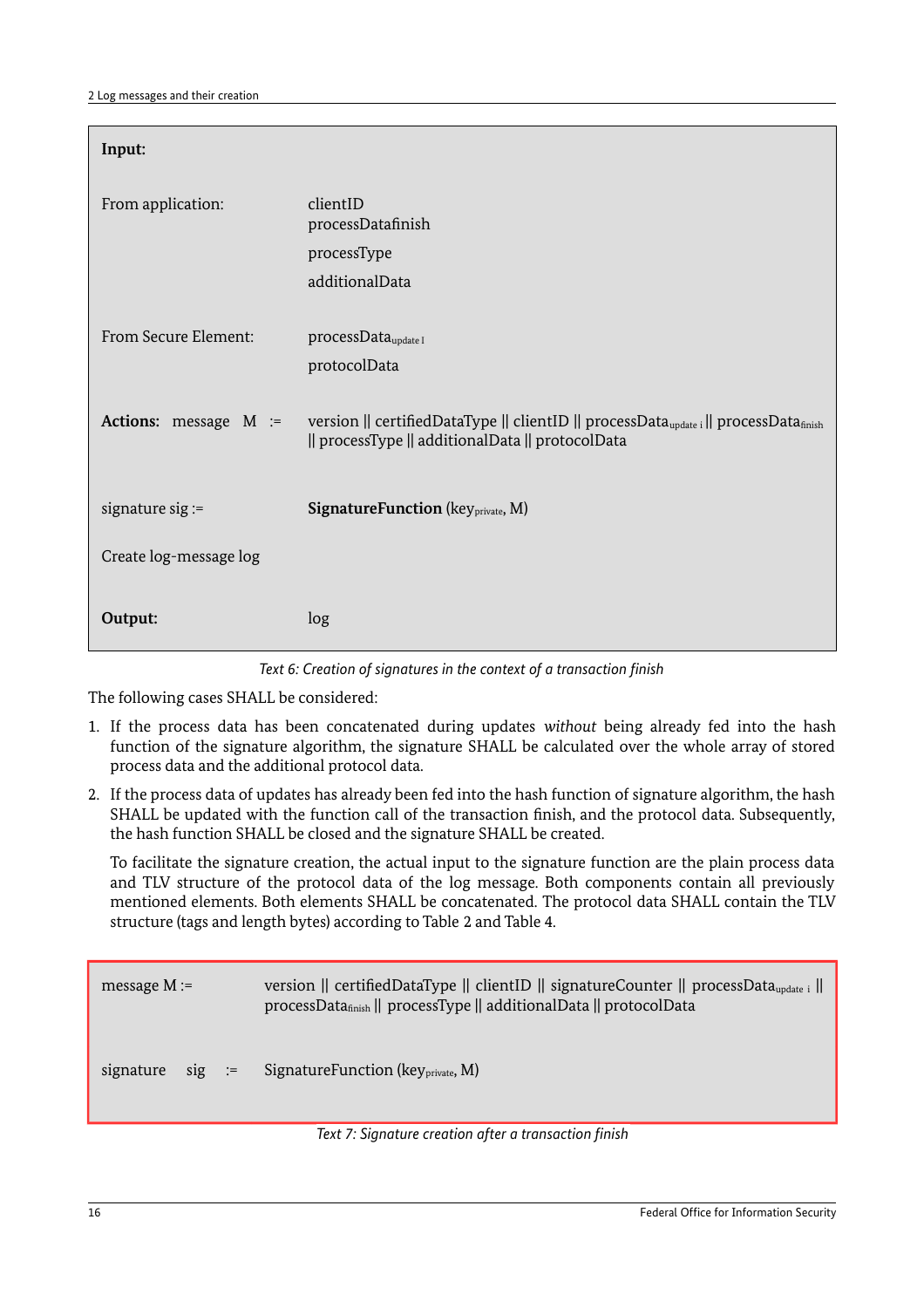## <span id="page-16-0"></span>2.4.3 Log Message Signature Creation with Signed Updates

Due to limited capacities of a Secure Element, it might be needed to not only create log messages for the start and finish of a transaction, but also for process data updates. By implementing this technique, no intermediate data needs to be stored on the Secure Element, as every input is directly fed into a signature.

[Text 8](#page-16-1) displays the creation of a log message:

| Input:                                       |                                                                                                  |
|----------------------------------------------|--------------------------------------------------------------------------------------------------|
| From application:                            | clientID<br>processData<br>processType<br>additionalData                                         |
| From Secure Element:                         | protocolData                                                                                     |
| Actions:<br>message $M :=$                   | certifiedDataType    clientID    processData    processType   <br>additionalData    protocolData |
| signature sig $:=$<br>Create log-message log | SignatureFunction (key <sub>private</sub> , M)                                                   |
| Output:                                      | log                                                                                              |

<span id="page-16-1"></span>*Text 8: Creation of log messages for start, update, and finish of a transaction*

To facilitate the signature creation, the actual input to the signature function are the plain process data and TLV structure of the protocol data of the log message. Both components contain all previously mentioned elements. Both elements SHALL be concatenated. The protocol data SHALL contain the TLV structure (tags and length bytes) according to Table [2](#page-9-3) and Table [4.](#page-11-3)

| message $M :=$     | certifiedDataType    clientID    processData    processType    additionalData   <br>protocolData |
|--------------------|--------------------------------------------------------------------------------------------------|
| signature $sig :=$ | <b>SignatureFunction</b> ( $key_{private}$ , M)                                                  |

#### *Text 9: Signature creation if every function call results in a log message*

If an implementation with signed updates is chosen, every function call (start, update, finish) SHALL result in exactly one log message. Every signature SHALL be created immediately after calling each function.

Note: A Secure Element might use a single function to generate the protocol data and signature for a log message. If it does so, the function parameters of the Secure Element MAY pass the information whether the function call is a start, update, or finish, so that the operationType field in the protocol data indicates the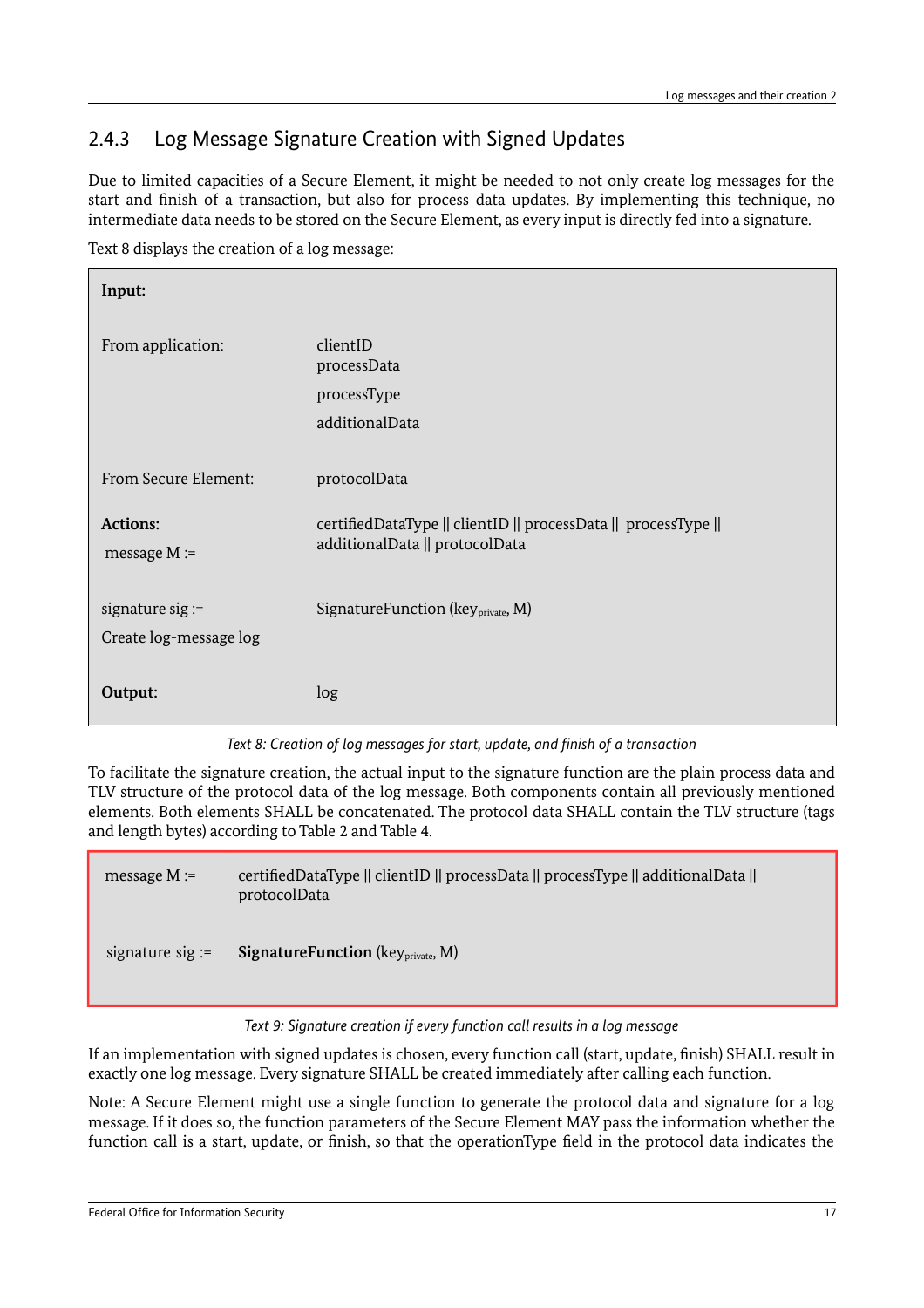correct log type. This information MAY also be passed by the usage of three different function calls. Nevertheless, every logType element SHALL indicate the correct transaction phase.

## <span id="page-17-1"></span>2.5 Transaction Log Message Signature Validation

After the affiliation and the correctness of the certificate belonging to the log messages has been verified, the log message signature verification SHALL be performed analogue to the signature creation.

The log message signatures SHALL be verified with the public key of the certificate whose serial number is included in the log message.

```
 message M := certifiedDataType || clientID || processData || processType || additionalData || 
                         protocolData 
verificationResult := VerifySignatureFunction (key<sub>public</sub>, sig, M, signatureAlgorithm)
```
*Text 10: General verification of protocol data*

All data not covered by a valid signature SHALL be considered invalid.

## <span id="page-17-0"></span>2.6 System Log Message Creation

Text [11](#page-17-2) provides an overview on how the system log messages are created.

The message is built by the concatenation of the plain values of systemFunctionData and protocolData encoded as octet string.

| Input:                                       |                                                |  |
|----------------------------------------------|------------------------------------------------|--|
| From system:                                 | systemFunctionData                             |  |
| From Secure Element:                         | protocolData                                   |  |
| <b>Actions:</b> message $M :=$               | systemFunctionData    protocolData             |  |
| signature sig $:=$<br>Create log-message log | SignatureFunction (key <sub>private</sub> , M) |  |
| Output:                                      | log                                            |  |

<span id="page-17-2"></span>*Text 11: Creation of system log messages*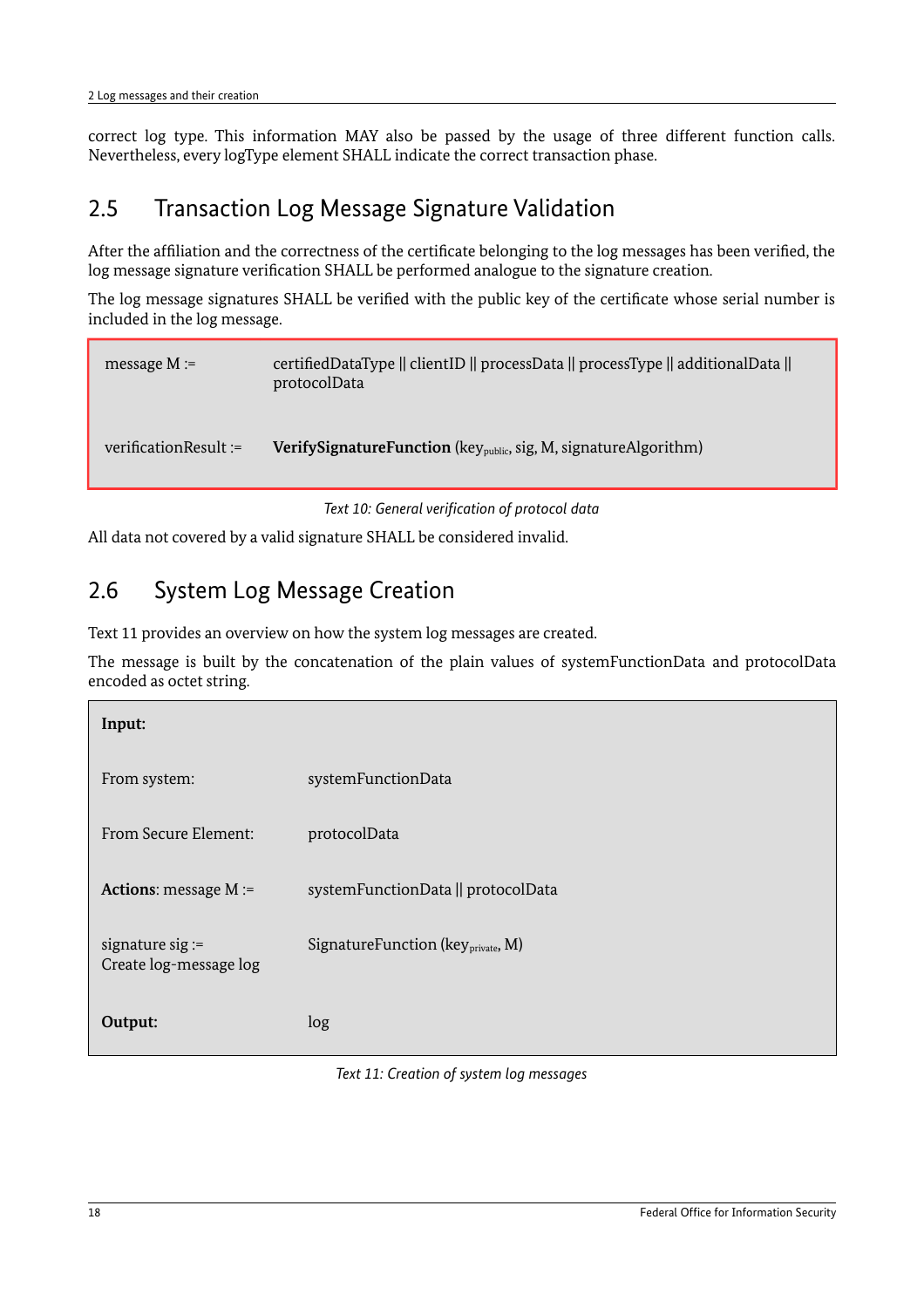## <span id="page-18-0"></span>3 Secure Element Functionality

The SE API serves as a wrapper around the functionality of a Secure Element. However, the specification of the SE API assumes that the Secure Element provides a certain set of functionality.

Table [7](#page-18-1) provides a generic overview over this functionality. The Secure Element SHALL provide these functionalities. However, concrete aspects as the names of the functions should not be understood as normative requirements with respect to the Secure Element. Furthermore, the specification does not state any particular requirements regarding the practical implementation of this functionality.

| Functionality          | <b>Description</b>                                                                                              |  |  |
|------------------------|-----------------------------------------------------------------------------------------------------------------|--|--|
| Authenticate user      | This function serves to authenticate the user and to establish a trusted<br>channel.                            |  |  |
| Start a transaction    | This function starts an external transaction with the Secure Element.                                           |  |  |
| Update a transaction   | This function updates an external transaction with the Secure Element.                                          |  |  |
| Finish a transaction   | This function finishes an external transaction with the Secure Element.                                         |  |  |
| Sign a transaction     | This function allows to secure process information by the use of a log message<br>(which is signed).            |  |  |
| Retrieve a log message | This function retrieves the last log message parts from the Secure Element.                                     |  |  |
| Set time               | This function sets the time that is maintained by the Secure Element.                                           |  |  |
| Export certificate     | This function retrieves the current certificate that is used by the Secure<br>Element for signing log messages. |  |  |

<span id="page-18-1"></span>*Table 7: Functionality of the Secure Element*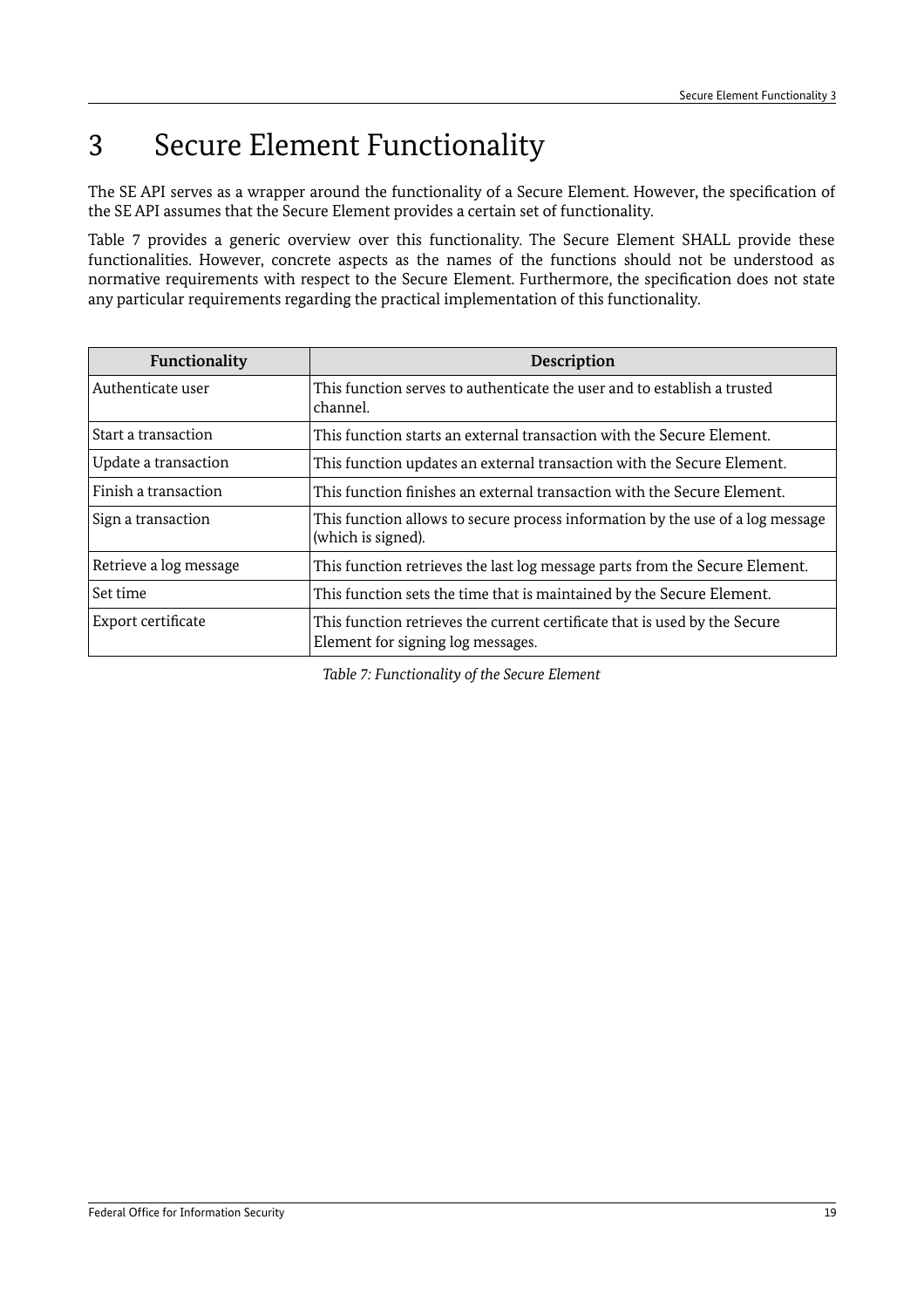## <span id="page-19-3"></span>4 Secure Element API Functionality

## <span id="page-19-2"></span>4.1 Error handling

If the application receives any kind of error from the SE API it falls into the responsibility of the application to handle the situation. Depending on the concrete function that threw the error and depending on the concrete error, the application may:

- decide to do nothing at all,
- simply repeat the last function call,
- repeat a larger amount of steps.

## <span id="page-19-1"></span>4.2 Maintenance and Time Synchronization

#### <span id="page-19-0"></span>4.2.1 Initialize

This function Initialize MUST be used to start the initialization of the SE API.

#### 4.2.1.1 Initialize – Input parameters

| <b>Name</b> | Type (OMG IDL) | Required? | <b>Meaning</b>                                                        |
|-------------|----------------|-----------|-----------------------------------------------------------------------|
| description | string         | REQUIRED  | This parameter presents a short<br>description of the Secure Element. |

*Table 8: Input parameters Initialize function*

#### 4.2.1.2 Initialize – Output parameters

None.

#### 4.2.1.3 Initialize – Exceptions

| Exception                  | <b>Meaning</b>                             |  |
|----------------------------|--------------------------------------------|--|
| ErrorStoringInitDataFailed | Storing of the initialization data failed. |  |

*Table 9: Exceptions for the Initialize function*

#### 4.2.1.4 Detailed description

- 1. This function SHALL instruct the Secure Element to initialize the Secure Element and store the initialization data in form of the description of the Secure Element.
- 2. If storing of the initialization data fails, the Secure Element SHALL set back the initial data set to the state before storing the provided initialization data. Furthermore, the function SHALL raise the exception ErrorStoringInitDataFailed and exit the function.
- 3. If the storing has been successful, this function SHALL return EXECUTION\_OK.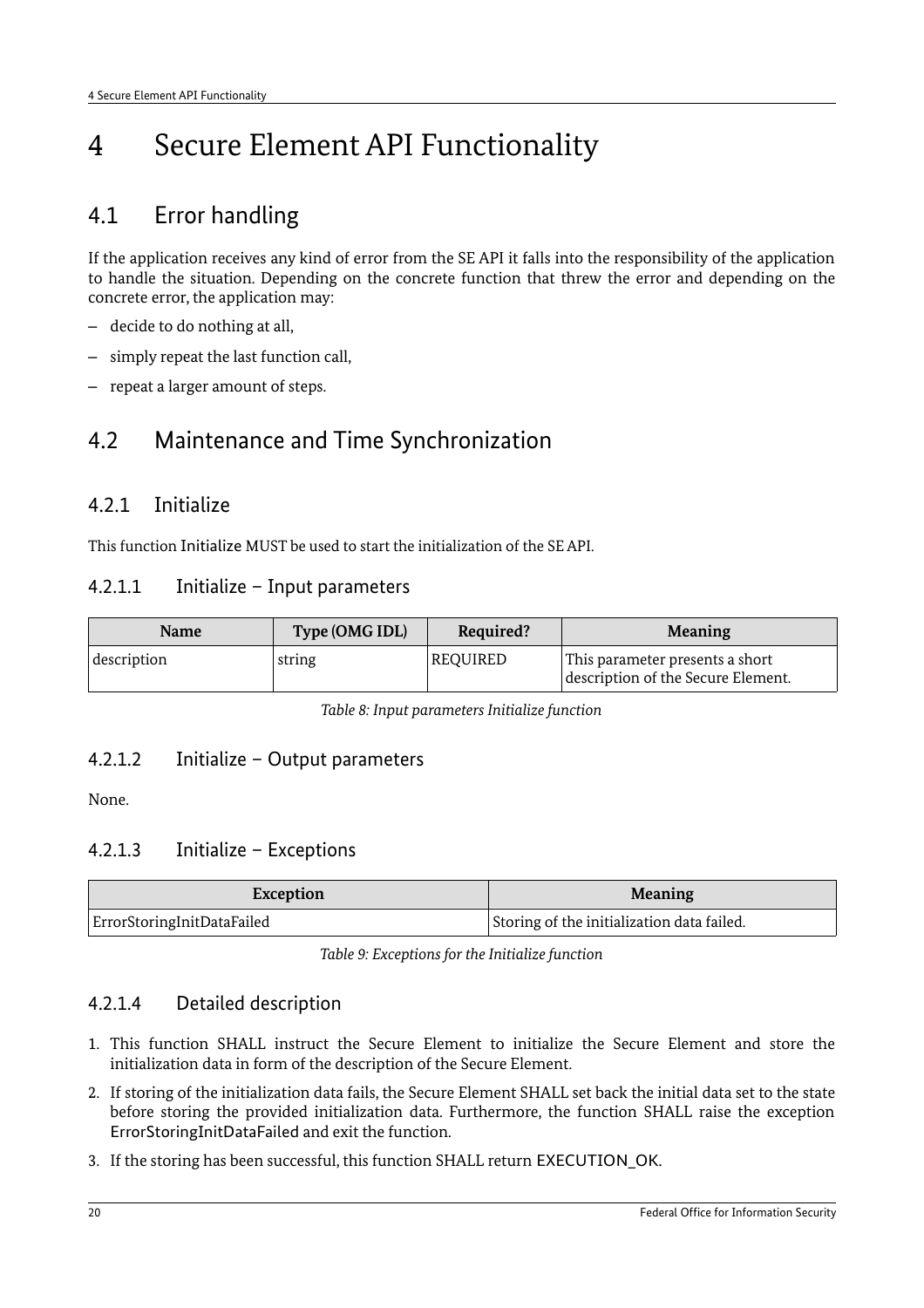## <span id="page-20-0"></span>4.2.2 UpdateTime

The function updateTime can be used to update the current date/time that is maintained by the Secure Element.

## 4.2.2.1 UpdateTime – Input parameters

| <b>Name</b> | Type (OMG IDL) | Required?   | <b>Meaning</b>                                                                                                                          |
|-------------|----------------|-------------|-----------------------------------------------------------------------------------------------------------------------------------------|
| newDateTime | DateTime       | CONDITIONAL | The new time value for the date/time<br>maintained by the Secure Element.                                                               |
| useTimeSync | boolean        | REQUIRED    | If the underlying Secure Element<br>supports time synchronization, this<br>parameter instructs the function to<br>utilize this feature. |

*Table 10: Input parameters for the updateTime function*

### 4.2.2.2 UpdateTime – Output parameters

None.

#### 4.2.2.3 UpdateTime – Exceptions

| <b>Exception</b>              | <b>Meaning</b>                                                                                 |
|-------------------------------|------------------------------------------------------------------------------------------------|
| ErrorSetTimeFailed            | The execution of the Secure Element functionality to set the time<br>failed.                   |
| ErrorRetrieveLogMessageFailed | The execution of the Secure Element functionality to retrieve log<br>message parts has failed. |
| <b>ErrorStorageFailure</b>    | Storing of the log message has failed.                                                         |

*Table 11: Exceptions for updateTime function*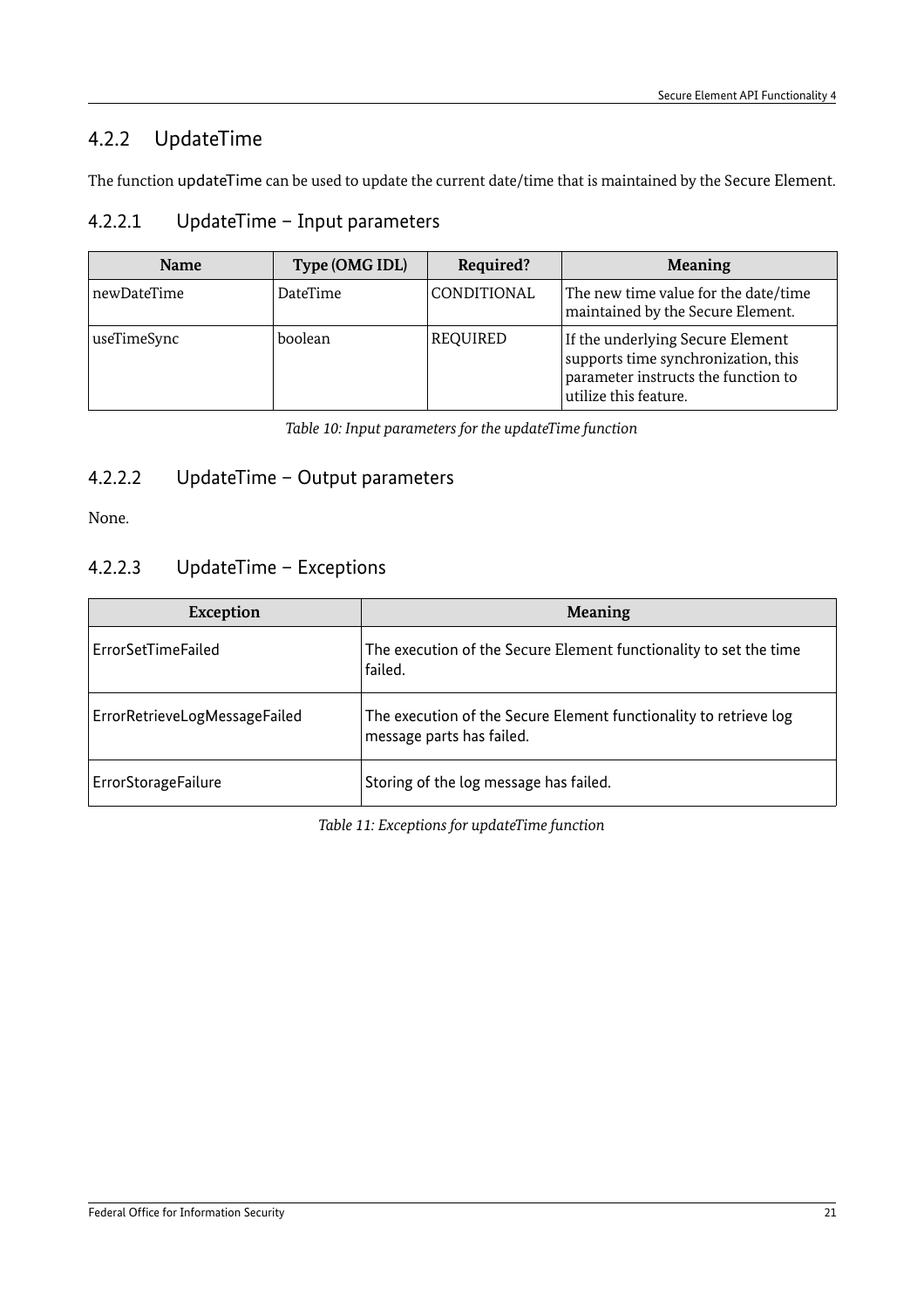#### 4.2.2.4 UpdateTime – Detailed description

- 1. If the parameter useTimeSync has :
	- 1 the value true, the function SHALL instruct the Secure Element to use its time synchronization mechanism to update the local time. If the execution fails, the function SHALL raise the exception ErrorSetTimeFailed.
	- 2 the value false, the function SHALL invoke the functionality of the Secure Element to set the time with the provided newDateTime. If the execution of fails, the function SHALL raise the exception ErrorSetTimeFailed.
- 2. The function SHALL retrieve the log message of the Secure Element. If the retrieval of the log message fails, the function SHALL raise the exception ErrorRetrieveLogMessageFailed.
- 3. The function SHALL store the previously retrieved log message on the storage medium. If storing fails, the function SHALL raise the exception ErrorStorageFailure.
- 4. The function SHALL return the value EXECUTION OK to indicate that the execution of the function updateTime has been successful.

## <span id="page-21-1"></span>4.3 Input Functions

### <span id="page-21-0"></span>4.3.1 StartTransaction

This function provides the functionality to start a new transaction.

#### 4.3.1.1 StartTransaction – Input parameters

| <b>Name</b>    | Type (OMG IDL) | Required?          | <b>Meaning</b>                                                                                            |
|----------------|----------------|--------------------|-----------------------------------------------------------------------------------------------------------|
| clientID       | unsigned long  | <b>CONDITIONAL</b> | MUST be present if the Secure<br>Element is used by more than one<br>client                               |
| processData    | octet          | REQUIRED           | This parameter represents all the<br>necessary information regarding the<br>initial state of the process. |
| processsType   | string< $100$  | <b>OPTIONAL</b>    | This parameter is used to identify the<br>type of the transaction as defined by the<br>application        |
| additionalData | octet          | <b>OPTIONAL</b>    | Reserved for future use.                                                                                  |

*Table 12: Input parameters for startTransaction function*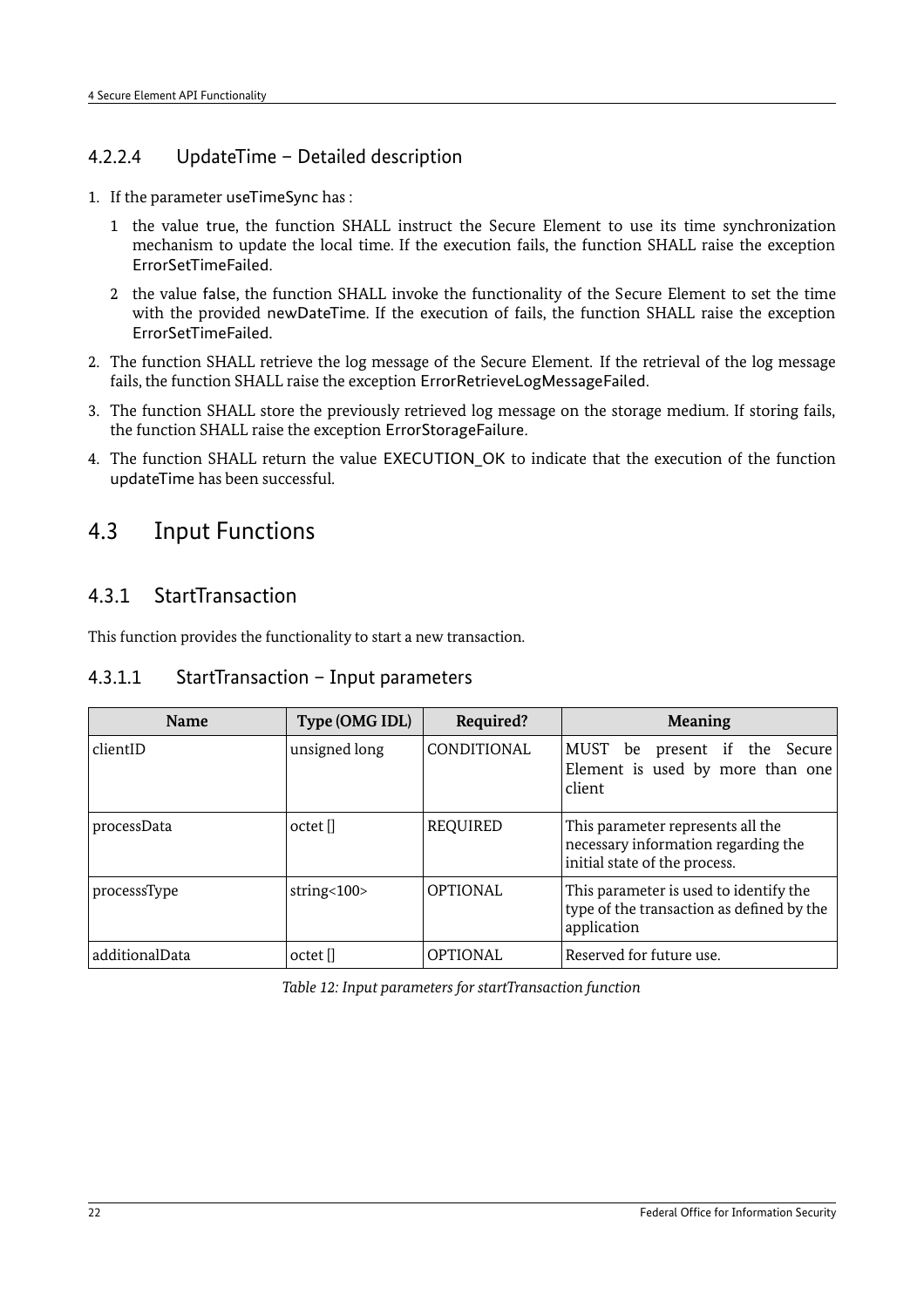## 4.3.1.2 StartTransaction – Output parameters

| <b>Name</b>       | Type (OMG IDL)      | Required?       | <b>Meaning</b>                                                                                                                    |
|-------------------|---------------------|-----------------|-----------------------------------------------------------------------------------------------------------------------------------|
| transactionNumber | unsigned long       | <b>REQUIRED</b> | The value of this parameter represents a<br>transaction number that has been<br>assigned by the Secure Element to the<br>process. |
| logTime           | <b>DateTime</b>     | <b>REQUIRED</b> | The value represents the point in time<br>of the Secure Element when the log<br>message was created                               |
| serialNumber      | octet <sub>[]</sub> | <b>REQUIRED</b> | This field contains the hash value over<br>the key that is part of the certificate in<br>the secure element.                      |
| signatureCounter  | unsigned long       | <b>REQUIRED</b> | The current value of the signature<br>counter.                                                                                    |
| signatureValue    | octet <sub>[]</sub> | <b>OPTIONAL</b> | The value represents the signature value                                                                                          |

*Table 13: Output parameters for startTransaction function*

#### 4.3.1.3 StartTransaction – Exceptions

| <b>Exceptions</b>             | <b>Meaning</b>                                                                                 |
|-------------------------------|------------------------------------------------------------------------------------------------|
| ErrorStartTransactionFailed   | The execution of the Secure Element functionality<br>to start a transaction failed.            |
| ErrorRetrieveLogMessageFailed | The execution of the Secure Element functionality<br>to retrieve log message parts has failed. |
| ErrorStorageFailure           | Storing of the log message failed.                                                             |

*Table 14: Exceptions of the startTransaction function*

## 4.3.1.4 StartTransaction – Detailed description

The following description specifies the behavior of the *startTransaction* function in detail:

- 1. The function SHALL invoke the function to start a transaction of the Secure Element and pass on the clientId. In this step, the Secure Element will generate a transaction number for the transaction. If the execution of the Secure Element function fails, the function SHALL raise the exception ErrorStartTransactionFailed.
- 2. Next, the function SHALL retrieve the log message parts created by the Secure Element. If the execution of this function fails, the exception ErrorRetrieveLogMessageFailed SHALL be raised.
- 3. The input data and the log message parts created by the Secure Element SHALL be combined into a complete log message and the log message SHALL be stored. If storing fails, the function SHALL raise the exception ErrorStorageFailure.
- 4. After successfully storing the log message, the function SHALL return the current transaction number (as an output parameter) by transactionNumber, the current signature counter by signatureCounter, the time of the log message creation by logTime, the hash value over the used public key by hashValueKey and MAY return the signature Value by signatureValue. Additionally, the function SHALL return the return value EXECUTION OK to indicate that of the function startTransaction has been successful.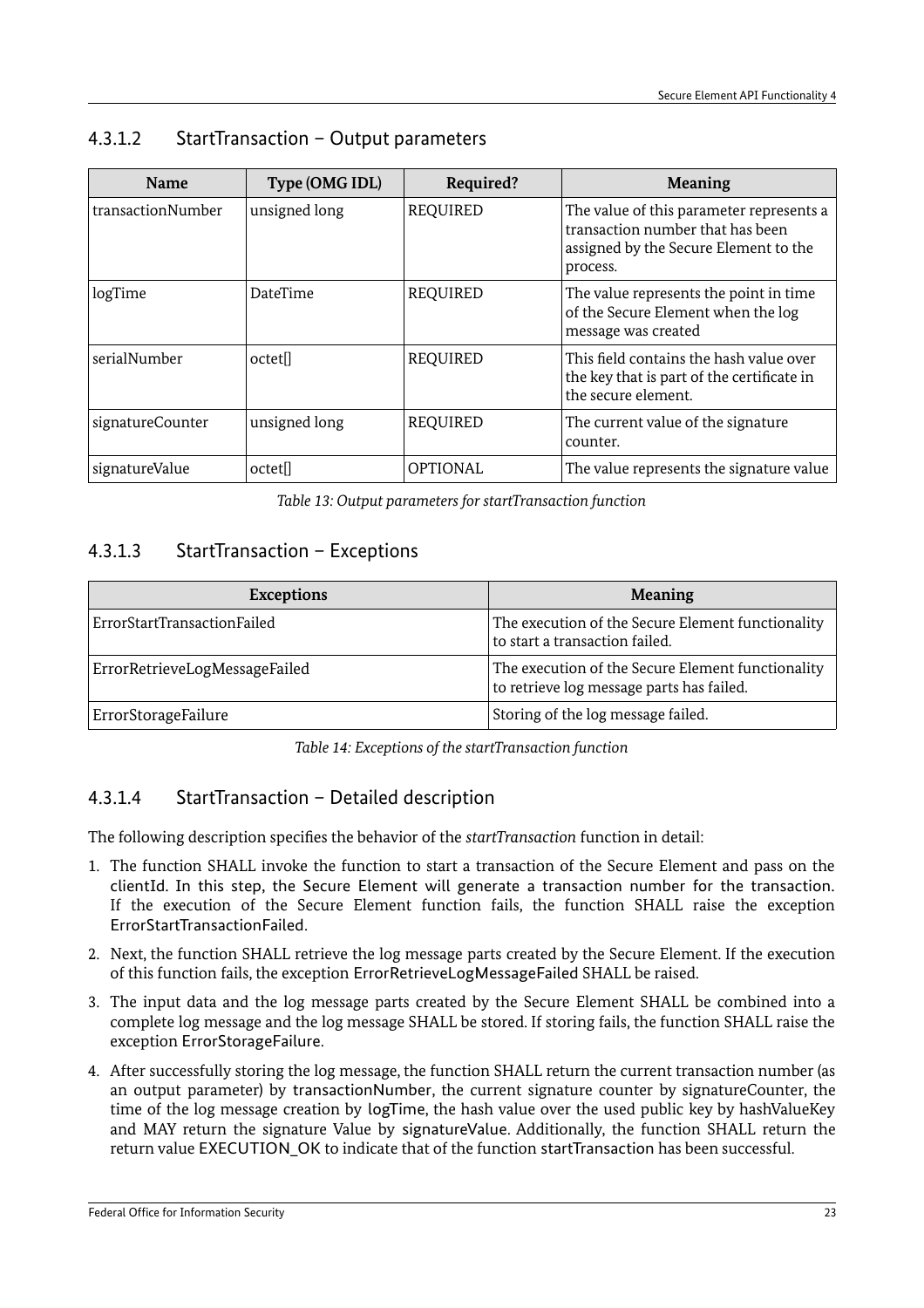## <span id="page-23-0"></span>4.3.2 UpdateTransaction

This function updates an existing transaction.

### 4.3.2.1 UpdateTransaction – Input parameters

| <b>Name</b>       | Type (OMG IDL) | Required?       | <b>Meaning</b>                                                                                            |  |
|-------------------|----------------|-----------------|-----------------------------------------------------------------------------------------------------------|--|
| clientID          | unsigned long  | CONDITIONAL     | MUST be present if the Secure<br>Element is used by more than one<br>client                               |  |
| transactionNumber | unsigned long  | <b>REQUIRED</b> | This parameter is used to<br>unambiguously identify the current<br>transaction.                           |  |
| processData       | octet          | <b>REQUIRED</b> | This parameter represents all the<br>necessary information regarding the<br>initial state of the process. |  |
| processsType      | string< $100$  | <b>OPTIONAL</b> | This parameter is used to identify the<br>type of the transaction as defined by the<br>application        |  |

*Table 15: Input parameters for updateTransaction function*

## 4.3.2.2 UpdateTransaction – Output parameters

| <b>Name</b>      | Type (OMG IDL)      | Required?   | <b>Meaning</b>                                                                                      |
|------------------|---------------------|-------------|-----------------------------------------------------------------------------------------------------|
| logTime          | <b>DateTime</b>     | CONDITIONAL | The value represents the point in time<br>of the Secure Element when the log<br>message was created |
| signatureValue   | Octet <sup>[]</sup> | CONDITIONAL | The value represents the signature value                                                            |
| signatureCounter | unsigned long       | CONDITIONAL | The current value of the signature<br>counter.                                                      |

Table 16: Output parameters for updateTransaction function

### 4.3.2.3 UpdateTransaction – Exceptions

| <b>Exception</b>               | <b>Meaning</b>                                                                       |
|--------------------------------|--------------------------------------------------------------------------------------|
| ErrorUpdateTransactionFailed   | The execution of the Secure Element functionality<br>to update a transaction failed. |
| ErrorStorageFailure            | Storing of the log message has failed.                                               |
| ErrorLogMessageRetrievalFailed | Retreival of the log message from the Secure<br>Element failed.                      |
| ErrorNoTransaction             | No transaction is known to be open under the<br>provided transaction number.         |

*Table 17: Exceptions of the updateTransaction function*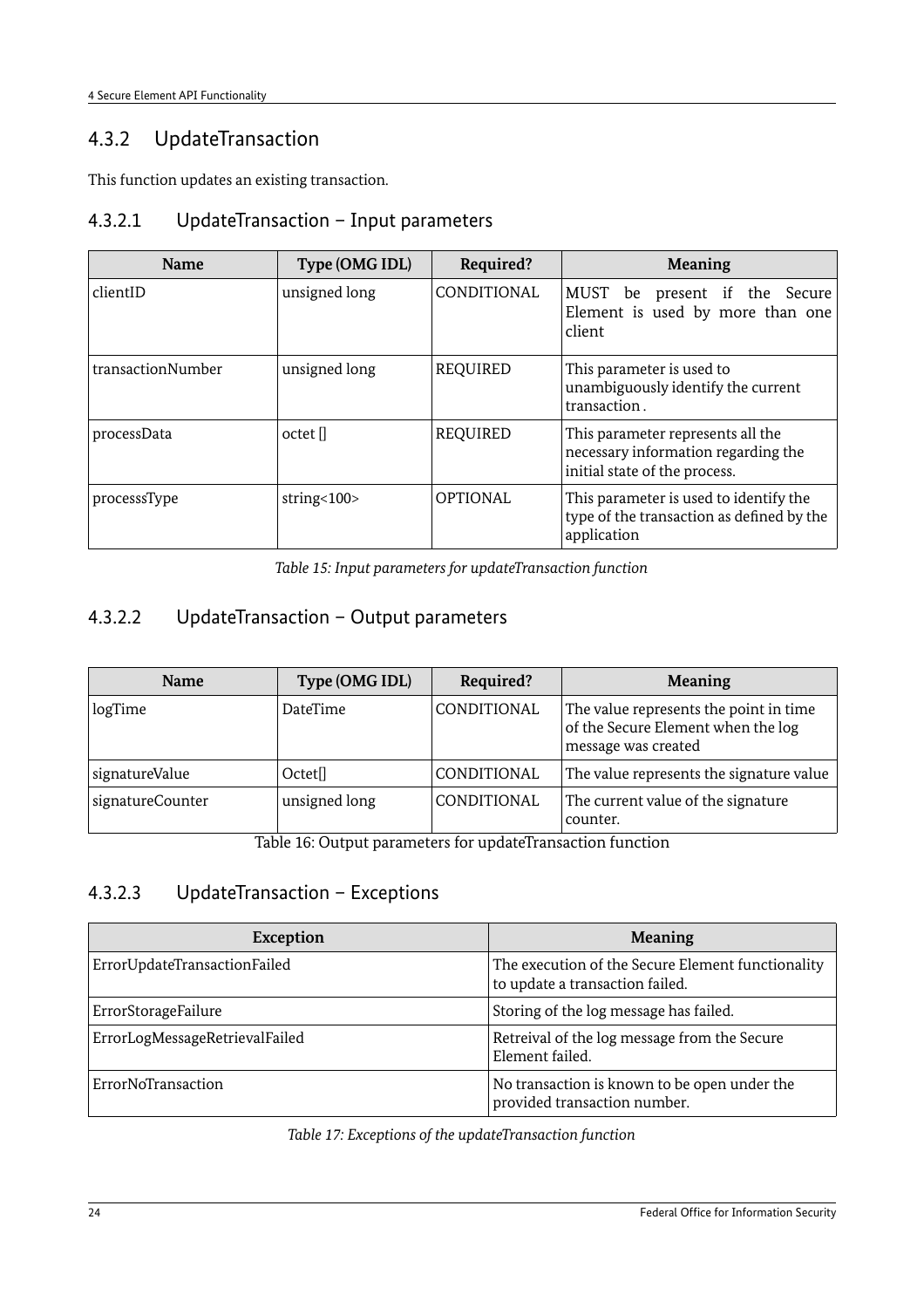## 4.3.2.4 UpdateTransaction – Detailed description

The following description specifies the behavior of the *updateTransaction* (without signed updates) function in detail:

- 1. The function SHALL invoke the functionality of the Secure Element to update a transaction and pass on the clientId and the transactionNumber. If the execution of the function fails, the exception ErrorUpdateExternalTransactionFailed SHALL be raised.
- 2. The Secure Element SHALL check whether the transactionNumber belongs to an open transaction. If this is not the case, the function SHALL return the error ErrorNoTransaction and exit.
- 3. In case of UpdateTransaction without signed updates:
	- 1. The function SHALL return the return value EXECUTION OK to indicate that the execution of the function updateTransaction has been successful.
- 4. In case of UpdateTransaction with signed updates:
	- 1. Next, the function SHALL retrieve the log message parts created by the Secure Element. If the execution of this function fails, the exception ErrorLogMessageRetrievalFailed SHALL be raised.
	- 2. The input data and the log message parts created by the Secure Element SHALL be combined into a complete log message and the log message SHALL be stored. If storing fails, the function SHALL raise the exception ErrorStorageFailure.
	- 3. After successfully storing the log message, the function SHALL return the time of the log message creation by logTime and MAY return the signature Value by signatureValue and signature counter by signatureCounter. Additionally, the function SHALL return the return value EXECUTION OK to indicate that of the function UpdateTransaction has been successful.

## <span id="page-24-0"></span>4.3.3 FinishTransaction

This function finalizes an existing transaction.

#### 4.3.3.1 FinishTransaction – Input parameters

| <b>Name</b>       | Type (OMG IDL) | Required?       | <b>Meaning</b>                                                                                            |
|-------------------|----------------|-----------------|-----------------------------------------------------------------------------------------------------------|
| clientID          | unsigned long  | CONDITIONAL     | MUST be present if the Secure<br>Element is used by more than one<br>client                               |
| transactionNumber | unsigned long  | <b>REQUIRED</b> | This parameter is used to<br>unambiguously identify the current<br>transaction.                           |
| processData       | octet []       | <b>REQUIRED</b> | This parameter represents all the<br>necessary information regarding the<br>initial state of the process. |
| processsType      | string< $100$  | <b>OPTIONAL</b> | This parameter is used to identify the<br>type of the transaction as defined by the<br>application        |
| additionalData    | octet []       | <b>OPTIONAL</b> | Reserved for future use.                                                                                  |

*Table 18: Input parameter of the finishTransaction function*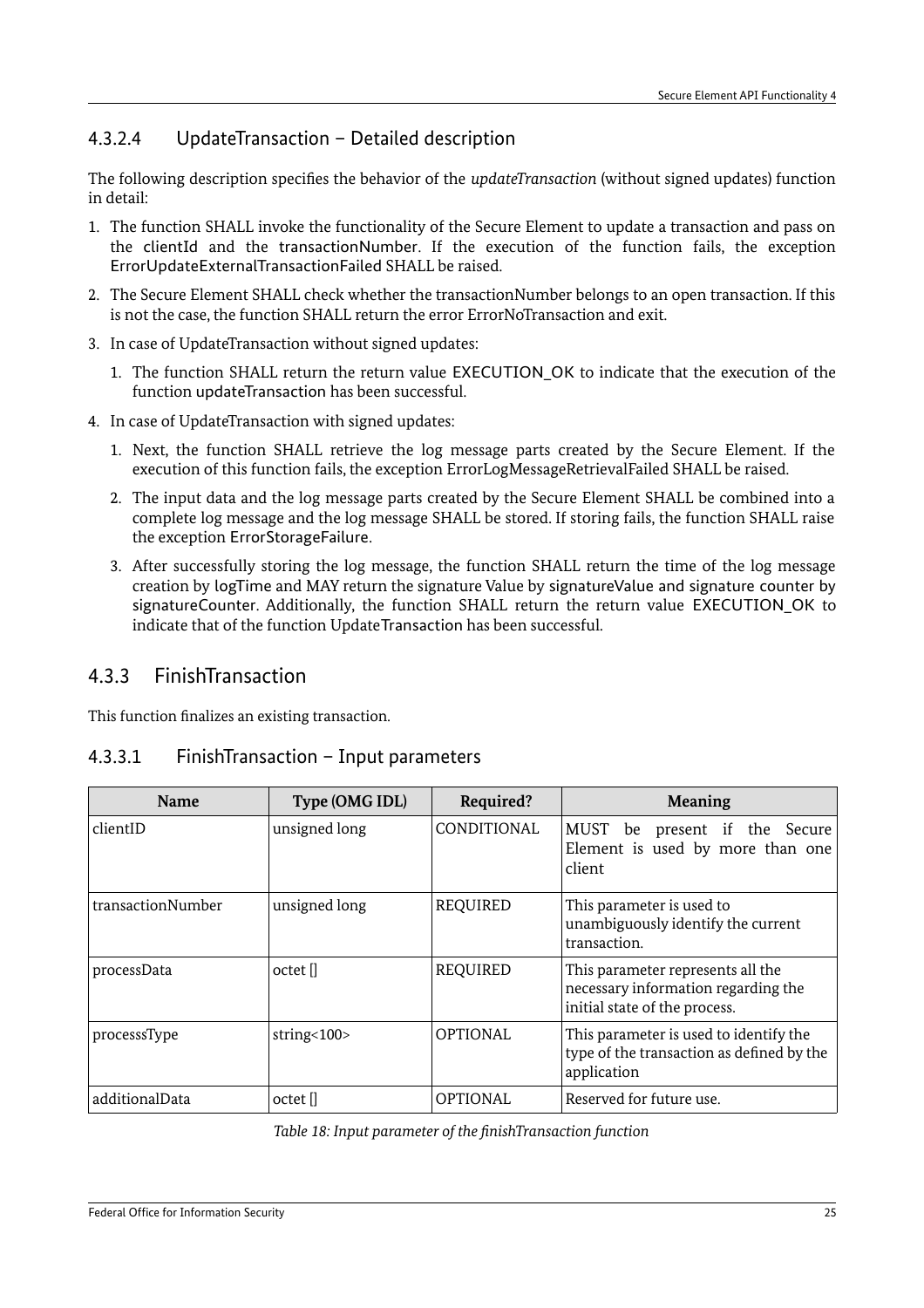| <b>Name</b>      | Type (OMG IDL)      | Required?       | <b>Meaning</b>                                                                                      |
|------------------|---------------------|-----------------|-----------------------------------------------------------------------------------------------------|
| logTime          | DateTime            | CONDITIONAL     | The value represents the point in time<br>of the Secure Element when the log<br>message was created |
| signatureValue   | Octet <sup>[]</sup> | <b>OPTIONAL</b> | The value represents the signature value                                                            |
| signatureCounter | unsigned long       | <b>REQUIRED</b> | The current value of the signature<br>counter.                                                      |

#### 4.3.3.2 FinishTransaction – Output Parameters

*Table 19: Output parameter for finishTransaction function*

### 4.3.3.3 FinishTransaction – Exceptions

| Exception                     | <b>Meaning</b>                                                                                 |
|-------------------------------|------------------------------------------------------------------------------------------------|
| ErrorFinishTransactionFailed  | The execution of the Secure Element functionality<br>to finish a transaction failed.           |
| ErrorRetrieveLogMessageFailed | The execution of the Secure Element functionality<br>to retrieve log message parts has failed. |
| ErrorStorageFailure           | Storing of the log message failed.                                                             |

*Table 20: Exceptions for finishTransaction function*

### 4.3.3.4 FinishTransaction – Detailed description

The following description specifies the behavior of the *finishTransaction* function in detail:

- 1. The function SHALL invoke the functionality of the Secure Element to finish a transaction and pass on the clientId and the transactionNumber of process to finish and the processData. If the execution of the function fails, the exception ErrorFinishTransactionFailed SHALL be raised.
- 2. Next, the function SHALL retrieve the log message parts created by the Secure Element. If the execution of this function fails, the exception ErrorRetrieveLogMessageFailed SHALL be raised.
- 3. The process data, created since the start of the transaction and the log message parts created by the Secure Element SHALL be combined into a complete log message and the log message SHALL be stored. If storing fails, the function SHALL raise the exception ErrorStorageFailure.
- 4. The function SHALL return the time of the log message creation by logTime, the signature counter by signatureCounter and MAY return the signature Value by signatureValue. Additionally, the SE API SHALL return the return value EXECUTION OK to indicate that the execution of the function finishTransaction has been successful.

## <span id="page-25-1"></span>4.4 Export Functions

## <span id="page-25-0"></span>4.4.1 Export

This function is used to export the log messages, containing the process and protocol data.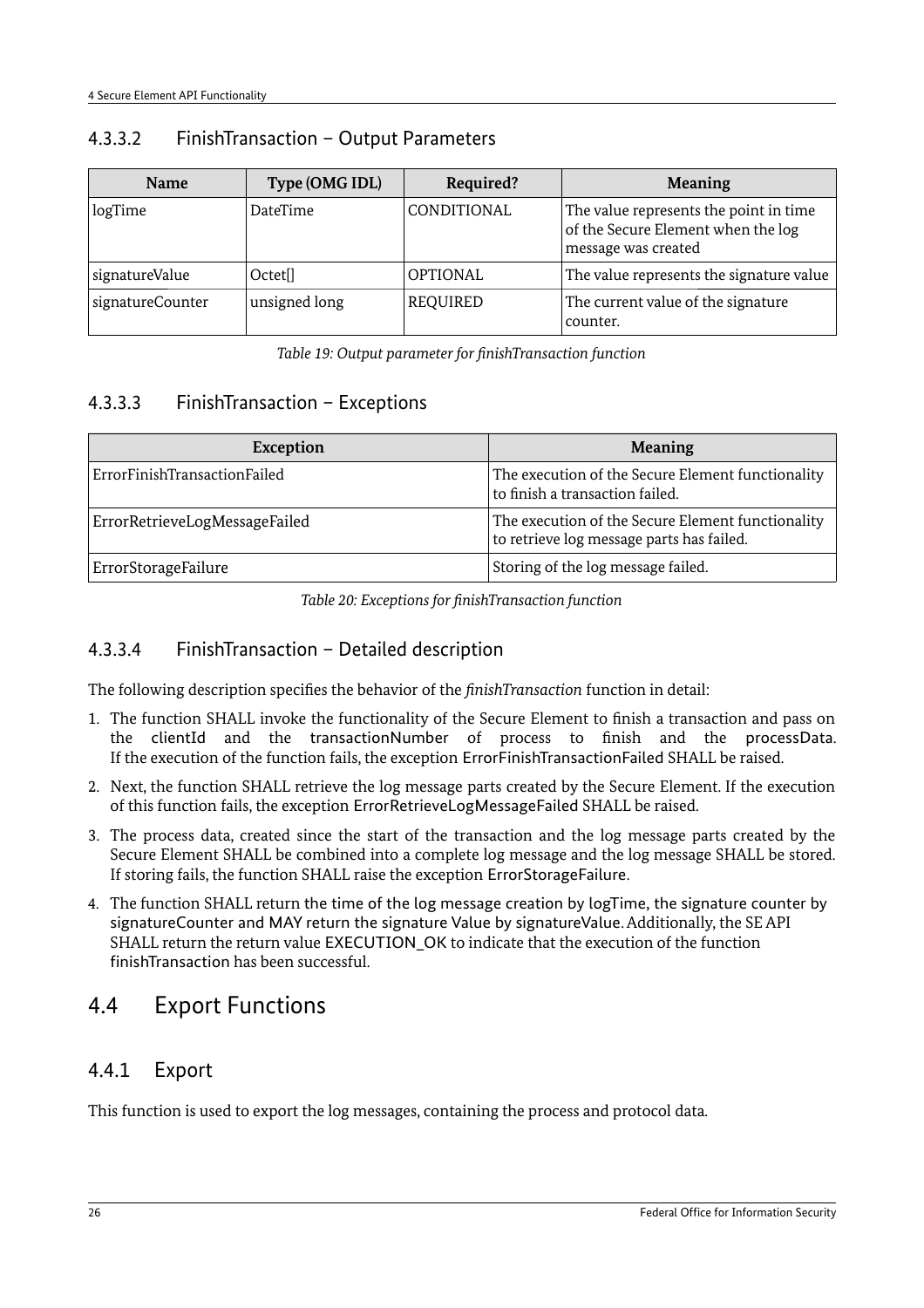| <b>Name</b>                               | Type (OMG<br>IDL)               | Required?       | <b>Meaning</b>                                                                                                                                                                                                                                                                                                                                                     |
|-------------------------------------------|---------------------------------|-----------------|--------------------------------------------------------------------------------------------------------------------------------------------------------------------------------------------------------------------------------------------------------------------------------------------------------------------------------------------------------------------|
| clientID                                  | unsigned long                   | <b>OPTIONAL</b> | MUST be present if the Secure Element is used by more<br>than one client.                                                                                                                                                                                                                                                                                          |
| transactionNumber                         | unsigned long                   | <b>OPTIONAL</b> | If present, the function SHALL only return the log<br>messages associated with the given transaction number<br>and, if present, clientID.                                                                                                                                                                                                                          |
| startTransactionNu<br>mber                | string $<$ 100 $>$ <sup>1</sup> | <b>OPTIONAL</b> | If present, the function SHALL only return the log<br>messages associated within the interval of<br>startTransactionNumber to endTransactionNumber<br>(inclusive).                                                                                                                                                                                                 |
| endTransactionNum string <100 $>1$<br>ber |                                 | <b>OPTIONAL</b> | If present, the function SHALL only return the log<br>messages associated within the interval of<br>startTransactionNumber to endTransactionNumber<br>(inclusive).                                                                                                                                                                                                 |
| startDate                                 | DateTime                        | <b>OPTIONAL</b> | If present, the function SHALL only return the log<br>messages between startDate and endDate (inclusive).<br>Date/Time SHALL be encoded in UTC.                                                                                                                                                                                                                    |
| endDate                                   | DateTime                        | <b>OPTIONAL</b> | If this parameter is provided, the function SHALL<br>only return the log messages between startDate and<br>endDate (inclusive).<br>Date/Time SHALL be encoded in UTC.                                                                                                                                                                                              |
| maximumNumberR<br>ecords                  | long                            | <b>OPTIONAL</b> | If this parameter is provided, and its value is not 0, the<br>function SHALL only return the log messages if the<br>number of relevant records is less or equal to the<br>number of maximum records. Else, an error SHALL be<br>returned <sup>1</sup> .<br>If this parameter is provided and its value is 0, the<br>function SHALL return all stored log messages. |

## 4.4.1.1 Export – Input parameters

*Table 21: Input parameters for export function*

<span id="page-26-0"></span>1 This optional value allows the client to ensure that only a specific number of log messages is returned by the export function. If the function returns an error, the calling application can restructure the call and e.g. only ask for a smaller number of data records next time.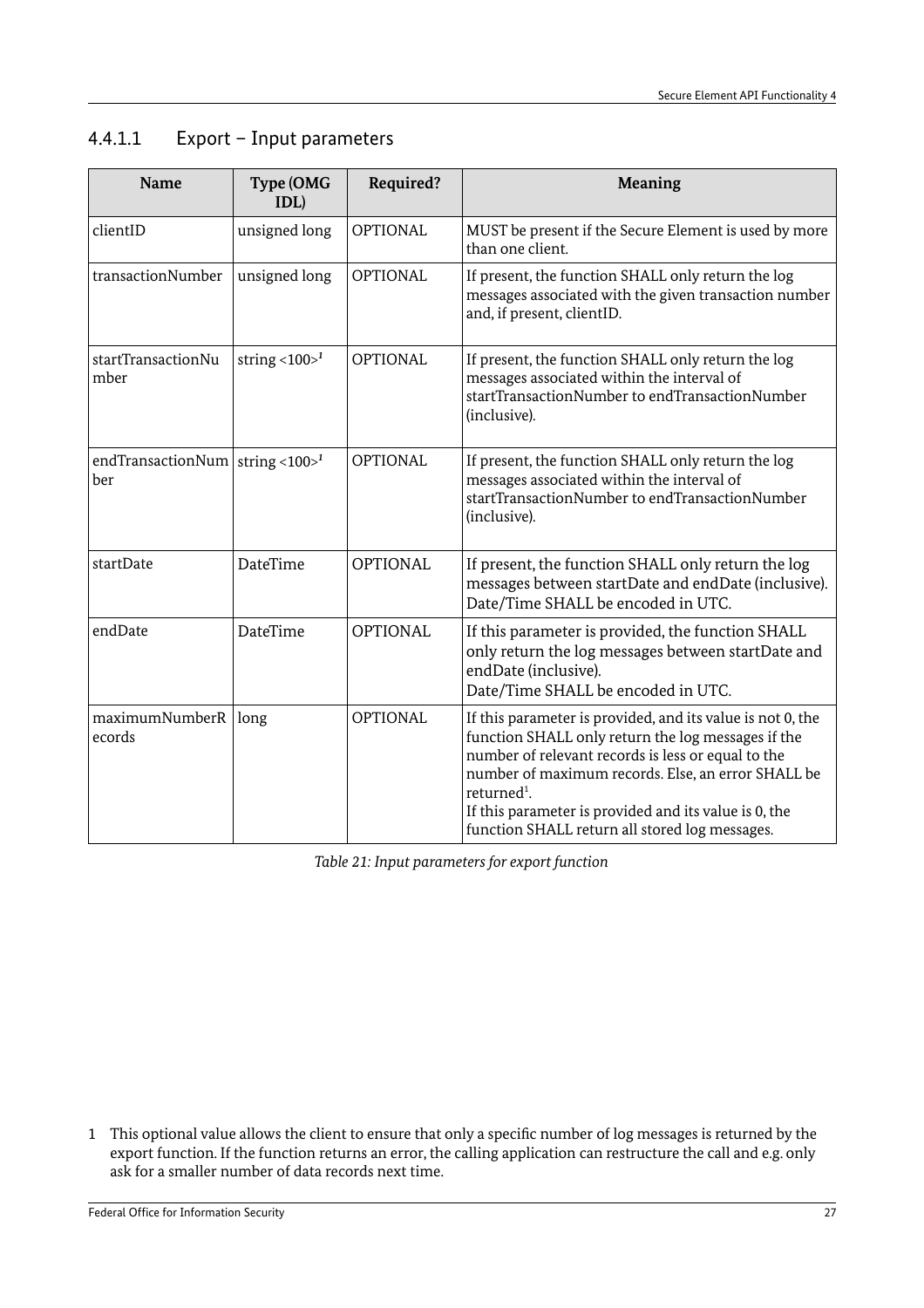#### 4.4.1.2 Export – Output parameters

| Name       | Type (OMG IDL)                                                                                                                                                                                                                                                                                                                        | Required?       | <b>Meaning</b>                                                                                        |
|------------|---------------------------------------------------------------------------------------------------------------------------------------------------------------------------------------------------------------------------------------------------------------------------------------------------------------------------------------|-----------------|-------------------------------------------------------------------------------------------------------|
| exportData | The function will return the<br>following data in a defined export<br>format (see chapter 5):<br>- application<br>data<br>and<br>corresponding protocol data in<br>form of TLV<br>- encoded log<br>messages<br>(see<br>chapter 2.1)<br>- initialization information<br>- certificate(s) that are needed to<br>verify the log messages | <b>REQUIRED</b> | Log messages and additional files<br>needed to verify the signatures<br>included in the log messages. |

#### *Table 22: Output parameters for export function*

### 4.4.1.3 Export – Exceptions

| <b>Exception</b>           | <b>Meaning</b>                                                                |
|----------------------------|-------------------------------------------------------------------------------|
| ErrorIdNotFound            | No data found for the provided clientID.                                      |
| ErrorTransactionIdNotFound | No data found for the provided transactionNumber.                             |
| ErrorNoDataAvailable       | No data found for the provided selection.                                     |
| ErrorTooManyRecords        | The amount of requested records exceeds the parameter<br>maximumNumberRecords |
| ErrorParameterMismatch     | Mismatch in parameters of function.                                           |

Table 23: Exceptions for export function

## 4.4.1.4 Export – Detailed Description

The following description specifies the behavior of the export function in detail.

- 1. The function SHALL check the input parameters for validity. If any of the checks fails, the function SHALL raise the exception ErrorParameterMismatch. This specifically includes the following checks:
	- 1. If transactionNumber has been provided, neither startDate nor endDate SHALL be provided.
	- 2. If startTransactionNumber and endTransactionNummber have been provided, neither startDate, endDate nor clientID SHALL be provided.
	- 3. If startDate has been provided, endDate MUST be provided as well.
	- 4. If endDate has been provided, startDate MUST be provided as well.
	- 5. If startTransactionID has been provided, endTransactionNumber SHALL be provided as well.
	- 6. If endTransactionID has been provided, startTransactionNumber SHALL be provided as well.
	- 7. If provided, startDate and endDate MUST be valid date/time values.
	- 8. If provided, endDate MUST lay after startDate.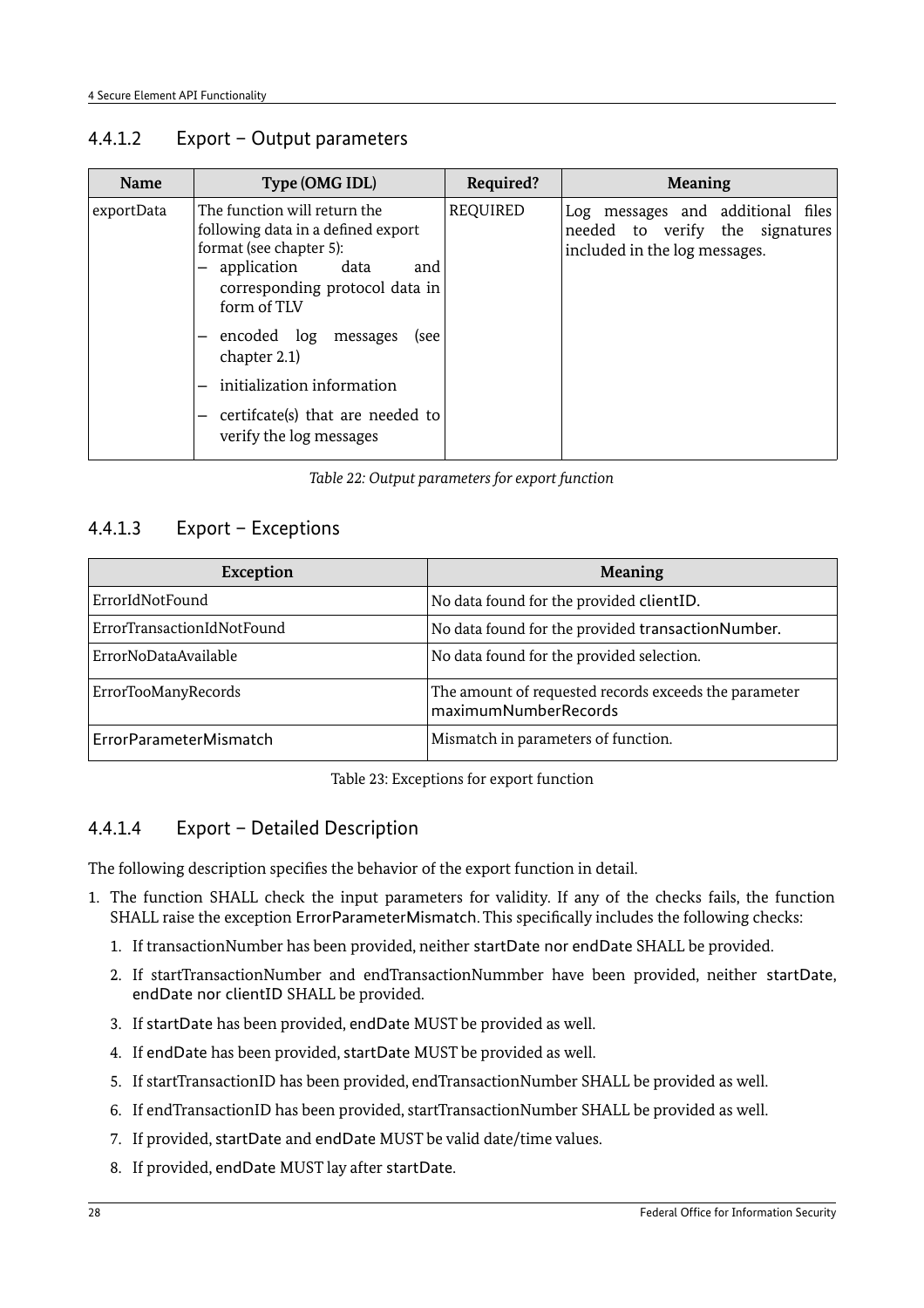- 9. If a startDate and endDate have been provided, neither a clientID nor a transactionID MUST be provided.
- 2. If transactionNumber has been provided, the function SHALL check whether any data has been stored regarding this transactionNumber and, if present, clientID.
	- 1. If no data is available for the transactionNumber, the function SHALL raise the exception ErrorTransactionIdNotFound. If no data is available for the clientID, the function SHALL raise the exception ErrorIdNotFound.
	- 2. Else, the function SHALL return the data that corresponds to the provided transactionNumber (as an output parameter by exportData). Additionally, the function SHALL return the return value EXECUTION OK to indicate that the execution of the function has been successful.
- 3. If startTransactionINumber and endTransactionNumber have been provided, the function SHALL check whether any data for the relevant period between these two transaction numbers has been stored.
	- 1. If no data is available, the function SHALL raise the exception ErrorTransactionIdNotFound.
	- 2. If maximumNumberRecords has been provided and its value is not 0, the function SHALL check whether the amount of records that have been found is less than maximumNumberRecords. If this is not the case, the function SHALL raise ErrorTooManyRecords.
	- 3. Else, the function SHALL return the data (as an output parameter) by exportData. Additionally, the function SHALL return the return value EXECUTION\_OK to indicate that the execution of the function has been successful.
- 4. If a startDate and endDate have been provided, the function SHALL check whether any information has been stored in the period between startDate and endDate (inclusive).
	- 1. If no data is available, the function SHALL raise the exception ErrorNoDataAvailable.
	- 2. If maximumNumberRecords has been provided and its value is not 0, the function SHALL check whether the amount of records that have been found is less than maximumNumberRecords. If this is not the case, the function SHALL raise ErrorTooManyRecords.
	- 3. Else, the function SHALL return the data that corresponds to the provided period between startDate and endDate (inclusive, as an output parameter) by exportData. Additionally, the function SHALL return the return value EXECUTION OK to indicate that the execution of the function has been successful.
- 5. If NEITHER , a transactionNumber nor startDate and endDate have been provided, the function SHALL check if any data has been stored.
	- 1. If no data is available, the function SHALL raise the exception ErrorNoDataAvailable.
	- 2. If maximumNumberRecords has been provided and its value is not 0, the function SHALL check whether the amount of records that have been found is less than maximumNumberRecords. If this is not the case, the function SHALL raise ErrorTooManyRecords.
	- 3. Else, the function SHALL return all the stored data (as an output parameter) by exportData. Additionally, the function SHALL return the return value EXECUTION\_OK to indicate that the execution of the function has been successful.

## <span id="page-28-0"></span>4.4.2 GetLogMessageCertificate

This function returns the certificate that belongs to the current key pair used for creating the signatures contained in log messages.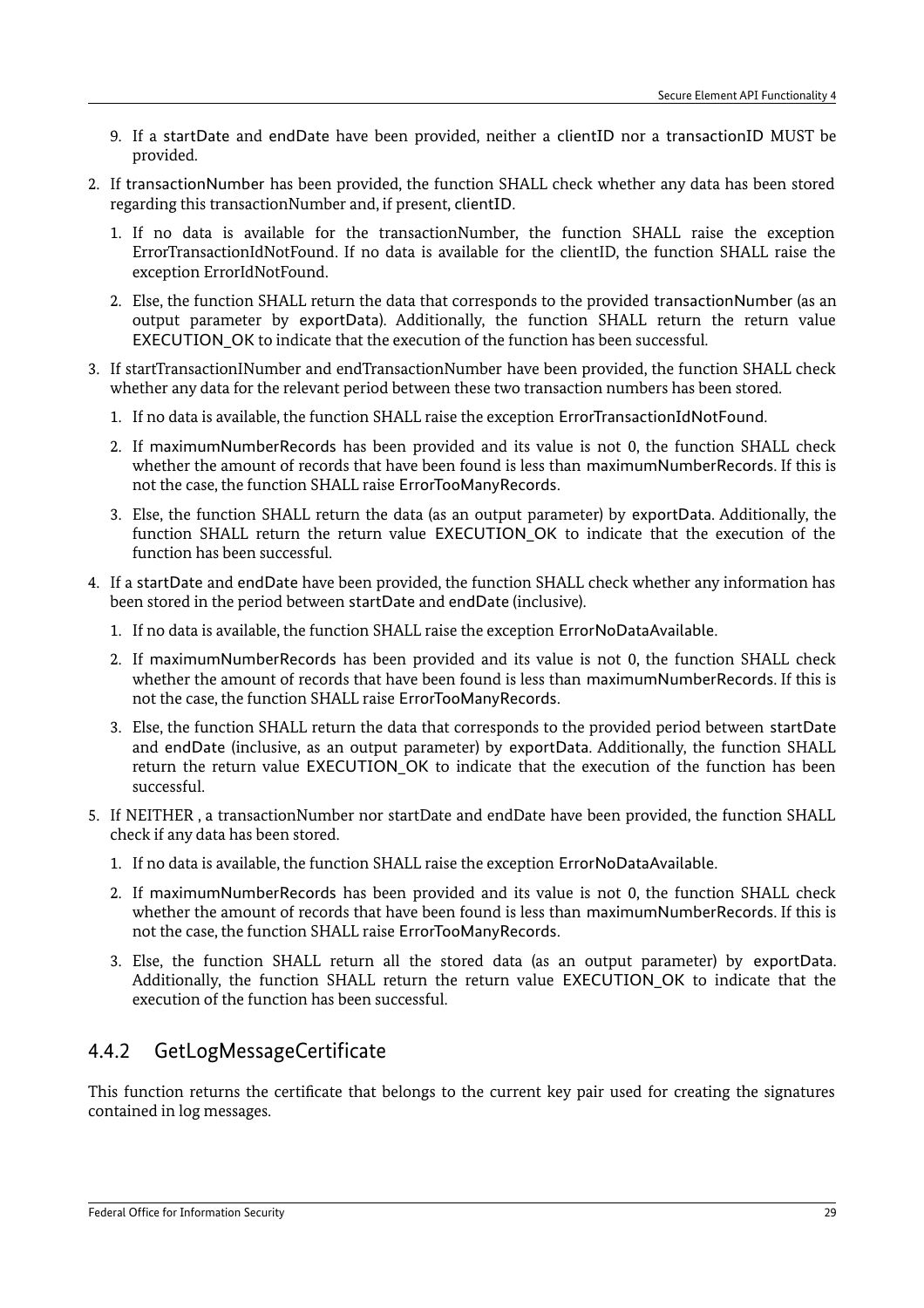## 4.4.2.1 GetLogMessageCertificate – Input parameters

None

### 4.4.2.2 GetLogMessageCertificate – Output parameters

| <b>Name</b> | Type (OMG IDL)      | Required? | <b>Meaning</b>                                                                                                                                                                                                                 |
|-------------|---------------------|-----------|--------------------------------------------------------------------------------------------------------------------------------------------------------------------------------------------------------------------------------|
| certificate | octet <sup>[]</sup> | REQUIRED  | This parameter MAY occur several<br>times, each containing a card-verifiable<br>certificate of the certificate chain<br>belonging to the key pair that is<br>currently used to create signatures<br>contained in log messages. |

*Table 24: Output parameters for getLogMessageCertificate function*

### 4.4.2.3 GetLogMessageCertificate – Exceptions

| Exception             | <b>Meaning</b>                                                     |
|-----------------------|--------------------------------------------------------------------|
| ErrorExportCertFailed | The execution of the Secure Element function<br>exportCert failed. |

*Table 25: Exceptions for getLogMessageCertificate function*

#### 4.4.2.4 Detailed description

- 1. This function SHALL invoke the certificate export function of the Secure Element to retrieve the certificates of the certificate chain that belongs to the key pair that is used to create the signatures contained in a log message. If the execution of this function fails, the ErrorExportCertFailed exception SHALL be raised.
- 2. The function SHALL return the certificate encoded according to [5.1.3.](#page-33-0) Additionally, the function SHALL return the return value EXECUTION\_OK to indicate that the execution of the function GetLogMessageCertificate has been successful.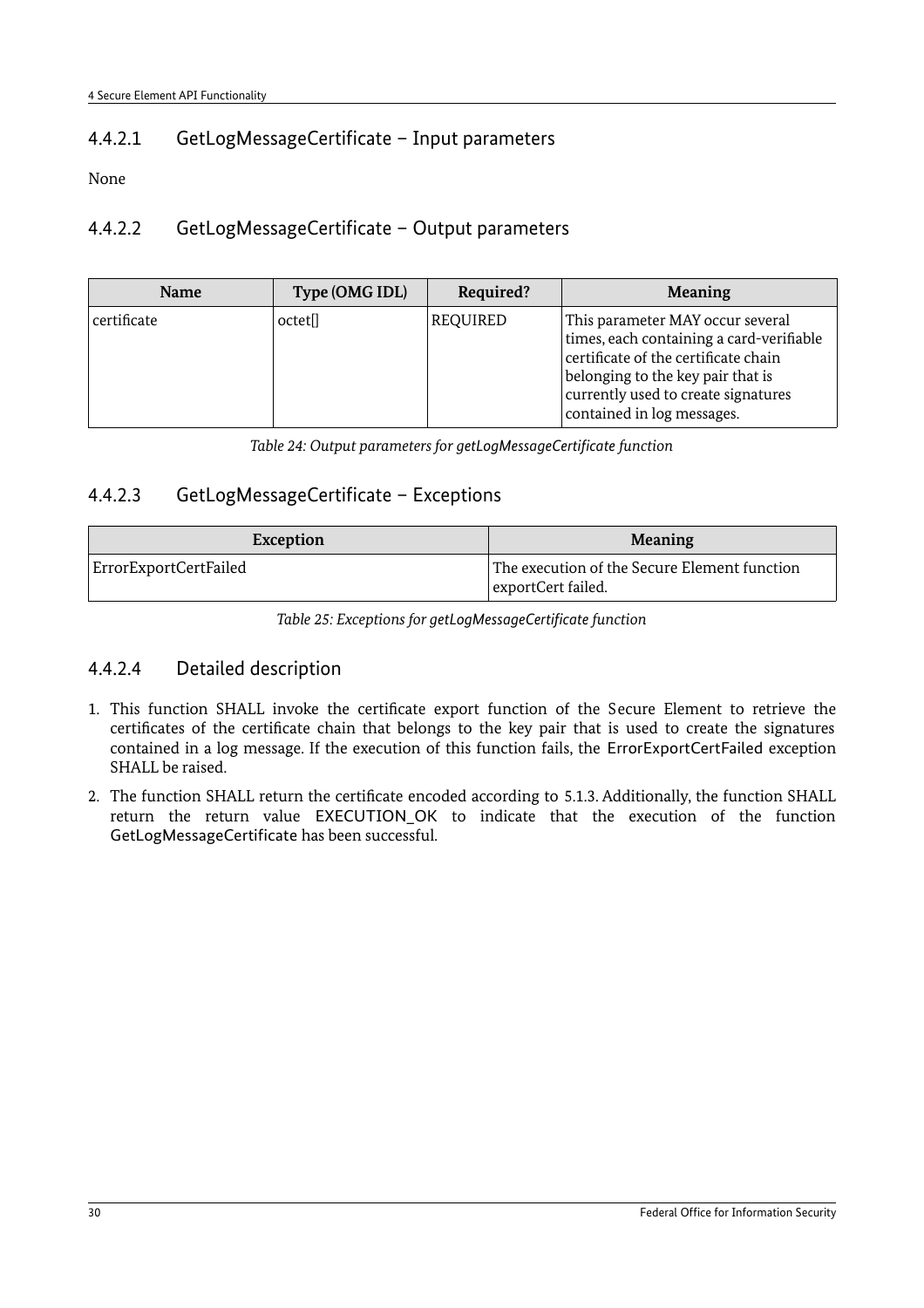## <span id="page-30-0"></span>4.4.3 RestoreFromBackup

This function enables the restoring of a backup in the SE API and storage. The function utilizes data that has been exported by the use of the export function (see chapter [4.4.1\)](#page-25-0).

#### 4.4.3.1 RestoreFromBackup – Input parameters

| <b>Name</b> | Type (OMG IDL) | Required? | <b>Meaning</b>                                                         |
|-------------|----------------|-----------|------------------------------------------------------------------------|
| restoreData | octet []       | REQUIRED  | Contains the data that SHALL be<br>restored in the SE API and storage. |

*Table 26: Input parameters restoreFromBackup function*

#### 4.4.3.2 RestoreFromBackup – Output parameters

None.

#### 4.4.3.3 RestoreFromBackup – Exceptions

| Exception           | <b>Meaning</b>                                                                                    |
|---------------------|---------------------------------------------------------------------------------------------------|
| ErrorRestoreFailed  | The restore process has failed.                                                                   |
| ErrorDeletingFailed | Deleting of the secured data from the storage from<br>the SE API before the restoring has failed. |

*Table 27: Exceptions of restoreFromBackup function*

#### 4.4.3.4 RestoreFromBackup – Detailed description

The following description specifies the behavior of the restoreFromBackup function in detail:

- 1. The function SHALL perform the following tasks within one atomic transaction.
	- 1. The function SHALL delete the secured data in the storage. If this step fails, the function SHALL raise the exception ErrorDeletingFailed and exit the function. In this case, it has to be ensured that the SE API and the storage are left in a consistent state.
	- 2. The function SHALL restore the secured data provided in restoreData. If the restore procedure fails, the function SHALL raise the exception ErrorRestoreFailed and exit the function. In this case, it SHALL be ensured that the data stock of the storage are set back to the state that corresponds to the point in time before the restore procedure.
- 2. If the restoring has been successful, the function SHALL return EXECUTION OK.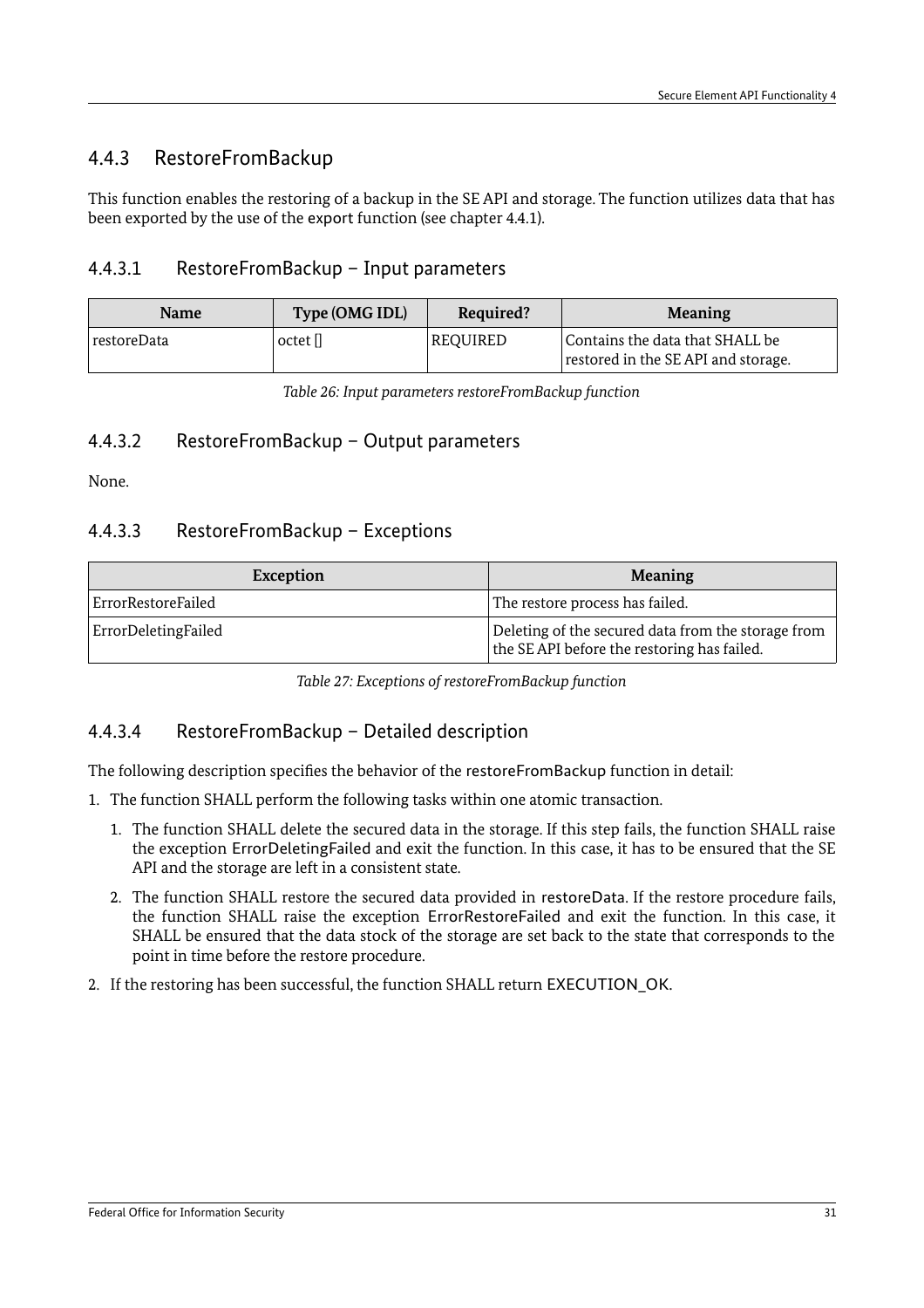## <span id="page-31-0"></span>4.4.4 ReadLogMessage

This function enables the reading of a log message that bases on the last log message parts that have been produced and processed by the Secure Element.

#### 4.4.4.1 ReadLogMessage – Input parameters

None

#### 4.4.4.2 ReadLogMessage – Output parameters

| <b>Name</b> | Type (OMG IDL) | Required?       | <b>Meaning</b>                                                        |
|-------------|----------------|-----------------|-----------------------------------------------------------------------|
| logMessage  | octet []       | <b>REQUIRED</b> | Contains the last log message that the<br>Secure Element has produced |

*Table 28: Output parameters from ReadLogMessage function*

#### 4.4.4.3 ReadLogMessage – Exceptions

| Exception              | <b>Meaning</b>                            |  |
|------------------------|-------------------------------------------|--|
| ErrorNoLogMessage      | No log message parts found                |  |
| ErrorReadingLogMessage | Error while retrieving log message parts. |  |

| Table 29: Exceptions for ReadLogMessage function |  |  |  |
|--------------------------------------------------|--|--|--|
|                                                  |  |  |  |
|                                                  |  |  |  |

#### 4.4.4.4 ReadLogMessage – Detailed description

The following description specifies the behavior of the readLogMessage function in detail:

- 1. The function SHALL retrieve the log message parts created and processed by the Secure Element most recently. If no log message parts are found in the Secure Element, the exception ErrorNoLogMessage SHALL be raised and the function SHALL be exited. If the retrieving of the log message parts fails, the exception ErrorReadingLogMessage SHALL be raised and the function SHALL be exited.
- 2. The retrieved log message parts SHALL be combined into a complete log message. This log message SHALL be returned to the application over the output parameter logMessage. Additionally, the SE API SHALL return the return value EXECUTION OK to indicate that the execution of the function readLogMessage has been successful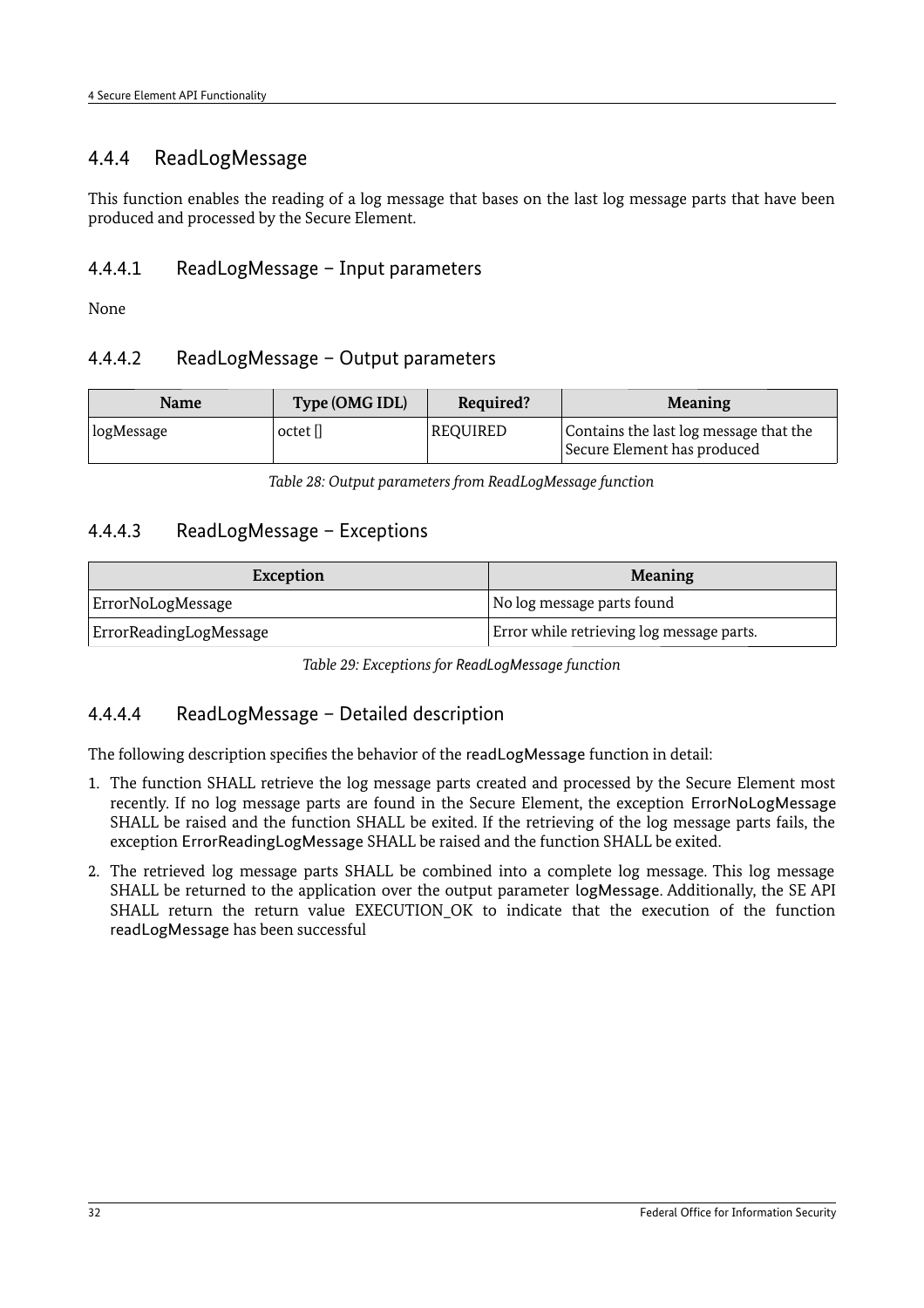## <span id="page-32-3"></span>5 Export Formats

## <span id="page-32-2"></span>5.1 TAR and TLV Export

If the export information is requested, the requested information SHALL be exported into a [POSIX.1-1988] compliant TAR file that in turn contains the following files:

- the initialization information
- the log messages
- the certificate(s) that are needed to verify the log messages

## <span id="page-32-1"></span>5.1.1 Initialization Information File

The TAR file SHALL contain a file named 'info.csv'. This coma separated value (CSV) text file SHALL follow the structure shown in [Text 12.](#page-32-4)

"description:", \$1; "manufacturer:" \$2,"version", \$3

<span id="page-32-4"></span>Text 12: content of info.csv

The variables \$1 to \$3 shall be replaced with the following values:

- \$1 to be replaced by the content of the parameter description from the initialization function,
- \$2 to be replaced by the content of the parameter manufacturer from the initialization function,
- \$3 to be replaced by the version information

Line endings in the text file SHALL be encoded in UNIX style (i.e. Line feed, '\n', 0x0A) and the delimiter SHALL be ", (a comma).

## <span id="page-32-0"></span>5.1.2 Log Messages Files

Log message files in a TAR container SHALL be named in the following way:

CLIENT-ID\_PROCESS-ID\_TRANSACTION\_DATE\_TYPE.der

The parts of the file name separated by an underscore should be replaced by values according to table [30.](#page-33-1)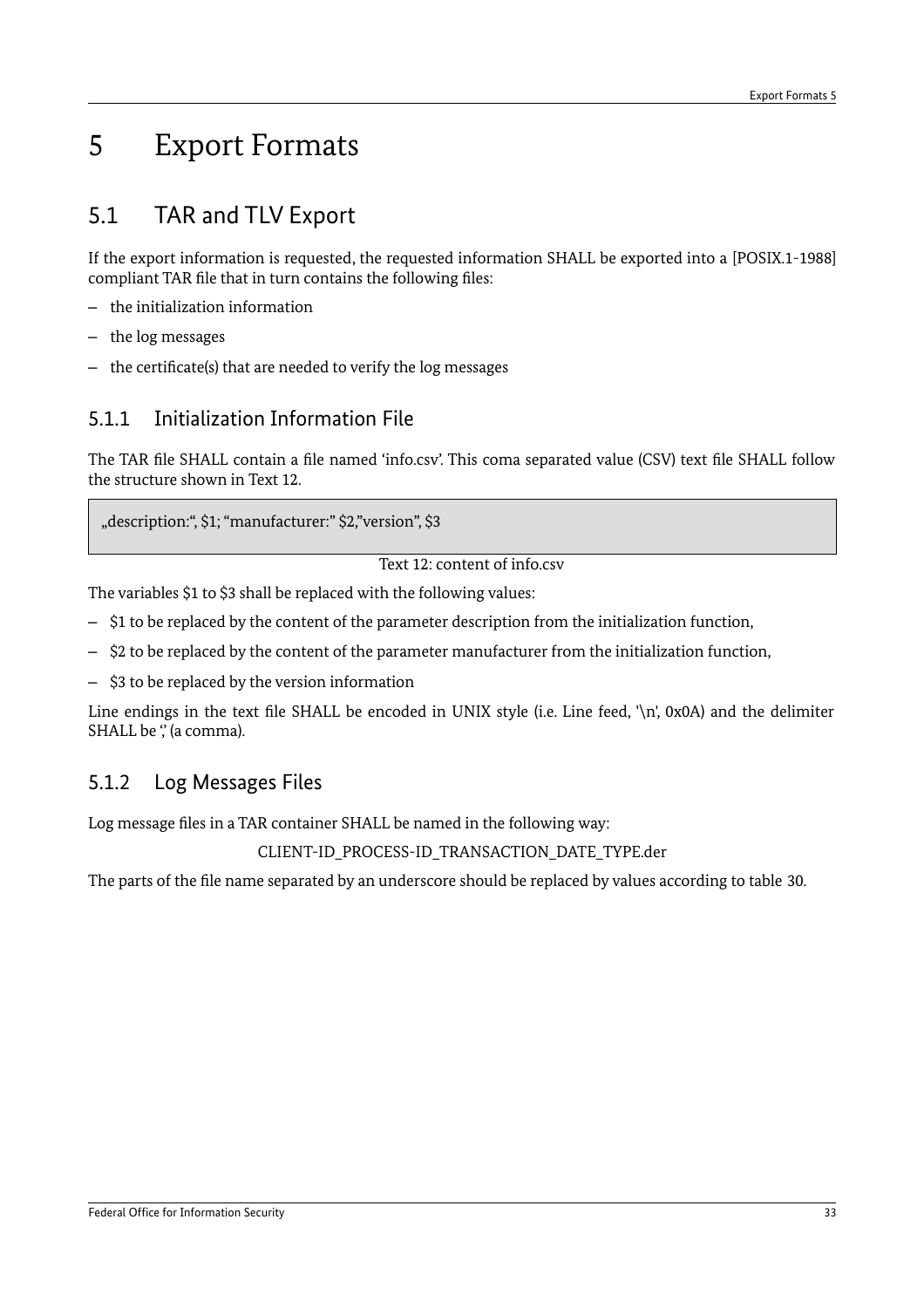| Part of file name  | Description                                                                                                                                                                                                                                                                                 |
|--------------------|---------------------------------------------------------------------------------------------------------------------------------------------------------------------------------------------------------------------------------------------------------------------------------------------|
| <b>CLIENT-ID</b>   | The ID that identifies the client.                                                                                                                                                                                                                                                          |
| <b>TRANSACTION</b> | The ID of the transaction that has been assigned by the Secure Element.                                                                                                                                                                                                                     |
| <b>DATE</b>        | The DATE/TIME that the log file has been created. The format SHALL be<br>"YYMMDDhhmmssZ". This implies that the date/time SHALL only be stored<br>in UTC and be agnostic of any time zone.                                                                                                  |
| <b>TYPE</b>        | This part of the file name shows whether the log message in the file is of type<br>"START", "UPDATE", "END" or the file is a certificate "CERT".<br>- START is used if the file contains process data for the start of a process<br>(used in the context of the function startTransaction), |
|                    | UPDATE is used if the file contains process data for an update (used in<br>the context of the function updateTransaction),                                                                                                                                                                  |
|                    | - END is used if the file contains process data for the finalization of a<br>process (used in the context of the function finishTransaction),                                                                                                                                               |
|                    | CERT is used if the file contains a certificate.                                                                                                                                                                                                                                            |
| <b>SERIAL</b>      | This part of the file name refers to the serial number of the certificate.                                                                                                                                                                                                                  |

<span id="page-33-1"></span>*Table 30: Parts of the file names in export tar archive*

If a file of this name already exists, the filename SHALL be appended by a counter (before the .der suffix).

The contents of the file SHALL be structured as defined in table [2](#page-9-3) and [4.](#page-11-3)

If a log message is not related to a process, the PROCESS-ID part of the filename and the following underscore SHALL be omitted.

## <span id="page-33-0"></span>5.1.3 Certificate files

The TAR file SHALL contain all certificates needed to verify the exported log messages, encoded as Card-Verifiable-Certificates (CVC) according to [ISO7816-8].

The certificate files SHALL be named

#### SERIAL\_TYPE.der

The parts of the filename SHALL be replaced by values according to table [30.](#page-33-1)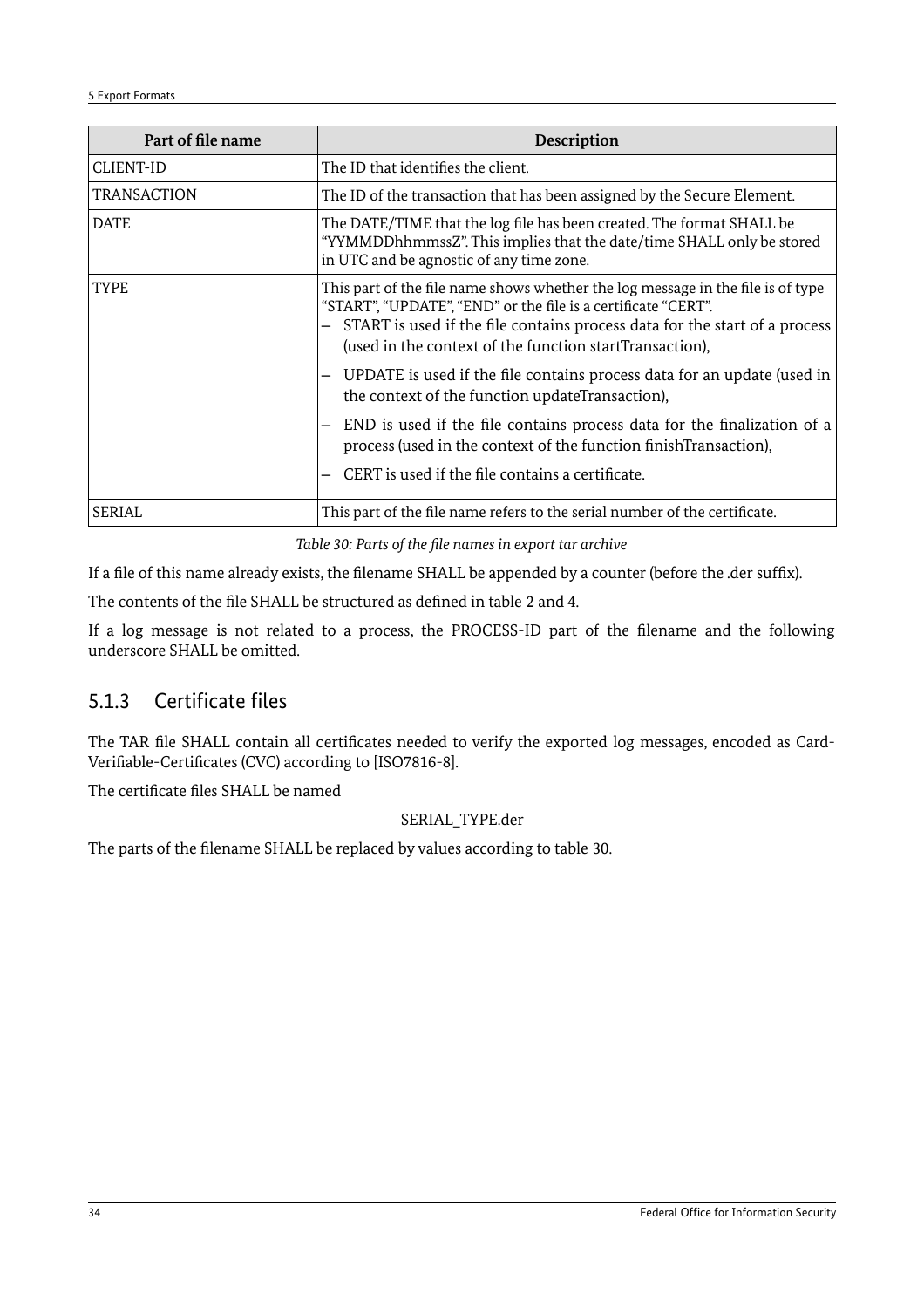## <span id="page-34-2"></span>6 Appendix A: System log messages

This section contains management or configuration functions that MUST be logged by the Secure Element.

## <span id="page-34-1"></span>6.1 Initialization

The systemFunctionData octet string MUST contain the following information:

| Data field  | <b>Tag</b> | Data type            | Mandatory? | <b>Description</b>                                                  |
|-------------|------------|----------------------|------------|---------------------------------------------------------------------|
| description | 0x81       | PrintableString $ m$ |            | MUST contain the description of the initialization<br>function call |

## <span id="page-34-0"></span>6.2 Set time

The systemFunctionData octet string MUST contain the following information:

| Data field       | <b>Tag</b> | Data type      | Mandatory? | <b>Description</b>                                                                                                                                                  |
|------------------|------------|----------------|------------|---------------------------------------------------------------------------------------------------------------------------------------------------------------------|
| timeBeforeUpdate | 0x81       | <b>UTCTime</b> | m          | MUST contain the current time of the Secure<br>Element (before the update). If the time of the<br>Secure Element has not been set, timeBeforeUpdate<br>is set to 0. |
| timeafterUpdate  | 0x82       | <b>UTCTime</b> | m          | MUST contain the new reference time of the Secure<br>Element                                                                                                        |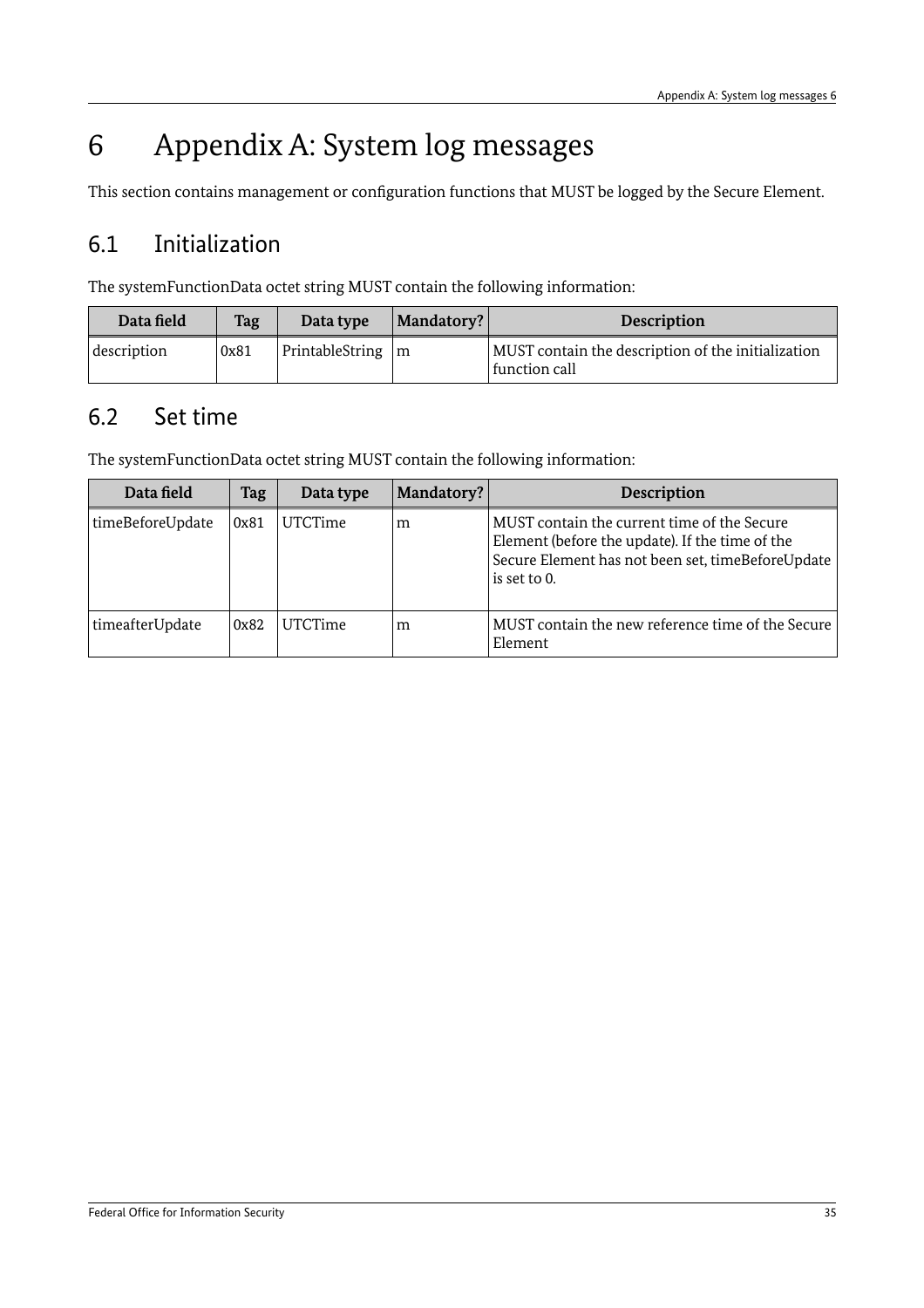## <span id="page-35-1"></span>7 Appendix B: Mapping of OMG IDL constructs to ANSI C and Java

## <span id="page-35-0"></span>7.1 Introduction

This annex describes the OMG IDL constructs that have been used in the context of the SE API and how the OMG IDL definitions of the functions in Chapter [4](#page-19-3)have been translated into their respective translations in ANSI C and Java.

The approach is based on the OMG IDL mappings to ANSI C and Java that are provided in [OMG2017a], [OMGx] and [OMG1999]. These descriptions are adopted in various places as they focus on a translation into CORBA constructs (which is not the objective for the interface defined in this document).

The chapters of [OMG2017a] that are listed in Table [31](#page-35-2) can be used without any modification, except for the usage of OMG IDL arrays (see Chap. [7.4\)](#page-38-0). These chapters describe the specification of the OMG IDL language constructs that have been used to define the SE API.

| <b>Building block</b>                 | Chapter | Description                               |
|---------------------------------------|---------|-------------------------------------------|
| <b>Building Block Core Data Types</b> | 7.4.1   | Specification of language constructs for: |
|                                       |         | IDL specifications<br>٠                   |
|                                       |         |                                           |
|                                       |         | modules<br>¢                              |
|                                       |         | constants<br>٠                            |
|                                       |         | data types<br>٠                           |
|                                       |         |                                           |
| Building Block Interfaces - Basic     | 7.4.3   | Specification of language constructs for: |
|                                       |         | exceptions<br>٠                           |
|                                       |         | interfaces<br>٠                           |
|                                       |         |                                           |
|                                       |         | operations                                |
|                                       |         | attributes<br>٠                           |
|                                       |         |                                           |

<span id="page-35-2"></span>*Table 31: Relevant building blocks in [OMG2017a]* 

Table [32](#page-36-1) provides an overview over the following sub chapters and shows, which parts of the OMG IDL standard needed adoption.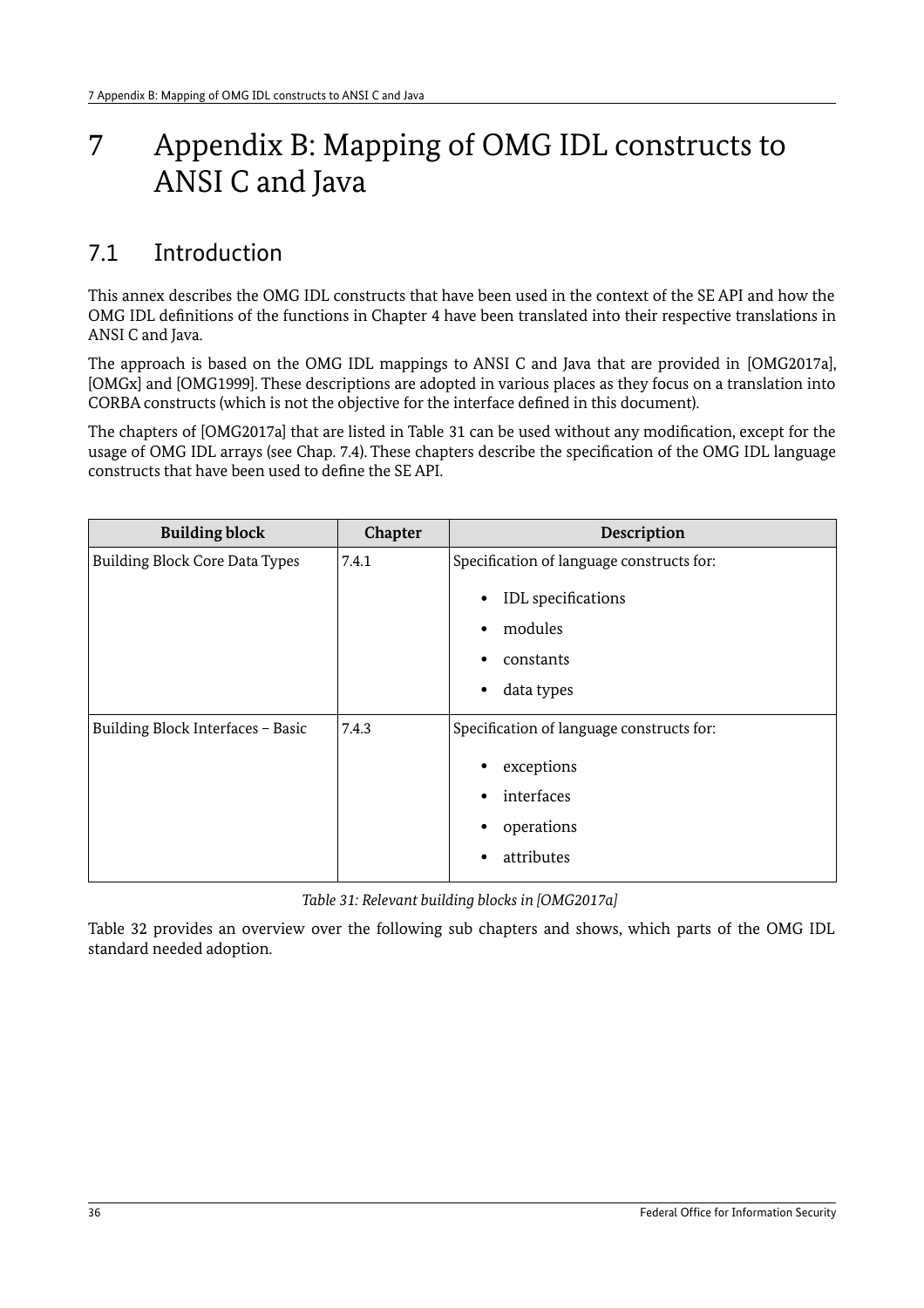| <b>Section</b> | Description                                                                                      |
|----------------|--------------------------------------------------------------------------------------------------|
| 7.2            | This chapter shows the representation of OMG IDL basis data types in ANSI C and JAVA.            |
| 7.3            | This chapter shows the representation of OMG IDL strings in ANSI C and JAVA.                     |
| 7.4            | This chapter considers the representation of OMG IDL arrays in ANSI C and JAVA.                  |
| 7.5            | General aspects of the representation of an OMG IDL specification in ANSI C and JAVA.            |
| 7.6            | This chapter shows how OMG IDL exceptions are specified in ANSI C and JAVA.                      |
| 7.7            | This chapter shows how OMG IDL optional function parameters are specified in ANSI C and<br>JAVA. |
| 7.8            | This chapter shows how OMG IDL input parameters are specified in ANSI C and JAVA.                |
| 7.9            | This chapter shows how OMG IDL output parameters in ANSI C and JAVA.                             |
| 7.10           | This chapter shows how OMG IDL return values are defined in ANSI C and JAVA.                     |

<span id="page-36-1"></span>*Table 32: Overview of the following chapters*

## <span id="page-36-0"></span>7.2 Mapping of basic types

Table [33](#page-38-2) contains information regarding the basic data types that have been used to define the SE API. This table has been specified under consideration of the following aspects:

- OMG IDL standard definition for the syntax of basic types in [OMG2017a], Chap. 7.4.1.4.4.1.1, p. 25 f.
- The value ranges for the integer types in OMG IDL as defined in [OMG2017a], Chap. 7.4.1.4.4.1.1.1, p. 26.
- The mapping of the OMG IDL integer types to the corresponding Java types as defined in [OMGx], Table 4.1, p. 6. The definition of the value ranges regarding the relevant Java types occurs in [ORACLE2017] (see Chap. 4.2.1, p. 43).
- The mapping of the OMG IDL integer types to the corresponding C types as defined in [OMG1999], Chap. 1.7, p. 1-10. As [OMG1999] does not consider ANSI C, the definitions of integer types in [ANSI99] have to be taken into account. Here, the limit values for the ranges of the different integer types are defined in [ANSI99], Chap. 5.2.4.2.1. Regarding signed integer values, the limit values define that the
	- minimal limit value in a concrete implementation has to be equal or smaller than the corresponding minimal limit value defined in [ANSI99].
	- maximal limit value in a concrete implementation has to be equal or greater than the corresponding maximal limit value defined in [ANSI99].

For an unsigned integer type, the maximal limit value in a concrete implementation has to be equal or greater than the corresponding maximal limit value defined in [ANSI99].

| <b>OMGIDL</b>                      | ANSI C                                         | Java                                                | Comment                                                                                      |
|------------------------------------|------------------------------------------------|-----------------------------------------------------|----------------------------------------------------------------------------------------------|
| short $(-2^{15} \dots 2^{15} - 1)$ | short int.<br>$(-2^{15}-1) 2^{15}-1)$          | short $(-2^{15} \dots 2^{15} - 1)$                  | ANSI C: Common<br>implementations provide a value<br>range of $(-(2^{15}) \dots 2^{15} - 1)$ |
| $\log(-2^{31} 2^{31} - 1)$         | long int<br>$(-(2^{31} - 1) \dots 2^{31} - 1)$ | $\int \int \left( -2^{31} \dots 2^{31} - 1 \right)$ | ANSI C: Common<br>implementations provide a value<br>range of $(-(2^{31}) \dots 2^{31} - 1)$ |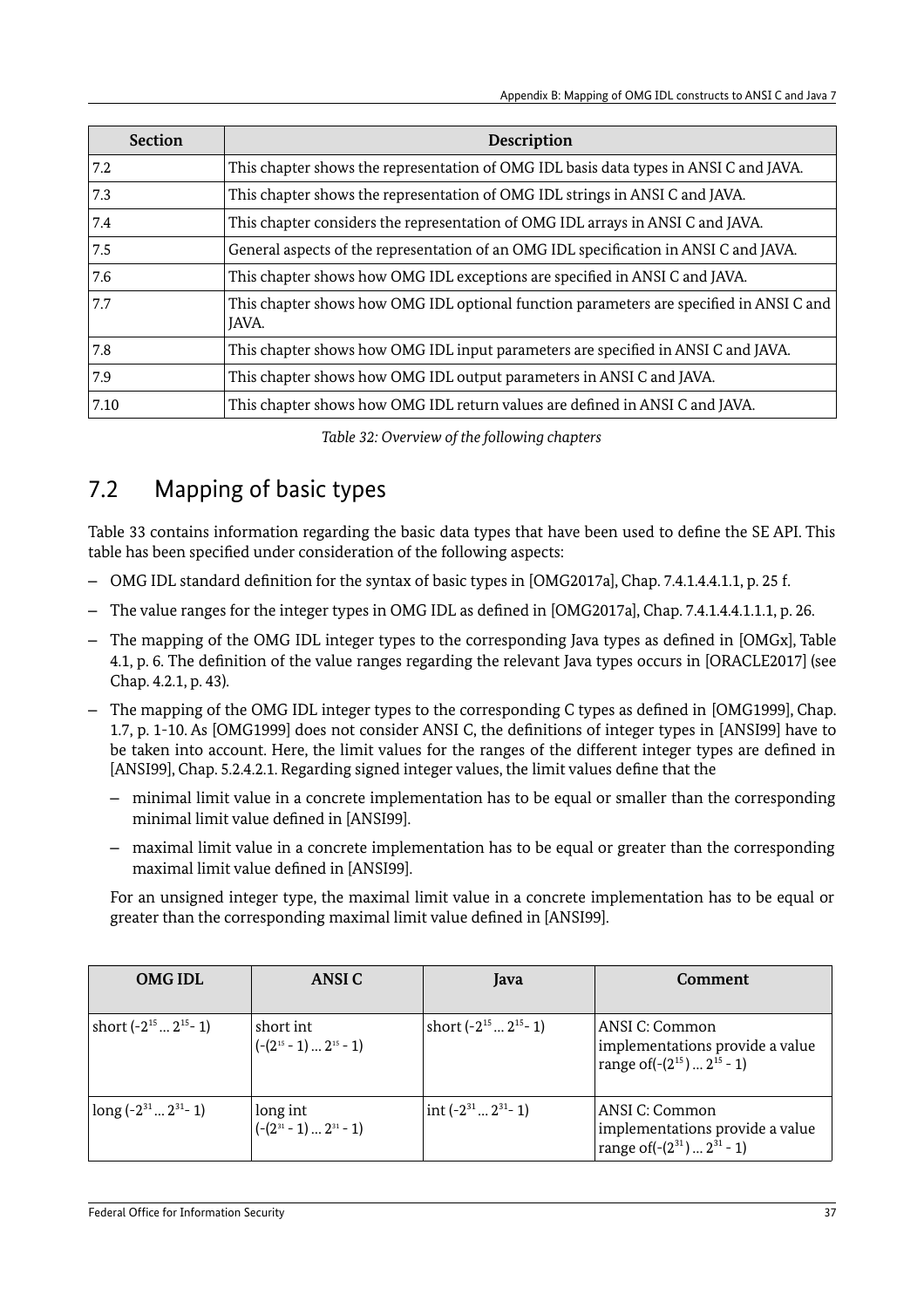| <b>OMGIDL</b>                             | <b>ANSIC</b>                                         | Java                                | Comment                                                                                                                                                                                                                                                                                            |
|-------------------------------------------|------------------------------------------------------|-------------------------------------|----------------------------------------------------------------------------------------------------------------------------------------------------------------------------------------------------------------------------------------------------------------------------------------------------|
| long long<br>$(-2^{63} \dots 2^{63} - 1)$ | long long int<br>$(- (2^{63} - 1) \dots 2^{63} - 1)$ | long $(-2^{63} \dots 2^{63} - 1)$   | ANSI C: Common<br>implementations provide a value<br>range of $(-(2^{63}) \dots 2^{63} - 1)$                                                                                                                                                                                                       |
| unsigned short<br>$(0 \dots 2^{16} - 1)$  | unsigned short int<br>$(0 \dots 2^{16}-1)$           | int $(-2^{31} \dots 2^{31} - 1)$    | ANSI C: Common<br>implementations provide a value<br>range of $0 2^{16} - 1$                                                                                                                                                                                                                       |
|                                           |                                                      |                                     | Java: The range of the<br>corresponding Java type does not<br>match because Java does not<br>support unsigned types.<br>The Java type int SHALL be used.<br>The developers SHALL examine<br>that relevant parameter values<br>belong to the correct range.                                         |
| unsigned long<br>$(02^{32}-1)$            | unsigned long int<br>$(02^{32}-1)$                   | long $(-2^{63} \dots 2^{63} - 1)$   | <b>ANSI C: Common</b><br>implementations provide a value<br>range of $0 2^{32} - 1$                                                                                                                                                                                                                |
|                                           |                                                      |                                     | Java: The range of the<br>corresponding Java type does not<br>match because Java does not<br>support unsigned types.                                                                                                                                                                               |
|                                           |                                                      |                                     | Therefore, the Java type long<br>SHALL be used. Here, the<br>developers SHALL examine that<br>relevant parameter values belong<br>to the correct range.                                                                                                                                            |
| unsigned long long<br>$(02^{64}-1)$       | unsigned long long int<br>$(02^{64} - 1)$            | long $(-2^{63} \dots 2^{63} - 1)$ l | <b>ANSI C: Common</b><br>implementations provide a value<br>range of $0  2^{64} - 1$                                                                                                                                                                                                               |
|                                           |                                                      |                                     | Java: The range of the<br>corresponding Java type does not<br>match because Java does not<br>support unsigned types.                                                                                                                                                                               |
|                                           |                                                      |                                     | The Java type long SHALL be used<br>for the mapping. In this context,<br>the value range from 0 to $2^{63}$ -1<br>SHALL be relevant for the<br>mapping. Accordingly, the<br>maximal value of the used Java<br>type long is smaller than the<br>maximal value of the<br>corresponding OMG IDL type. |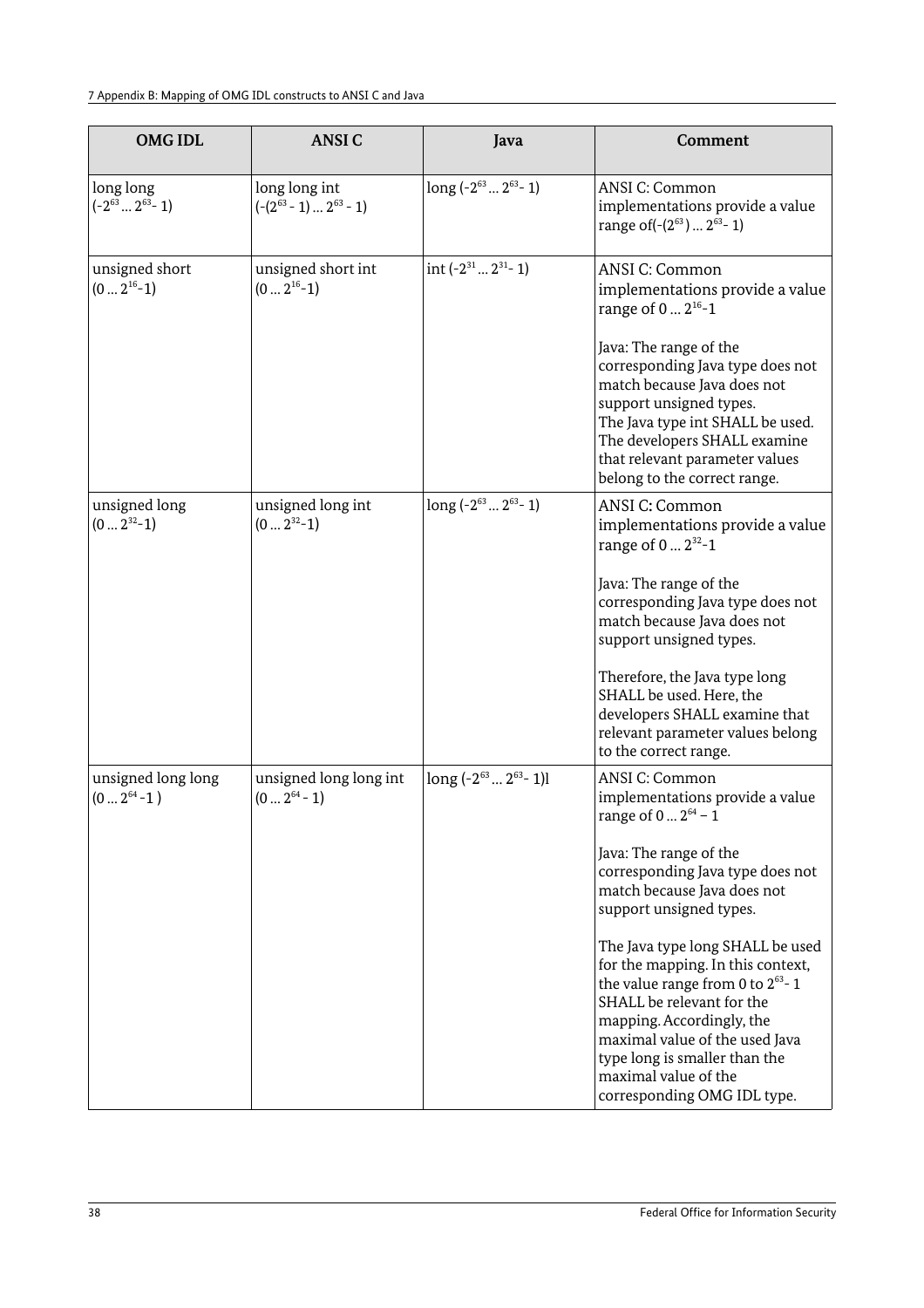| <b>OMGIDL</b>                                                | <b>ANSIC</b>                                                                                                   | Java                                                                       | Comment                                                                                                                                                                                                                                                                                                            |
|--------------------------------------------------------------|----------------------------------------------------------------------------------------------------------------|----------------------------------------------------------------------------|--------------------------------------------------------------------------------------------------------------------------------------------------------------------------------------------------------------------------------------------------------------------------------------------------------------------|
| octet<br>(see [OMG2017a], Chap.<br>7.4.1.4.4.1.1.6, p. 27)   | unsigned char                                                                                                  | byte<br>(see [ORACLE2017],<br>Chap. 4.2.1, p. 43)                          | OMG IDL: "The octet type is an<br>opaque 8-bit quantity"<br>([OMG2017a], Chap.7.4.1.4.4.1.1.6,<br>p. 27)                                                                                                                                                                                                           |
| boolean<br>(see [OMG2017a], Chap.<br>7.4.1.4.4.1.1.5, p. 27) | <b>Bool</b><br>(see [ANSI99], Chap. 6.2.5, p.<br>33).                                                          | boolean<br>(see [ORACLE2017],<br>Chap. 4.2, p. 43)                         | OMG IDL: The boolean data type<br>can only take the values TRUE and<br>FALSE.<br>ANSI C: ANSI C provides the<br>header file <stdbool.h> (, Chap.<br/>7.16, p. 252) that enables the use of<br/>the identifier bool for the type<br/>Bool. In the context of the SE API<br/>the specifier bool is used.</stdbool.h> |
| Presentation of<br>date/time by the native<br>type DateType. | Presentation by the<br>structure tm from the<br>header file time.h. (cf.<br>[ANSI99], Chap. 7.23.1, p.<br>337) | Presentation by using<br>the Java class<br>java.util.Gregorian<br>Calendar | OMG IDL: An OMG IDL native<br>type allows a mapping to a type of<br>a specific programming language.<br>The date/time SHALL be<br>represented in UTC.                                                                                                                                                              |

<span id="page-38-2"></span>*Table 33: Mapping of data types*

## <span id="page-38-1"></span>7.3 Definition of strings

Regarding the definition of strings, the OMG IDL distinguishes between non-wide strings and wide strings. As no wide strings have been used to define the SE API, the following discussion refers only to non-wide strings.

In the context of the OMG IDL, non-wide strings are represented by the type string (see [OMG2017a], Chap. 7.4.1.4.4.1.2.2, p. 27). Optionally, it is possible to define the maximum size of a string. The size of a string is represented by a positive integer value that is surrounded by the signs < and >.

In Java OMG IDL strings are mapped to the data type java.lang.String (see [OMG2017a], Chap. 4.3.3, p. 56)

In ANSI C OMG IDL, strings are implemented by string literals (see [ANSI99], Chap. 6.4.5, p. 62 f.). A string literal is represented by an array of elements of the type char. String literals are terminated by a null character (see [ANSI99], Chap. 7.1.1, p. 164).

## <span id="page-38-0"></span>7.4 Arrays

The OMG IDL provides the language construct array (see [OMG2017a], Chap. 7.4.1.4.4.3) that represents the data structure array. These arrays can be one-dimensional or multi-dimensional. In deviation from [OMG2017a]the use of arrays of variable length is allowed.

In the context of the SE API definition, only one-dimensional arrays are used as types of function parameters. At this, an array is represented by its type, its name and a following opening and closing squared bracket. If the array is of fixed length, the squared brackets contain the definition for the size of the array in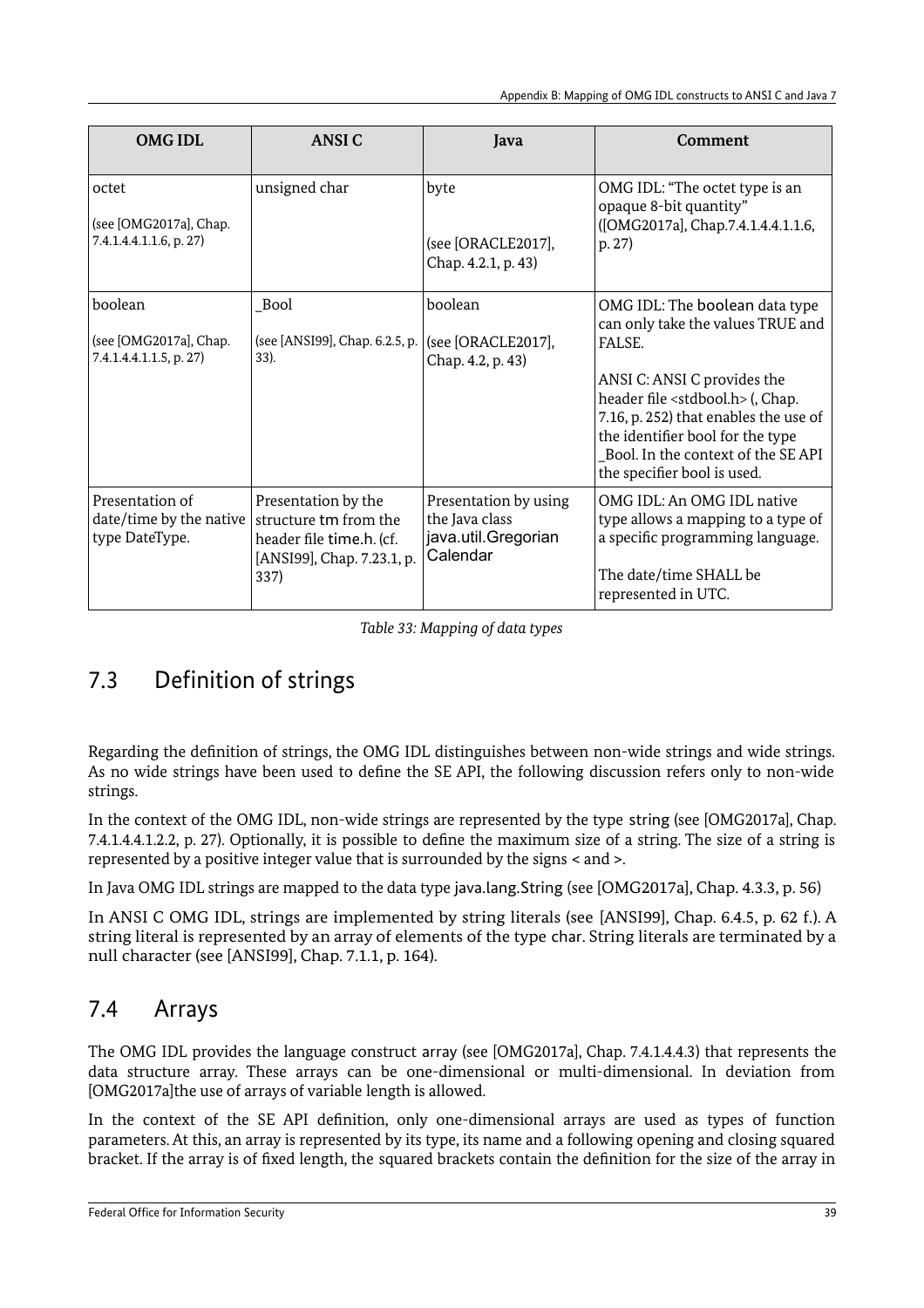form of a positive integer value. If an array has no fixed size, the squared brackets contain no integer number. This notation for the use of arrays with no fixed size represents an extension to [OMG2017a].

OMG IDL arrays are represented by the particular array constructs in Java (see [ORACLE2017], Chap. 10, p. 347) and ANSI C (see [ANSI99], Chap. 6.7.5.2, p. 116 f.) respectively.

## <span id="page-39-1"></span>7.5 Definition context

OMG IDL specifications are contained in IDL-files. An IDL specification can contain the definitions for interfaces, exceptions, types, and constants. These definitions can be grouped by modules (see [OMG2017a], 7.4.1.4.2, p. 20). Regarding the OMG IDL definition of the SE API, the above mentioned constructs are grouped by a module.

For the definition of interfaces, the OMG IDL provides the language construct interface (see [OMG2017a], 7.4.3.4.3, p. 37).

OMG IDL modules are implemented in Java by the construct package (cf. [ORACLE2017], Chap. 7.4, p. 181) of the same name. OMG IDL interfaces are mapped to the Java construct interface (see [ORACLE2017], Chap. 9, p. 293 ff.). Java interfaces contain the signature definitions of functions. OMG IDL interfaces are mapped to a public Java interface of the same name that is contained in a Java-file of the same name.

It is not possible to implement OMG IDL modules in ANSI C. For the implementation of OMG IDL interfaces ANSI C does not provide an explicit language construct. Accordingly, OMG IDL interfaces are implemented in ANSI C by defining the relevant function signatures in header files. Here, a header file has the same name as the corresponding OMG IDL interface.

## <span id="page-39-0"></span>7.6 Exceptions

Exceptions are a means of error handling. In the context of the OMG IDL, exceptions are supported by the language construct exception (see [OMG2017a], Chap. 7.4.3.4.2, p. 37). Defined exceptions are assigned to interface functions by using the keyword raises.

There are two basic ways to implement the exceptions that have been specified for the functions in this chapter:

- Some programming languages support exceptions as an explicit construct of the language. In erroneous situations, a function raises an exception at the point where an error is detected. Here, the program flow of the function is interrupted immediately and the exception is caught in the program code or by the code of the calling application. Therefore, the function does not return a return value.
- If no specialized language constructs are provided, exception handling is implemented by error codes. Here, the function exits its program flow when an error is detected by returning an appropriate error code as the return value.

For the translation of the SE API into ANSI C and Java this means:

In Java the concept of exceptions is implemented. OMG IDL exceptions are mapped to checked Java exceptions (see [ORACLE2017], Chap. 11.1, p 360). An OMG IDL exception is implemented by a Java class of the same name that extends the class java.lang.Exception. Java exceptions are assigned to an interface function by the key word throws. The following example shows the mapping of the exceptions ErrorIllegalDayValue and ErrorIllegalMonthValue defined in OMG IDL to Java*.* Regarding the Java code the corresponding exception classes have been defined (the definition itself is not shown in the code) and assigned to the relevant function.

**OMG IDL**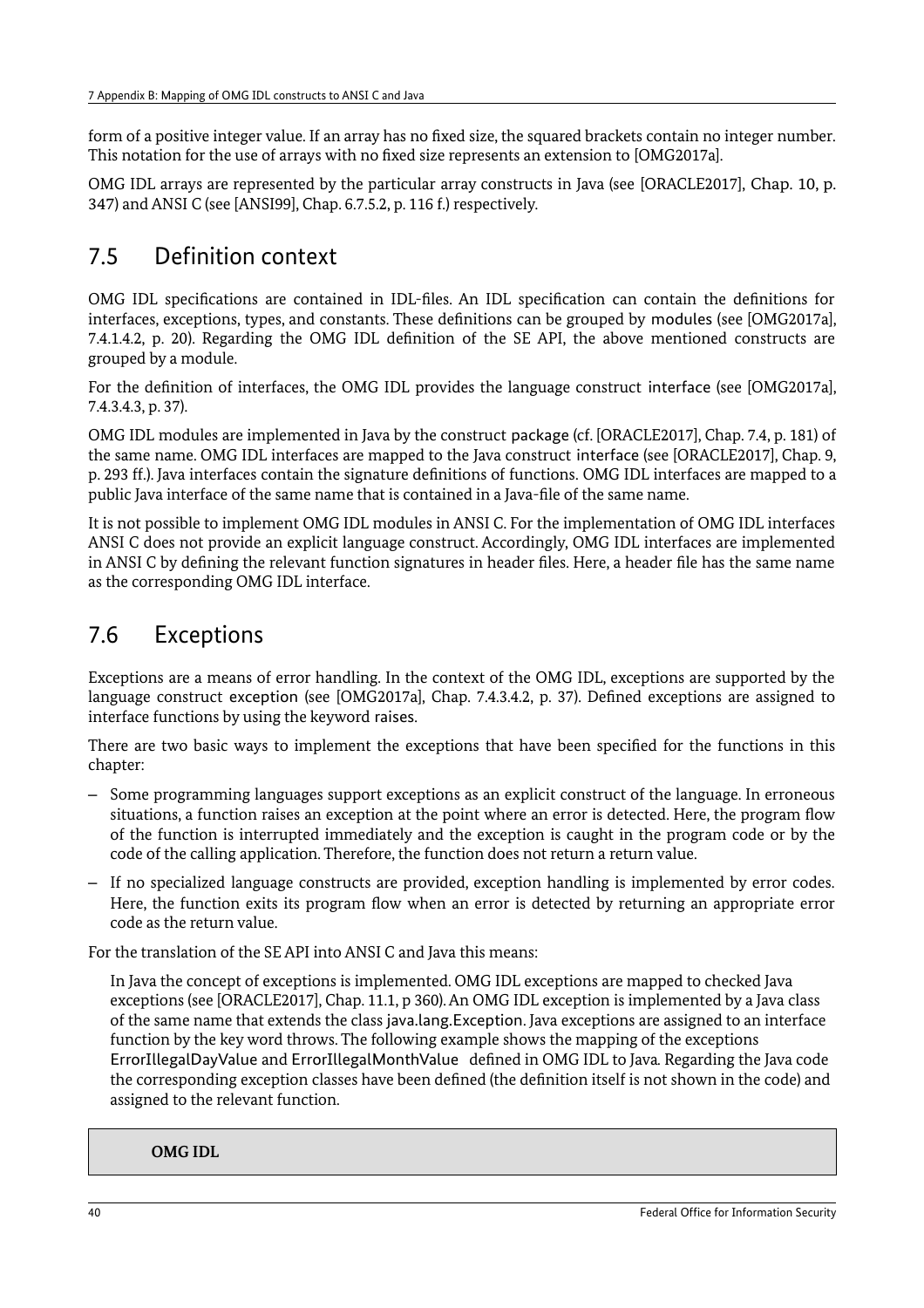```
exception ErrorIllegalDayValue{};
exception ErrorIllegalMonthValue{};
 short saveTheDate(in short day, in short month, in short year)
 raises (ErrorIllegalDayValue, ErrorIllegalMonthValue);
Corresponding Java code
short saveTheDate(short day, short month, short year)
              throws ErrorIllegalDayValue, 
ErrorIllegalMonthValue;
```
*Text 13: Example for mapping of OMG IDL exception to Java*

In ANSI C the concept of exceptions is not supported explicitly. Rather, it allows the implementation of an error handling. In this context, the functions return error codes as a return value to indicate that the execution of a function failed.

Error codes are implemented as constants in form of a pre-processor-directive. The name of a constant corresponds to the name of the relevant OMG IDL exception. Here, the UpperCamelCase notation of the OMG IDL exception name is transformed into a UPPER\_CHARACTER\_WITH\_UNDERSCORES notation. The following text shows an example of this translation into ANSI C.

```
OMG IDL
```

```
exception ErrorIllegalDayValue{};
exception ErrorIllegalMonthValue{};
short saveTheDate(in short day, in short month, in short year)
 raises (ErrorIllegalDayValue, ErrorIllegalMonthValue);
Corresponding ANSI C code
#define EXECUTION_OK
```

```
#define ERROR_ILLEGAL_DAY_VALUE -20000
#define ERROR_ILLEGAL_MONTH_VALUE -20001
short saveTheDate(short int day, short int month, 
                   short int year);
```
*Text 14: Example for mapping of OMG IDL exception to ANSI C*

## <span id="page-40-0"></span>7.7 Optional function parameters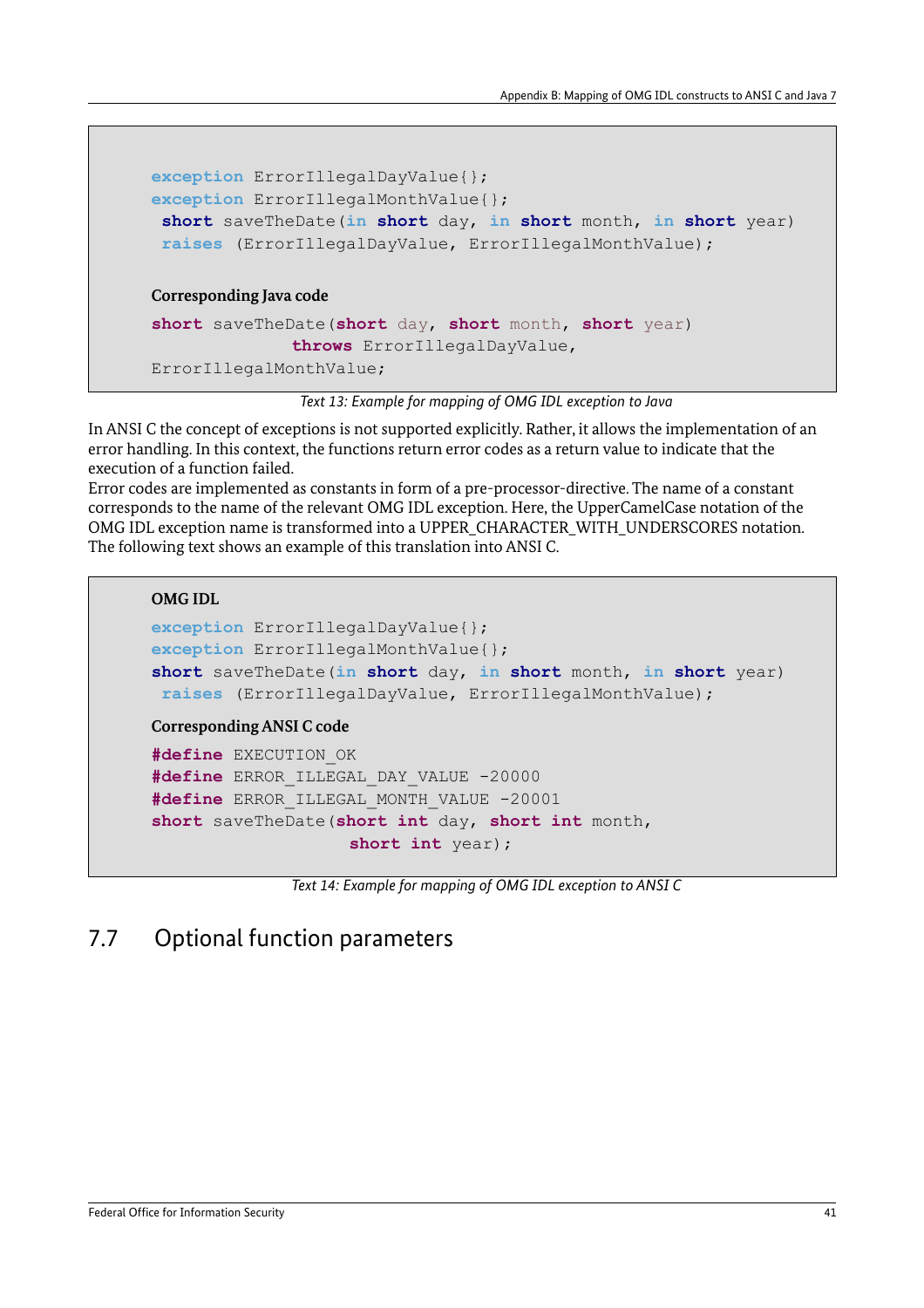```
short export (in unsigned long transactionNumber,
               in unsigned long clientID, 
               in unsigned long maximumNumberRecords,
              out octet exportData []);
short export (in unsigned long startTransactionNumber, 
               in unsigned long endTransactionNumber,
               in unsigned long maximumNumberRecords,
              out octet exportData []);
short export (in DateTime startDate, 
              in DateTime endDate,
               in unsigned long maximumNumberRecords,
               out octet exportData []);
short export (in unsigned long maximumNumberRecords,
               out octet exportData []);
```
<span id="page-41-1"></span>*Text 15: Example for representing different expressions of a function* 

OMG IDL does not provide any construct for representing optional and conditional input and output parameters of of a function.

Regarding this information a developer SHALL consider the appropriate definitions for the input and/or output parameters of the different functions of the SE API in chapter [4.](#page-19-3) If it is predictable that a function is called with certain combinations of input and/or output parameters, particular expressions of the function with appropriate parameter combinations are defined.

Text [15](#page-41-1) shows the definition of the different expressions of the function export in OMG IDL (the exceptions are not represented).

## <span id="page-41-0"></span>7.8 Function input parameters

In OMG IDL function input parameters are defined by the keyword *in* (see [OMG2017a] , Chap. 7.4.3.4.3.3.1, p. 39 f.).

In ANSI C and Java input parameters of a primitive type are defined directly by replacing the appropriate OMG IDL types by the corresponding ANSI C and Java type respectively.

The following text shows an example of this translation.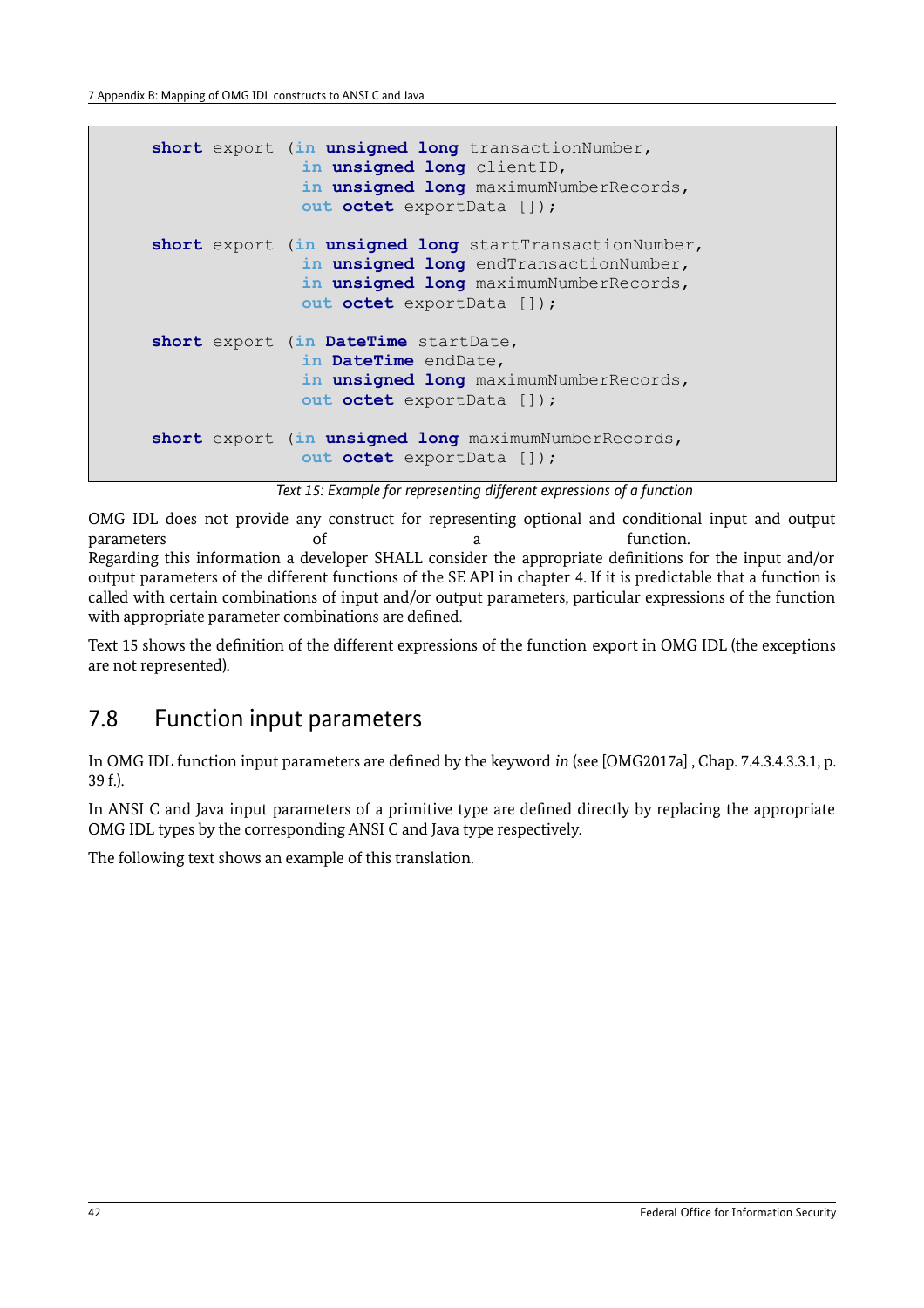#### **OMG IDL specification**

```
long calculateSum (in short summandOne, in short summandTwo, 
in boolean fastCalculation);
Corresponding Java code
int calculateSum (short summandOne, short summandTwo, 
               boolean fastCalculation);
Corresponding ANSI C code
long int calculateSum (short int summandOne, 
                         short int summandTwo, 
                         bool fastCalculation);
```
*Text 16: Example for representing OMG IDL input parameters in ANSI C and Java*

OMG IDL input parameters in form of arrays are mapped to the particular array constructs in Java and ANSI C.

Regarding to Java, the definition of an appropriate input parameter follows the ordinary declaration of an array.

In the context of ANSI C, the length of the array is defined as an additional input parameter. The definition of this additional input parameter

- follows directly after the definition of the input parameter for the corresponding array,
- is of the ANSI C type unsigned long int and
- has the same name as the corresponding array plus the extension Length.

In ANSI C strings are represented in form of char arrays. Accordingly, the corresponding array length is also passed.

The Text [17](#page-42-0) shows an example for the mapping of input parameters with the types of a byte array and a string respectively.

#### **OMG IDL specification**

```
short saveData (in octet inputData[], in string comment);
```

```
Corresponding Java code
```

```
 short saveData (byte inputData[], String comment);
```
**Corresponding ANSI C code**

```
short int saveData(unsigned char *inputData, 
unsigned long int inputDataLength,
unsigned char *comment, 
              unsigned long int commentLength);
```
<span id="page-42-0"></span>*Text 17: Example for input parameters in form of arrays and strings*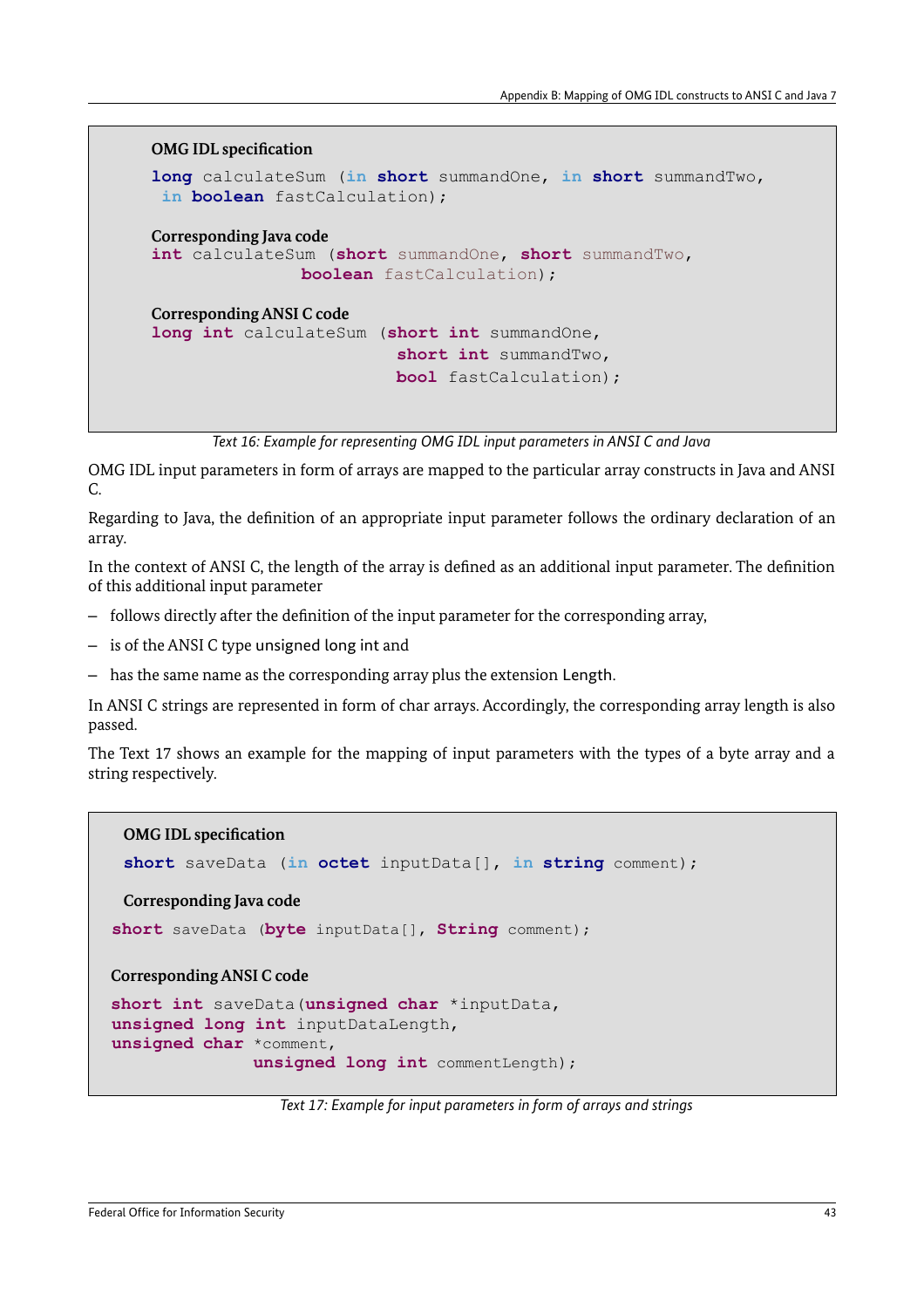## <span id="page-43-0"></span>7.9 Function output parameters

In OMG IDL function output parameters are defined by the keyword *out* (see [OMG2017a] , Chap. 7.4.3.4.3.3.1, p. 39 f.).

To represent output parameters in Java, the data for the relevant function parameters must be passed in form of a call-by-reference. Accordingly, changes to a parameter value inside the function affect the original data. In Java only parameters of types that are specified by Java classes or interfaces can be passed as call-byreference.

In Java parameter values of primitive number types (e. g. int) and the primitive type *boolean* as well as the type *String* can only be passed in form of call-by-value. In the context of call-by-value a copy of the parameter value is passed to a function. Accordingly, changes to a parameter value are only relevant in the context of the function and do not affect the original data.

To allow the definition of output parameters in Java for the above mentioned primitive types, appropriate holders in form of final<sup>[2](#page-43-2)</sup> Java classes are specified. The name of such a holder class consists of the name of the type and the extension Holder. It has one private property named value that is of the particular type. The holder class provides a constructor with an input parameter for setting the value of the value property. To get the property value, the function getValue is defined. The function setValue is defined to set the property.

The example in Text [18](#page-43-1) shows the definition regarding a holder class for the primitive Java type int.

In ANSI C output parameters can be specified by using appropriate pointers to the types of the corresponding parameters.

```
final public class IntHolder{
         public IntHolder(int newValue){
     value=newValue;
         }
         private int value;
         public int getValue(){
          return value;
         }
         public void setValue(int newValue){
          value=newValue;
         }
}
```
<span id="page-43-1"></span>*Text 18: Definition of a holder class for the primitive Java type int*

[Text 19](#page-44-1) shows an example for the representation of OMG IDL output parameters of a primitive type in ANSI C and Java. Regarding the Java representation of the output parameter the holder class IntHolder from the previous example (see Text [18\)](#page-43-1) is used.

<span id="page-43-2"></span>2 A final Java class can not be extended by inheritance.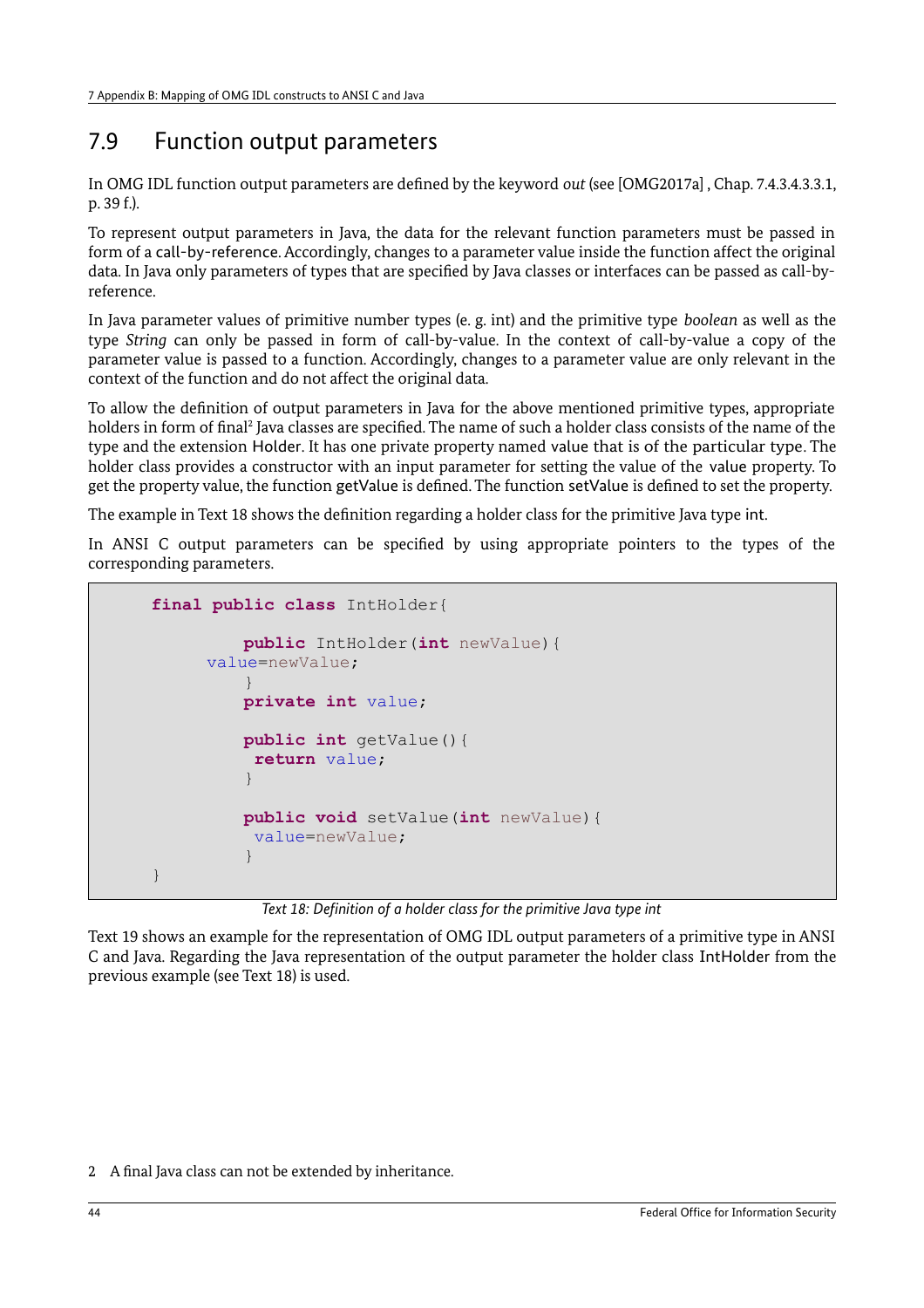```
OMG IDL specification
short calculateSum (in short summandOne, in short summandTwo, 
                     out long sum);
Corresponding Java code
short calculateSum (short summandOne, short summandTwo,
                    IntHolder sum);
Corresponding ANSI C code
short int calculateSum (short summandOne, short summandTwo, 
                     long int *sum);
```
<span id="page-44-1"></span>*Text 19: Example for representing an output parameter of a primitive type in Java and ANSI C*

In Java, arrays can *not* be passed by reference. Accordingly, an appropriate holder class is needed. The name of this class consists of the name of relevant type and the extension ArrayHolder. The property value of this class represents an array of the particular type.

In ANSI C, output parameters in form of arrays are defined by a double pointer of the relevant type. The additional output parameter regarding the length of the returned array is defined by a pointer of the type unsigned long int.

The Text [20](#page-44-2) represents an example for the mapping of an OMG IDL output parameter in form of a byte array to Java and ANSI C.

```
OMG IDL specification
short getData(out octet outputData[]);
Corresponding Java code
short getData(ByteArrayHolder outputData);
Corresponding ANSI C code
short int getData(unsigned char **outputData, 
                unsigned long int *outputDataLength);
```
<span id="page-44-2"></span><span id="page-44-0"></span>*Text 20: Example for representing an OMG IDL output parameter in form of a byte array in Java and ANSI C*

## 7.10 Return value

In OMG IDL the return value of a function is represented by the type of the function.

In ANSI C and Java return values are defined directly by replacing the appropriate OMG IDL types by the corresponding ANSI C and Java type respectively.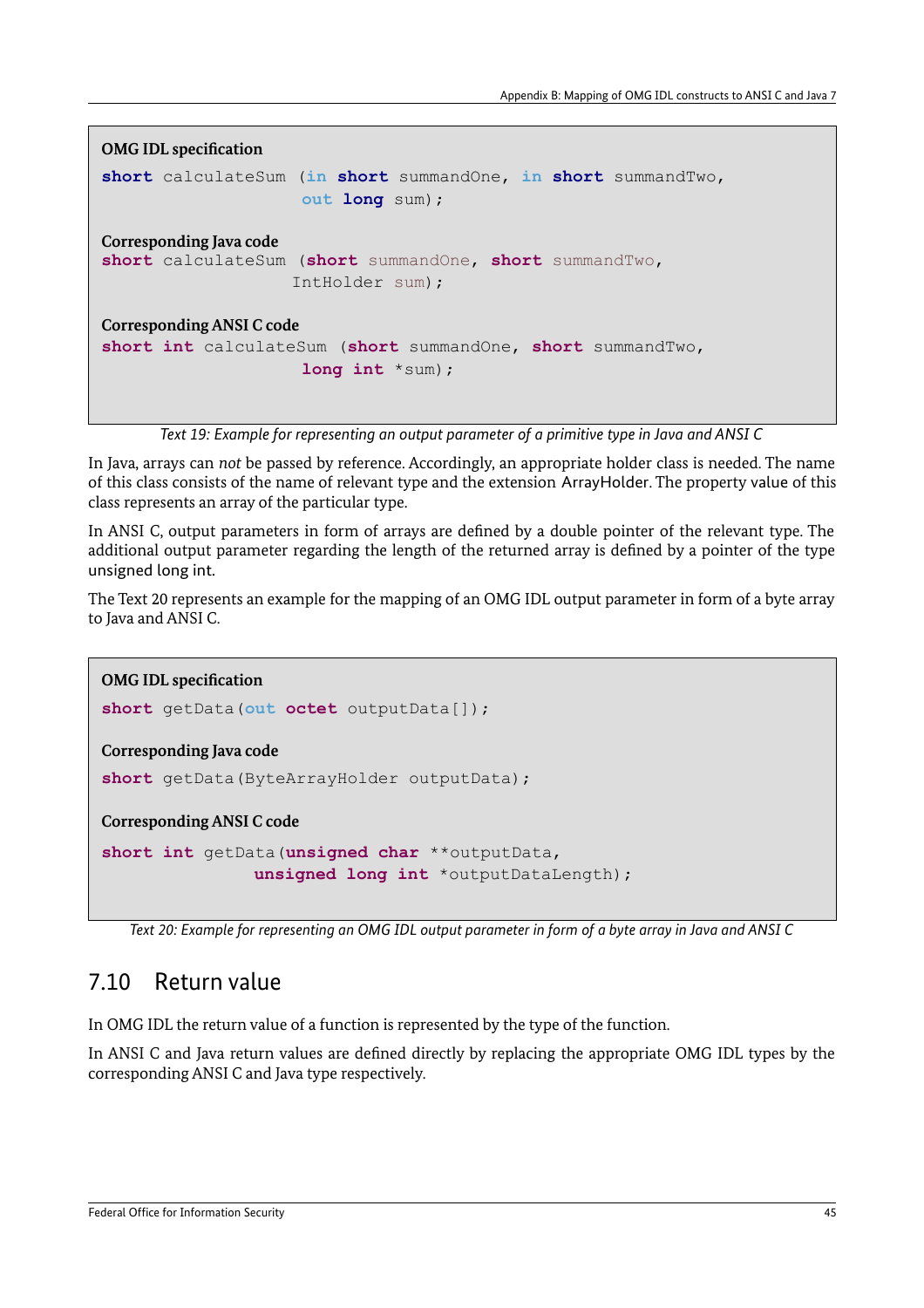## <span id="page-45-0"></span>8 Appendix C: The TAR file format

The TAR file format allows it to combine multiple files into one. It also allows the analysis of the TAR file on all common Operating Systems (i.e. the TAR file can be easily unpacked and the content can be viewed).

This document references the format specified in [POSIX.1-1988].

A tar archive consists of a series of file objects. [Figure 2](#page-45-1) shows that the original information of each file that is contained in the tar archive stays unchanged.



<span id="page-45-1"></span>*Figure 2: TAR file format*

Each file object included in the tar archive is preceded by a 512-byte header record. The file data is written unaltered directly following the header, but is rounded up to a multiple of 512 bytes (denoted as padding in [Figure 2\)](#page-45-1). As most modern implementations use a padding of zeros, implementations following this document SHALL also use zeros for this padding.

The end of an archive is marked by at least two consecutive zero-filled records of 512 byte. The final block of an archive is padded out to full length with zeros.

The TAR standard as defined in [POSIX.1-1988] allows certain options for the headers that are explained and restricted in this chapter as follows:

- 1. In addition to entries describing archive members, an archive may contain entries which tar itself uses to store information. The implementation MAY use such entries but their use is not mandatory.
- 2. The file header of each file in the tar file SHALL be filled as explained in Table [34.](#page-46-0)

| <b>Header part</b> | Data type | <b>Description</b>                                                                                                                                                                                                                                                                                 |
|--------------------|-----------|----------------------------------------------------------------------------------------------------------------------------------------------------------------------------------------------------------------------------------------------------------------------------------------------------|
| name               | char[100] | This field contains the name of the file, with directory names (if any)<br>preceding the file name, separated by slashes.<br>The implementation MUST not use any directory names, all files<br>SHALL be stored in the root of the tar file.                                                        |
| mode               | char[8]   | The mode field provides nine bits specifying file permissions and three<br>bits to specify the Set UID, Set GID, and Save Text (sticky) modes.<br>This field MAY be used at the discretion of the developer.                                                                                       |
| uid                | char[8]   | The uid and gid fields are the numeric user and group ID of the file                                                                                                                                                                                                                               |
| gid                | char[8]   | owners, respectively. If the operating system does not support numeric<br>user or group IDs, these fields should be ignored.<br>This field MAY be used at the discretion of the developer.<br>If the developer does not use these fields for a certain purpose, the field<br>SHOULD be set to '0'. |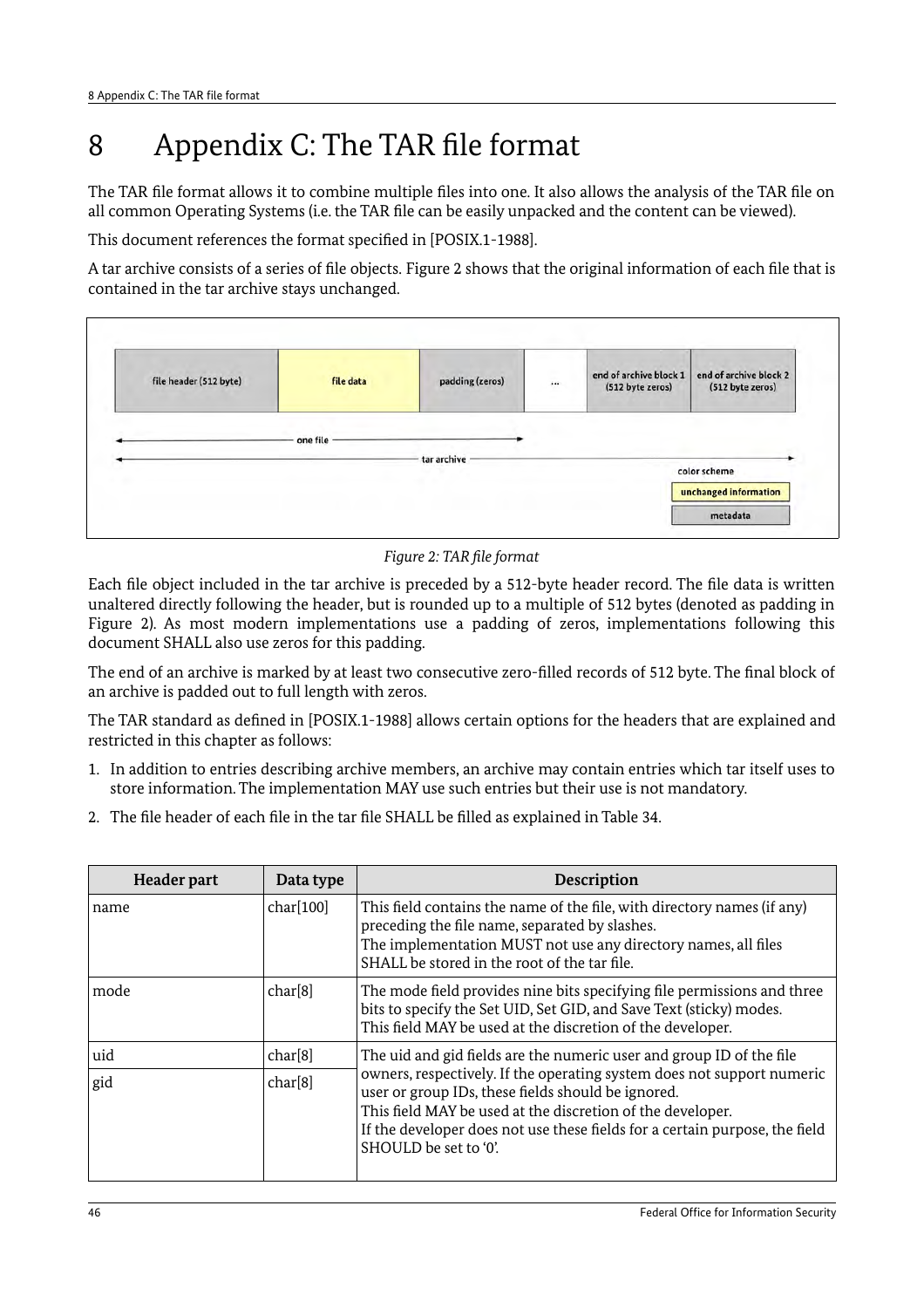| Header part | Data type | Description                                                                                                                                                                                                                                                                                                                                                                                                                                                                 |
|-------------|-----------|-----------------------------------------------------------------------------------------------------------------------------------------------------------------------------------------------------------------------------------------------------------------------------------------------------------------------------------------------------------------------------------------------------------------------------------------------------------------------------|
| size        | char[12]  | The size field is the size of the following file in byte.                                                                                                                                                                                                                                                                                                                                                                                                                   |
| mtime       | char[12]  | The mtime field is the data modification time of the file at the time it<br>was archived. It is the ASCII representation of the octal value of the last<br>time the file's contents were modified, represented as an integer<br>number of seconds since January 1, 1970, 00:00 Coordinated Universal<br>Time.<br>The API SHALL use the date and time of the tar archive creation for this<br>entry.                                                                         |
| chksum      | char[8]   | The chksum field is the ASCII representation of the octal value of the<br>simple sum of all bytes in the header block. Each 8-bit byte in the<br>header is added to an unsigned integer, initialized to zero, the precision<br>of which shall be no less than seventeen bits. When calculating the<br>checksum, the chksum field is treated as if it were all blanks.                                                                                                       |
| typeflag    | char      | The typeflag field specifies the type of file archived. If a particular<br>implementation does not recognize or permit the specified type, the file<br>will be extracted as if it were a regular file.<br>The implementation SHALL set this character to '0' which represents a<br>regular file. The implementation MUST not use any other file types.                                                                                                                      |
| linkname    | char[100] | This entry is used if the typeflag is set to '1' (link). As the<br>implementation MUST not use links, this entry SHALL remain empty.                                                                                                                                                                                                                                                                                                                                        |
| magic       | char[6]   | The magic field indicates whether this archive was output in the P1003<br>([POSIX.1-1988]) archive format.<br>To indicate that the generated tar file shall be compliant to [POSIX.1-<br>1988], the implementation SHALL set this field to 'ustar'.                                                                                                                                                                                                                         |
| version     | char[2]   | This field shall be set to '00' (indicating a standard POSIX archive).                                                                                                                                                                                                                                                                                                                                                                                                      |
| uname       | char[32]  | This field can be used to set the user name of the file. Please note that<br>this value might be ignored if this functionality is not supported by the<br>Operating System under which the tar file is unpacked.                                                                                                                                                                                                                                                            |
| gname       | char[32]  | This field can be used to set the group name of the file. Please note that<br>this value might be ignored if this functionality is not supported by the<br>Operating System under which the tar file is unpacked.                                                                                                                                                                                                                                                           |
| devmajor    | char[8]   | As the implementation shall only use regular files within the tar file,<br>this field SHALL stay empty.                                                                                                                                                                                                                                                                                                                                                                     |
| devminor    | char[8]   | As the implementation shall only use regular files within the tar file,<br>this field SHALL stay empty.                                                                                                                                                                                                                                                                                                                                                                     |
| prefix      | char[155] | First part of pathname. If the pathname is too long to fit in the 100<br>bytes provided by the standard format, it can be split at any / character<br>with the first portion going here. If the prefix field is not empty, the<br>reader will prepend the prefix value and a / character to the regular<br>name field to obtain the full path-name.<br>As the implementation MUST NOT use any path names for the files in<br>the tar archive, this field MUST remain empty. |

<span id="page-46-0"></span>*Table 34: Tar file members header*